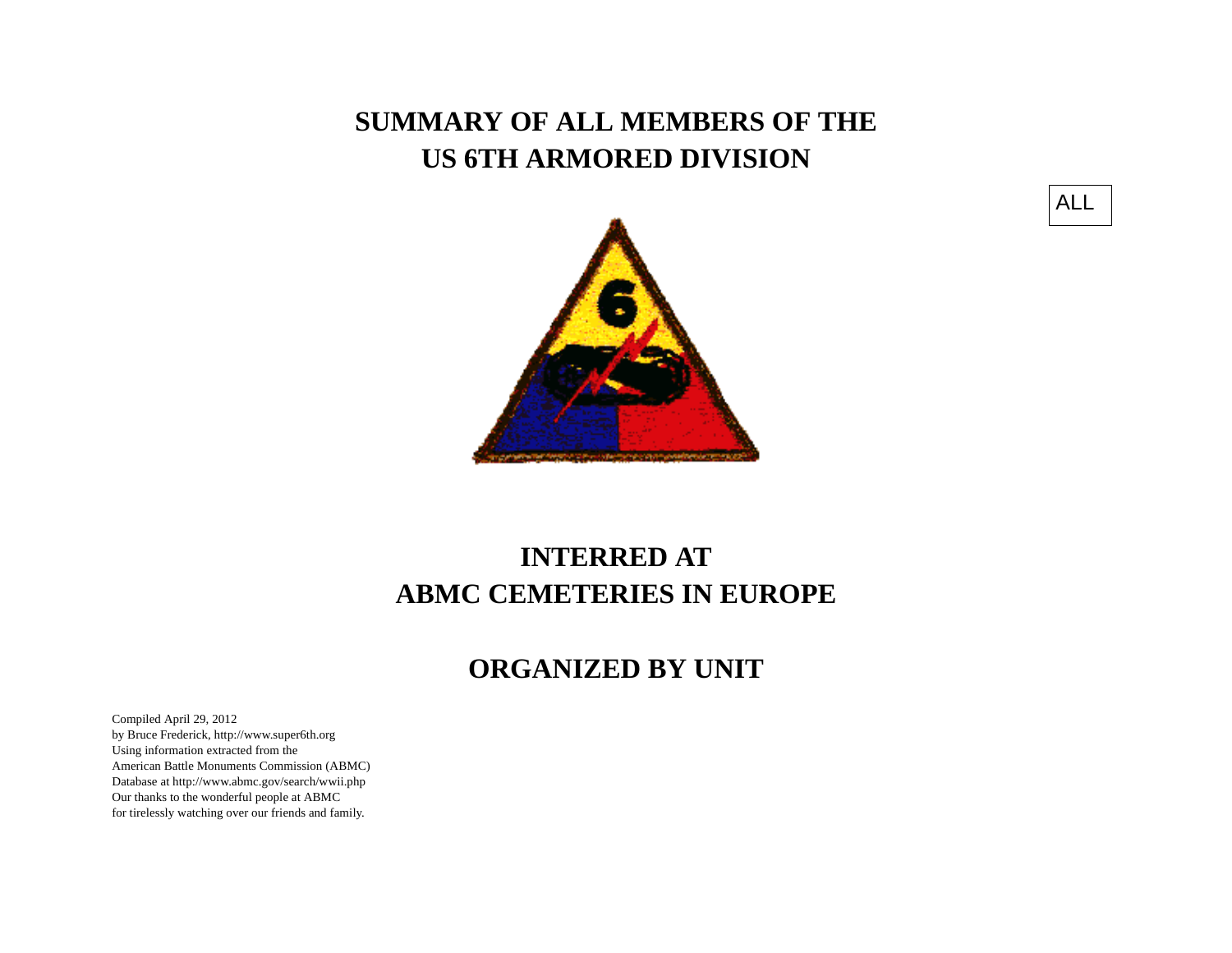| <b>Name</b>                 | <b>Unit</b>                                                                                                                                                                                                    | <b>Rank</b>        | <b>Ser No</b> | <b>State</b> | Date of<br><b>Death</b> | <b>Plot</b>  | <b>Row</b>     | <b>Grave</b> | <b>Cem</b>     |  |  |  |
|-----------------------------|----------------------------------------------------------------------------------------------------------------------------------------------------------------------------------------------------------------|--------------------|---------------|--------------|-------------------------|--------------|----------------|--------------|----------------|--|--|--|
|                             | AR=Ardennes BR=Brittany CA=Cambridge EP=Epinal FL=Flanders HC=Henri-Chapelle LO=Lorraine LX=Luxembourg NE=Netherlands NO=Normandy SR=Sicily-Rome<br>See http://www.abmc.gov for cemetery locations and details |                    |               |              |                         |              |                |              |                |  |  |  |
| 6 ARMD:                     |                                                                                                                                                                                                                |                    |               |              |                         |              |                |              |                |  |  |  |
| <b>CHILDS PHILIP</b>        | 6 ARMD                                                                                                                                                                                                         | 2LT                | O1315141      | IL           | 8-Aug-44                | J            | 14             | 9            | <b>BR</b>      |  |  |  |
| <b>LONDON SIDNEY</b>        | 6 ARMD                                                                                                                                                                                                         | 2LT                | O1320848      | IA           | 8-Aug-44                | $\mathsf{C}$ | 16             | 11           | <b>BR</b>      |  |  |  |
| NATHAN ROBERT J             | 6 ARMD                                                                                                                                                                                                         | 2LT                | O1013644      | IN           | $13$ -Jan-45            | H            | 15             | 77           | LX             |  |  |  |
| <b>SCHWER JOHN W</b>        | 6 ARMD                                                                                                                                                                                                         | CH/<br><b>CAPT</b> | O-529000      | CO           | 13-Aug-44               | J            | 12             | 5            | <b>BR</b>      |  |  |  |
| <b>MP PLAT:</b>             |                                                                                                                                                                                                                |                    |               |              |                         |              |                |              |                |  |  |  |
| <b>CONKLIN NORMAN H</b>     | <b>MP PLAT</b>                                                                                                                                                                                                 | <b>PFC</b>         | 12077092      | <b>NJ</b>    | 27-Jul-44               | $\mathsf{C}$ | $\mathbf{1}$   | 44           | N <sub>O</sub> |  |  |  |
| <b>GRANT RAYMOND L</b>      | <b>MP PLAT</b>                                                                                                                                                                                                 | <b>PVT</b>         | 39336965      | <b>OR</b>    | 16-Aug-44               | $\mathbf D$  | $\overline{c}$ | 14           | BR             |  |  |  |
| <b>HALE LUTHER D</b>        | <b>MP PLAT</b>                                                                                                                                                                                                 | <b>PFC</b>         | 38403658      | OK           | 22-Jun-45               | $\mathbf{F}$ | 17             | 21           | NE             |  |  |  |
| <b>SIEBE OSCAR F</b>        | <b>MP PLAT</b>                                                                                                                                                                                                 | <b>PFC</b>         | 35258277      | IN           | 21-Feb-45               | B            | 11             | 21           | LX             |  |  |  |
| TEARNEY THOMAS M            | <b>MP PLAT</b>                                                                                                                                                                                                 | <b>PVT</b>         | 39208024      | OK           | $4-Nov-44$              | $\bf{B}$     | 20             | 51           | LO             |  |  |  |
| HG:                         |                                                                                                                                                                                                                |                    |               |              |                         |              |                |              |                |  |  |  |
| <b>AYLWARD JOHN F JR</b>    | HQ                                                                                                                                                                                                             | TEC <sub>4</sub>   | 34241636      | FL           | $3-Nov-44$              | B            | 38             | 43           | EP             |  |  |  |
| <b>CANNING JOSEPH G</b>     | HQ                                                                                                                                                                                                             | <b>SGT</b>         | 33157818      | PA           | $1-Aug-44$              | $\mathbf I$  | 19             | 28           | N <sub>O</sub> |  |  |  |
| SHEPHARD DAVID S            | HQ                                                                                                                                                                                                             | <b>CAPT</b>        | 1577839       | <b>MA</b>    | 10-May-44               | F            | $\overline{4}$ | 59           | CA             |  |  |  |
| CCA:                        |                                                                                                                                                                                                                |                    |               |              |                         |              |                |              |                |  |  |  |
| <b>BURRAGE ALBERT C III</b> | <b>CCA</b>                                                                                                                                                                                                     | <b>CAPT</b>        | O-414488      | MA           | 8-Aug-44                | $\rm K$      | 13             | 19           | <b>BR</b>      |  |  |  |

## **Table 1: Summary of all Sixers Interred at ABMC Cemeteries in Europe**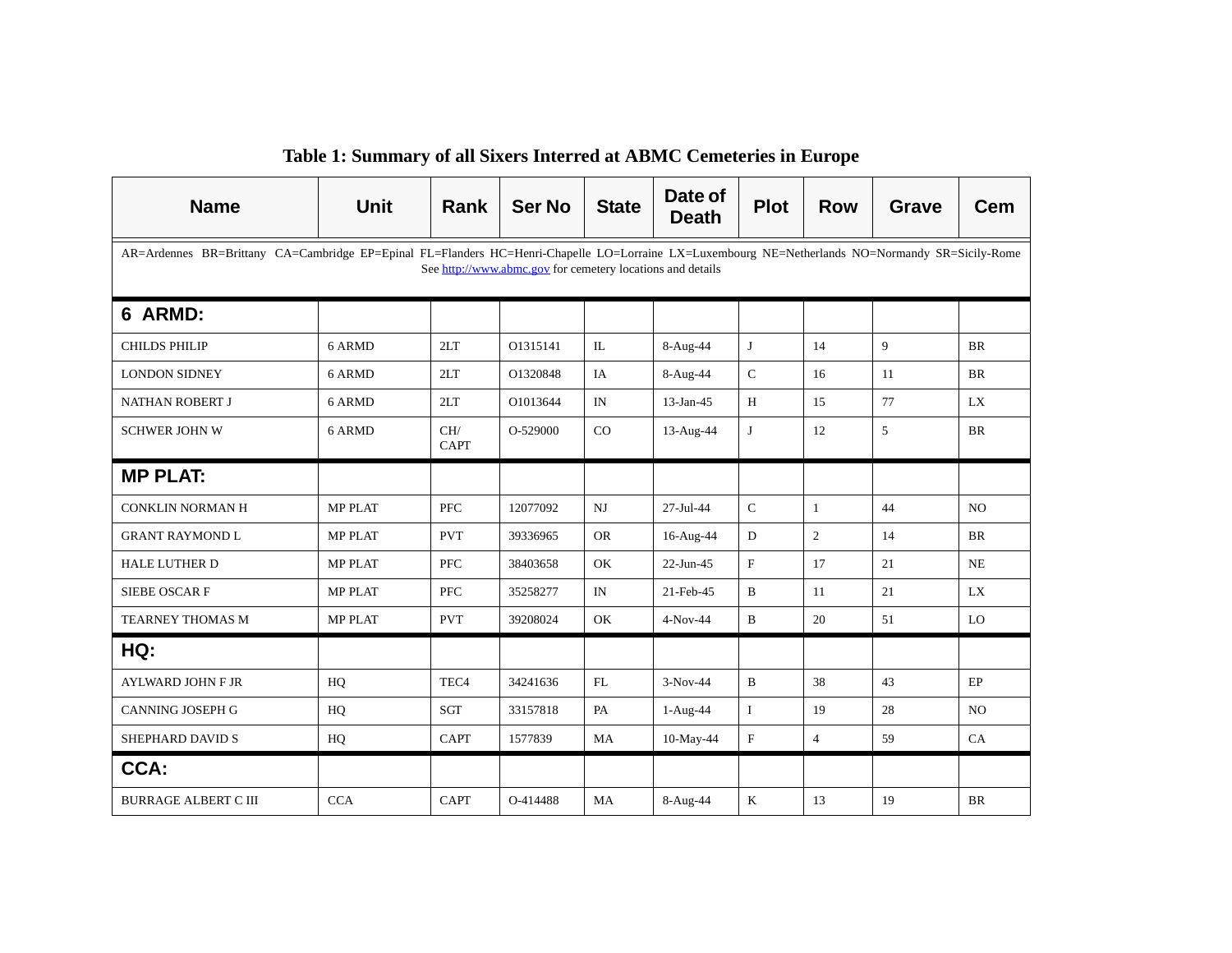| <b>Name</b>                | <b>Unit</b>     | Rank             | <b>Ser No</b> | <b>State</b> | Date of<br><b>Death</b> | <b>Plot</b>    | <b>Row</b>     | <b>Grave</b> | Cem       |
|----------------------------|-----------------|------------------|---------------|--------------|-------------------------|----------------|----------------|--------------|-----------|
| CCB:                       |                 |                  |               |              |                         |                |                |              |           |
| <b>ABEL HOWARD W</b>       | <b>CCB</b>      | TEC <sub>5</sub> | 37159224      | MN           | 21-Mar-45               | K              | 12             | 25           | LO        |
| SIEBERT HERBERT A          | <b>CCB</b>      | <b>SSGT</b>      | 32284566      | NY.          | 21-Mar-45               | $\mathbf B$    | 15             | 49           | LO        |
| <b>SMITH HAROLD G</b>      | CC <sub>B</sub> | <b>CAPT</b>      | O-400865      | IN           | 7-Aug-44                | ${\bf G}$      | 13             | 5            | BR        |
| <b>506 CIC DET:*</b>       |                 |                  |               |              |                         |                |                |              |           |
| ETTESVOLD MAYNARD O        | 506 CIC DET     | SGT              | 37562088      | MN           | 13-Sep-44               | $\mathbf{A}$   | 20             | 47           | EP        |
| <b>76 MED BN:</b>          |                 |                  |               |              |                         |                |                |              |           |
| <b>EVANS GEORGE H</b>      | <b>76 MED</b>   | <b>TSGT</b>      | 32262078      | NY           | 30-Mar-45               | ${\bf C}$      | 20             | 70           | LO        |
| <b>FACSKO FRANK</b>        | <b>76 MED</b>   | <b>PFC</b>       | 36167307      | MI           | 26-Feb-45               | $\mathbf{F}$   | 13             | 17           | LX        |
| <b>ULLBERG CARL R</b>      | <b>76 MED</b>   | <b>PVT</b>       | 37159147      | <b>MN</b>    | 16-Nov-44               | $\mathbf B$    | 20             | 8            | LO        |
| <b>VOLLINO SALVATORE L</b> | <b>76 MED</b>   | <b>PVT</b>       | 32311840      | NY.          | 8-Oct-44                | $\mathbf B$    | 20             | 37           | LO        |
| <b>86 CAV RECON:</b>       |                 |                  |               |              |                         |                |                |              |           |
| <b>ADAMS ALBERT J</b>      | <b>86 RCN</b>   | <b>PVT</b>       | 36716493      | $\mathbb{L}$ | $8-Jan-45$              | E              | 16             | 64           | LX        |
| <b>BLANTON THOMAS E</b>    | <b>86 RCN</b>   | <b>SSGT</b>      | 34264904      | AL           | $5-Jan-45$              | E              | 13             | $\mathbf{1}$ | LX        |
| <b>BOHUNICKY STEVE C</b>   | <b>86 RCN</b>   | CAPT             | O1010253      | PA           | 13-Nov-44               | J              | 20             | 19           | LO        |
| <b>BRIGADE HAROLD R</b>    | <b>86 RCN</b>   | SGT              | 33165789      | PA           | $8-Jan-45$              | E              | 13             | 47           | LX        |
| <b>BRUGGER ANDREW E</b>    | <b>86 RCN</b>   | <b>PFC</b>       | 35476485      | KY           | $3-Aug-44$              | H              | $\overline{c}$ | 18           | <b>BR</b> |
| <b>BUSHMAN CLARENCE N</b>  | <b>86 RCN</b>   | TEC <sub>5</sub> | 37107356      | AR           | 16-Apr-46               | $\overline{0}$ | $\overline{0}$ | $\Omega$     | HC        |
| CAMILLERI JOSEPH V         | <b>86 RCN</b>   | PFC              | 32008241      | NY           | $8-Jan-45$              | $\mathbf E$    | $\overline{7}$ | 11           | LX        |
| <b>CLARK MARTIN J</b>      | <b>86 RCN</b>   | <b>CPL</b>       | 34256986      | NC           | 5-Aug-44                | $\bf{I}$       | 16             | 6            | BR        |
| <b>COWAN HOWARD N</b>      | <b>86 RCN</b>   | <b>PVT</b>       | 35681761      | OH           | $8-Jan-45$              | H              | 11             | 11           | LX        |

**Table 1: Summary of all Sixers Interred at ABMC Cemeteries in Europe**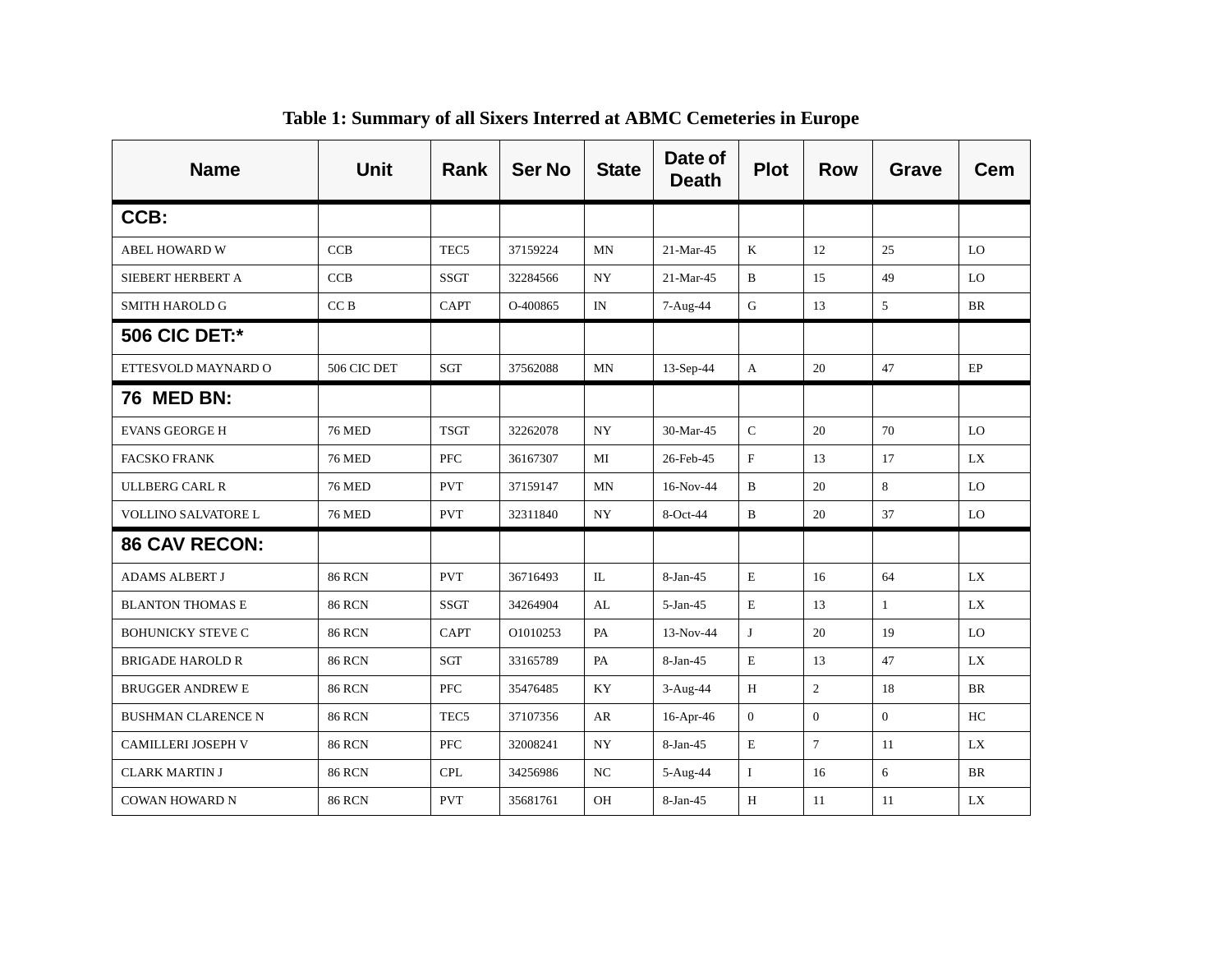| <b>Name</b>                | <b>Unit</b>   | <b>Rank</b>      | <b>Ser No</b> | <b>State</b>     | Date of<br><b>Death</b> | <b>Plot</b>    | <b>Row</b>   | <b>Grave</b>   | <b>Cem</b> |
|----------------------------|---------------|------------------|---------------|------------------|-------------------------|----------------|--------------|----------------|------------|
| <b>CRAIG HERMAN</b>        | <b>86 RCN</b> | <b>PVT</b>       | 37107344      | AR               | $16$ -Apr-46            | $\overline{0}$ | $\Omega$     | $\Omega$       | HC         |
| <b>CUSICK MICHEAL S</b>    | <b>86 RCN</b> | <b>SSGT</b>      | 35476057      | IN               | 3-Aug-44                | $\bf L$        | $\mathbf{1}$ | $\overline{7}$ | <b>BR</b>  |
| <b>DALTON FRANCIS</b>      | <b>86 RCN</b> | SGT              | 13077610      | PA               | 30-Mar-45               | $\mathbf C$    | 32           | 44             | LO         |
| <b>DARLING EDWARD J</b>    | <b>86 RCN</b> | <b>PFC</b>       | 31329978      | CT               | $15$ -Dec-44            | $\mathsf{C}$   | 15           | 36             | LO         |
| DLUZNIEWSKI EDWARD J       | <b>86 RCN</b> | <b>PVT</b>       | 42144365      | $_{\rm NJ}$      | 25-Mar-45               | $\, {\bf B}$   | 24           | 9              | LO         |
| <b>FABRICANT IRVING</b>    | <b>86 RCN</b> | <b>CPL</b>       | 20841167      | CO               | $8-Jan-45$              | $\mathbf E$    | 13           | 67             | LX         |
| <b>FAY JOHN D</b>          | <b>86 RCN</b> | 1LT              | O-435382      | CA               | 11-Nov-44               | $\, {\bf B}$   | 18           | $\overline{4}$ | LO         |
| FIEDLER GERARD C           | <b>86 RCN</b> | TEC <sub>5</sub> | 33053939      | PA               | $5-Jan-45$              | $\mathbf E$    | 13           | 24             | LX         |
| <b>FLANIGON THOMAS H</b>   | <b>86 RCN</b> | TEC <sub>5</sub> | 36838071      | WI               | 13-Feb-45               | E              | 13           | 27             | HC         |
| <b>GAA GEORGE W</b>        | <b>86 RCN</b> | TEC <sub>4</sub> | 32312911      | <b>NY</b>        | $15$ -Dec-44            | A              | 27           | 30             | LO         |
| <b>GARRIGUS AUBREY T</b>   | <b>86 RCN</b> | SGT              | 36397610      | IL               | 27-Feb-45               | H              | $\mathbf{1}$ | 59             | LX         |
| <b>GOLISESKI MICHAEL J</b> | <b>86 RCN</b> | <b>CPL</b>       | 32180346      | NY.              | $1-Dec-44$              | G              | 17           | 25             | LO         |
| <b>GORDON CLIFTON L</b>    | <b>86 RCN</b> | 1LT              | O-1015366     | MA               | 8-Jan-45                | Н              | 16           | 47             | LX         |
| <b>GROSSMAN ARTHUR J</b>   | <b>86 RCN</b> | 2LT              | O1031609      | WI               | 4-Aug-44                | J              | 6            | 14             | BR         |
| <b>HERMAN ARTHUR J</b>     | <b>86 RCN</b> | <b>PFC</b>       | 32697950      | <b>NY</b>        | $1-Mar-45$              | H              | 14           | 39             | LX         |
| <b>HIGGINS FRANK S</b>     | <b>86 RCN</b> | SGT              | 32180614      | $_{\mathrm{NY}}$ | 27-Feb-45               | H              | $\mathbf{1}$ | 51             | <b>LX</b>  |
| <b>HOLBERT PAUL M</b>      | <b>86 RCN</b> | <b>PFC</b>       | 35072633      | <b>OH</b>        | $1-Apr-45$              | H              | 5            | 21             | NE         |
| <b>HOUSE ALTON L</b>       | <b>86 RCN</b> | 1LT              | O-1012166     | TX               | 5-Aug-44                | $\mathbf{O}$   | 3            | 12             | BR         |
| <b>JANULLA SIGMUND A</b>   | <b>86 RCN</b> | <b>CPL</b>       | 32280520      | <b>NY</b>        | 25-Sep-44               | $\mathsf C$    | 20           | 21             | LO         |
| KAHLER GEORGE J            | <b>86 RCN</b> | TEC <sub>5</sub> | 35568757      | IN               | 18-Apr-45               | B              | 9            | 20             | <b>NE</b>  |
| KIEHNE HERMAN H            | <b>86 RCN</b> | 1LT              | O-1012614     | IL               | 28-Feb-45               | $\mathbf E$    | 3            | 44             | <b>LX</b>  |
| KLEPEISS STEPHEN A         | <b>86 RCN</b> | <b>PFC</b>       | 33177797      | PA               | 27-Feb-45               | H              | 8            | 10             | LX         |

**Table 1: Summary of all Sixers Interred at ABMC Cemeteries in Europe**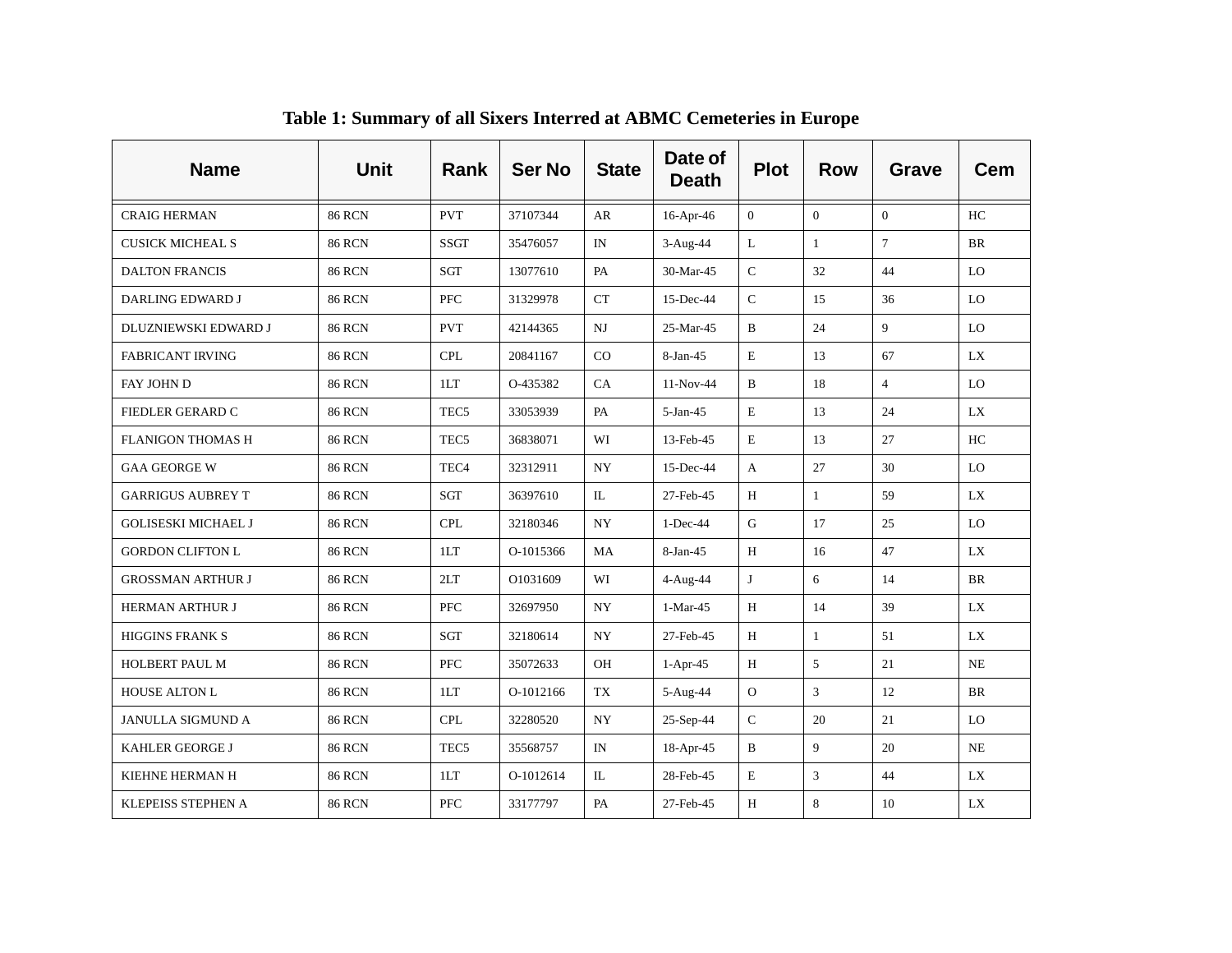| <b>Name</b>            | <b>Unit</b>   | <b>Rank</b>      | <b>Ser No</b> | <b>State</b> | Date of<br><b>Death</b> | <b>Plot</b>  | <b>Row</b>     | <b>Grave</b>   | <b>Cem</b>     |
|------------------------|---------------|------------------|---------------|--------------|-------------------------|--------------|----------------|----------------|----------------|
| <b>LEASH BURRELL K</b> | <b>86 RCN</b> | TEC <sub>5</sub> | 33178425      | PA           | 4-Sep-44                | H            | 12             | 3              | <b>BR</b>      |
| MCKINNEY RUBY A        | <b>86 RCN</b> | TEC <sub>5</sub> | 34264706      | AL           | 5-Aug-44                | $\bf{I}$     | 12             | 6              | <b>BR</b>      |
| NEFF DWIGHT L          | <b>86 RCN</b> | <b>CPL</b>       | 13062620      | VA           | 5-Aug-44                | $\mathbf{F}$ | 8              | 1              | <b>BR</b>      |
| NEMETH JOE A           | <b>86 RCN</b> | <b>CPL</b>       | 35300486      | <b>OH</b>    | $3-Sep-44$              | H            | 11             | 6              | <b>BR</b>      |
| <b>O'NEIL GEORGE F</b> | <b>86 RCN</b> | TEC <sub>5</sub> | 32312753      | <b>NY</b>    | $1-Aug-44$              | $\mathsf C$  | 16             | 37             | N <sub>O</sub> |
| PANE SAMUEL M          | <b>86 RCN</b> | TEC <sub>5</sub> | 32280604      | <b>NY</b>    | 5-Aug-44                | H            | 18             | 8              | <b>BR</b>      |
| PILIPAIC ANTHONY J     | <b>86 RCN</b> | TEC <sub>5</sub> | 32313041      | <b>NY</b>    | 5-Aug-44                | $\mathbf F$  | $\overline{7}$ | $\mathbf{1}$   | <b>BR</b>      |
| PREGOSIN ARTHUR A      | <b>86 RCN</b> | <b>PFC</b>       | 32783741      | <b>NY</b>    | $8-Jan-45$              | H            | 11             | 6              | <b>LX</b>      |
| PRICE ROBERT M         | <b>86 RCN</b> | TEC <sub>5</sub> | 34256688      | NC           | 8-Aug-44                | K            | 9              | 16             | <b>BR</b>      |
| <b>RAUDMAN HARRY H</b> | <b>86 RCN</b> | <b>SSGT</b>      | 16063657      | MI           | 28-Mar-45               | $\mathsf C$  | 21             | 70             | LO             |
| <b>RAVER CHARLES A</b> | <b>86 RCN</b> | <b>PFC</b>       | 33178459      | PA           | 15-Aug-44               | K            | $\tau$         | $\overline{7}$ | <b>BR</b>      |
| <b>REPTA JOHN</b>      | <b>86 RCN</b> | TEC <sub>5</sub> | 36326122      | $\rm IL$     | $1-Mar-45$              | $\mathbf E$  | 3              | 47             | LX             |
| <b>RISKO PAUL</b>      | <b>86 RCN</b> | SGT              | 35029296      | OH           | 29-Jul-44               | ${\bf C}$    | $\tau$         | 9              | NO             |
| ROEHM DONALD D         | <b>86 RCN</b> | TEC <sub>5</sub> | 35326436      | OH           | 5-Aug-44                | J            | 15             | 11             | <b>BR</b>      |
| ROUGEUX FRANCIS J      | <b>86 RCN</b> | SGT              | 32280208      | <b>NY</b>    | $1-Mar-45$              | $\mathbf E$  | 6              | 18             | <b>LX</b>      |
| <b>STATON ROBERT M</b> | <b>86 RCN</b> | TEC <sub>5</sub> | 35439901      | WV           | 24-Sep-44               | $\mathsf C$  | 22             | 17             | LO             |
| TURNER STANLEY L       | <b>86 RCN</b> | TEC <sub>5</sub> | 35215173      | WV           | 5-Aug-44                | $\mathbf I$  | 17             | 6              | BR             |
| <b>VOLPE ANTHONY S</b> | <b>86 RCN</b> | <b>CPL</b>       | 33157976      | MD           | 13-Nov-44               | $\mathsf C$  | 16             | 47             | LO             |
| WESTVOLD ALFRED E      | <b>86 RCN</b> | TEC <sub>5</sub> | 37681373      | IA           | 7-Apr-45                | $\bf{I}$     | $\overline{4}$ | 17             | <b>NE</b>      |
| WOYNAR STEPHEN A       | <b>86 RCN</b> | <b>PVT</b>       | 11080245      | <b>VT</b>    | 12-Aug-44               | G            | 1              | $\overline{7}$ | <b>BR</b>      |
| YIRGA ANTHONY F        | <b>86 RCN</b> | <b>PFC</b>       | 31105281      | CT           | $1-Mar-45$              | $\, {\bf B}$ | 9              | 32             | LX             |
| <b>ZIETZ ERWIN H</b>   | <b>86 RCN</b> | TEC <sub>4</sub> | 36221057      | WI           | $7-Apr-45$              | J            | 20             | 19             | NE             |

**Table 1: Summary of all Sixers Interred at ABMC Cemeteries in Europe**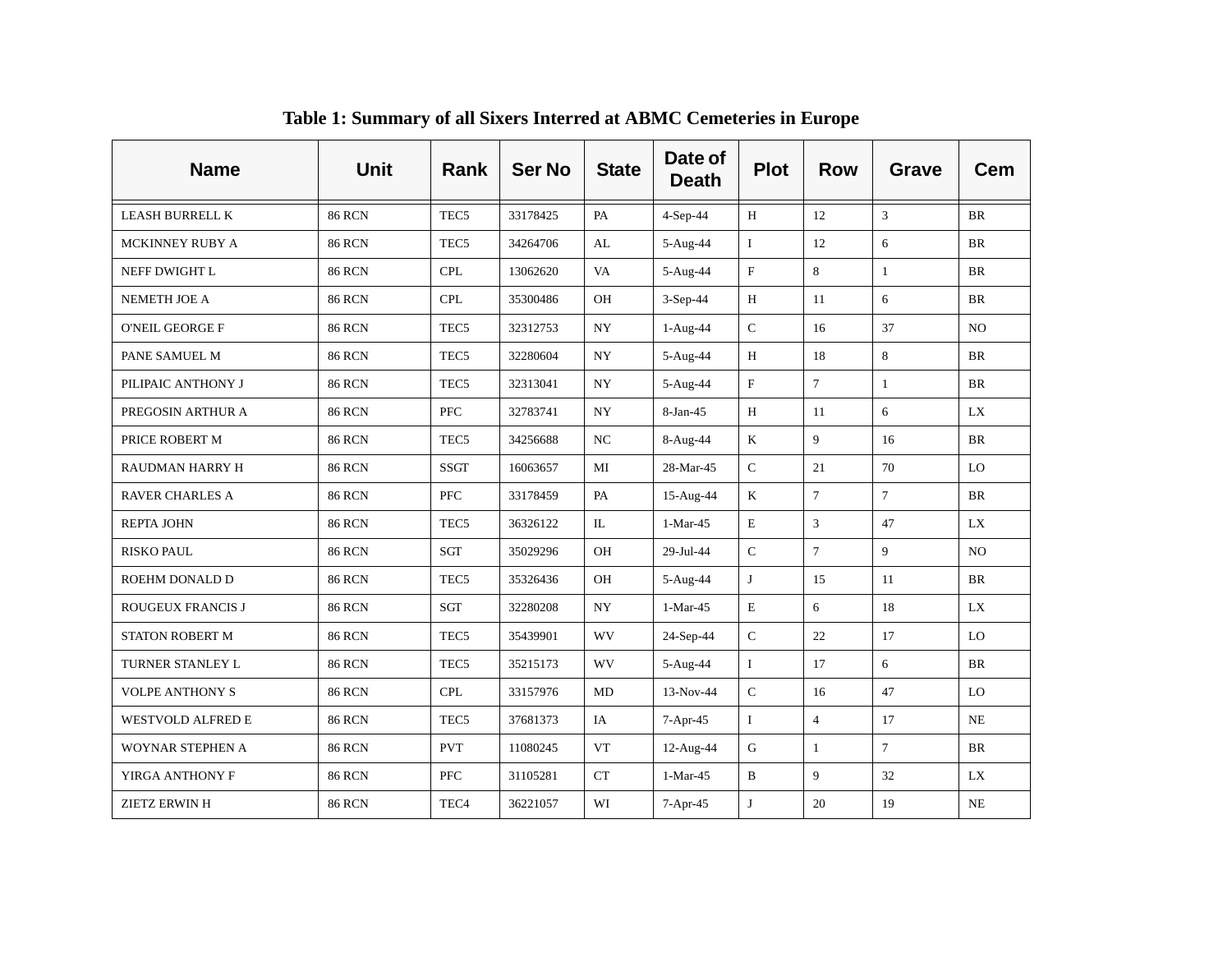| <b>Name</b>              | <b>Unit</b> | Rank             | <b>Ser No</b> | <b>State</b> | Date of<br><b>Death</b> | <b>Plot</b>    | <b>Row</b>     | Grave          | Cem        |
|--------------------------|-------------|------------------|---------------|--------------|-------------------------|----------------|----------------|----------------|------------|
| <b>15 TANK:</b>          |             |                  |               |              |                         |                |                |                |            |
| <b>ADAMS LOUIS D</b>     | 15 TANK     | <b>SSGT</b>      | 33175593      | PA           | 25-Mar-45               | A              | 20             | 51             | LO         |
| ALLEN EDWARD A JR        | 15 TANK     | 1LT              | O1017886      | <b>MO</b>    | $2-Jan-45$              | $\bf K$        | 35             | 32             | LO         |
| <b>BAKKE MARTIN J</b>    | 15 TANK     | <b>CPL</b>       | 36221030      | WI           | 9-Aug-44                | $\mathbf L$    | 14             | 8              | <b>BR</b>  |
| <b>BECKER PETER JR</b>   | 15 TANK     | <b>PVT</b>       | 35293581      | OH           | $1-Oct-44$              | ${\bf C}$      | 26             | 93             | LO         |
| <b>BECKWITH JOHN H</b>   | 15 TANK     | <b>CPL</b>       | 31234167      | MA           | $2-Jan-45$              | $\mathbf{0}$   | $\overline{0}$ | $\overline{0}$ | AR         |
| <b>BINDRIM EDWARD G</b>  | 15 TANK     | PFC              | 33716237      | PA           | 30-Mar-45               | J              | $\overline{7}$ | 19             | NE         |
| <b>CARNES RALPH J</b>    | 15 TANK     | <b>PFC</b>       | 34513964      | SC           | $1-Oct-44$              | $\mathsf C$    | 5              | 76             | LO         |
| <b>CIESLAK STEPHEN P</b> | 15 TANK     | <b>CPL</b>       | 32313020      | <b>NY</b>    | 15-Nov-44               | J              | 26             | 39             | LO         |
| <b>COCKS GEORGE W</b>    | 15 TANK     | <b>PVT</b>       | 32299534      | <b>NY</b>    | 9-Aug-44                | L              | $\overline{2}$ | $\overline{4}$ | BR         |
| <b>COLLINS BEN T</b>     | 15 TANK     | TEC <sub>5</sub> | 34214523      | ${\rm SC}$   | 15-Nov-44               | $\mathbf{A}$   | 20             | 25             | ${\rm LO}$ |
| <b>DENITTI PAUL</b>      | 15 TANK     | TEC <sub>4</sub> | 33167228      | PA           | 10-Aug-44               | $\bf K$        | $\overline{2}$ | $\overline{7}$ | <b>BR</b>  |
| DOW RUSSELL S            | 15 TANK     | 2LT              | 1013684       | DC           | 19-Nov-44               | ${\bf G}$      | 12             | 17             | LO         |
| <b>DURDEN JAMES L</b>    | 15 TANK     | 2LT              | 1018134       | GA           | 5-Aug-44                | $\bf L$        | 12             | 15             | <b>BR</b>  |
| <b>EDWARDS EARL H</b>    | 15 TANK     | <b>CPL</b>       | 33013735      | PA           | 19-Nov-44               | $\overline{0}$ | $\overline{0}$ | $\Omega$       | LO         |
| <b>EMBERTON JOHN W</b>   | 15 TANK     | SGT              | 36326167      | IL           | $2-Jan-45$              | Н              | 10             | 43             | LX         |
| <b>GEMMILL JAMES W</b>   | 15 TANK     | <b>PVT</b>       | 36221066      | WI           | 12-Aug-44               | M              | $\overline{4}$ | 14             | <b>BR</b>  |
| <b>GONANO RENO</b>       | 15 TANK     | <b>PFC</b>       | 33668556      | PA           | 22-Nov-44               | $\mathsf C$    | 24             | 14             | LO         |
| <b>GRAHAM CLYDE H</b>    | 15 TANK     | <b>PVT</b>       | 35400584      | OH           | $4-Jan-45$              | $\mathbf E$    | 13             | 3              | HC         |
| KING MICHAEL J           | 15 TANK     | <b>PFC</b>       | 32313979      | NY           | $9-Jan-45$              | $\mathbf E$    | 6              | 10             | LX         |
| <b>KITZMAN ROY R</b>     | 15 TANK     | SGT              | 36239307      | WI           | 23-Nov-44               | J              | 25             | 18             | LO         |
| KURTZ ALBERT L III       | 15 TANK     | 2LT              | O-557354      | IL           | 12-Apr-45               | K              | 21             | 8              | NE         |

**Table 1: Summary of all Sixers Interred at ABMC Cemeteries in Europe**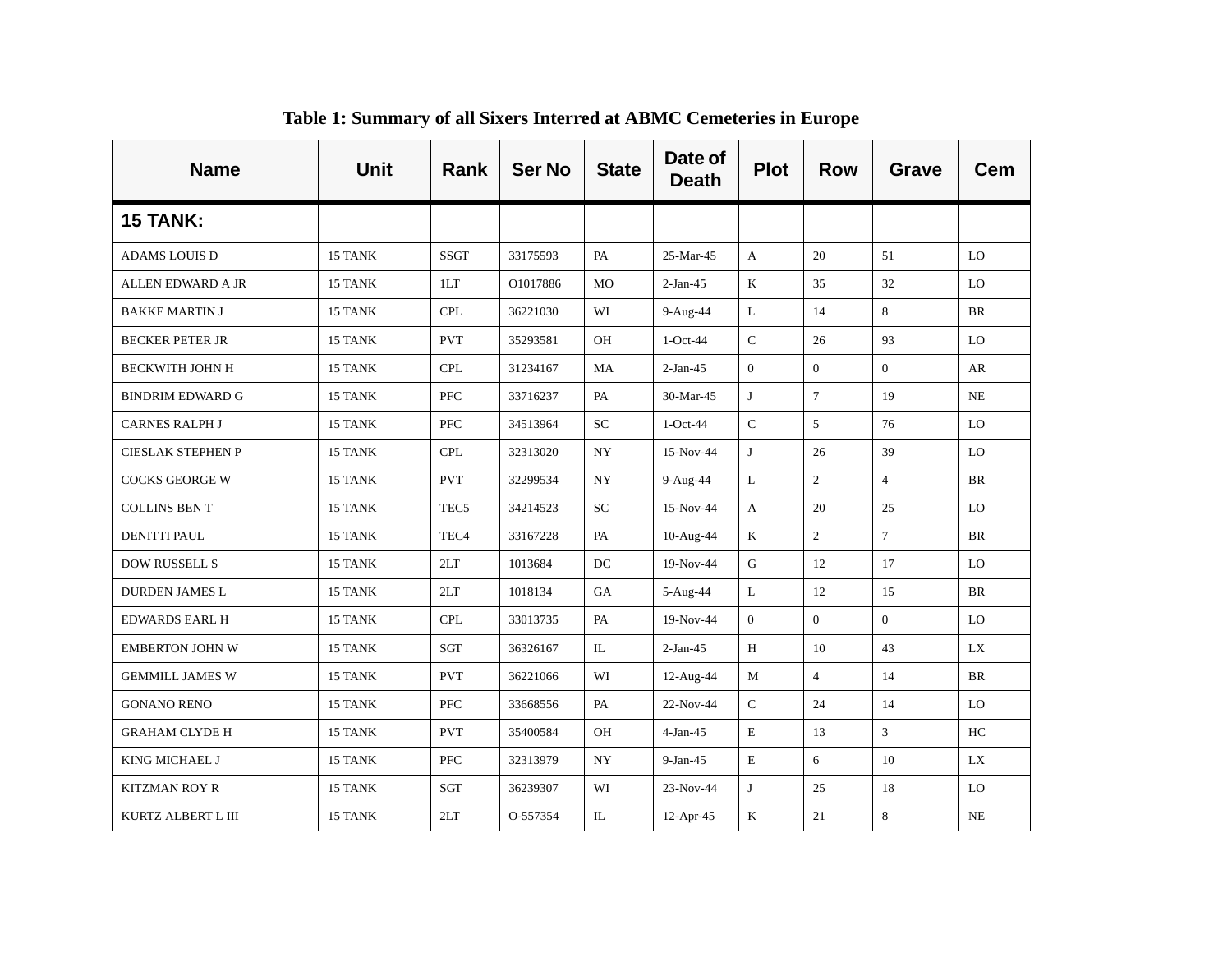| <b>Name</b>               | <b>Unit</b> | <b>Rank</b>      | <b>Ser No</b> | <b>State</b>     | Date of<br><b>Death</b> | <b>Plot</b>    | <b>Row</b>     | <b>Grave</b> | <b>Cem</b> |
|---------------------------|-------------|------------------|---------------|------------------|-------------------------|----------------|----------------|--------------|------------|
| LENGLE HARVEY D           | 15 TANK     | <b>PFC</b>       | 33620599      | PA               | 20-Mar-45               | $\mathcal{C}$  | 30             | 57           | LO         |
| LOCH NICKOLAS C           | 15 TANK     | TEC <sub>5</sub> | 32309562      | $_{\mathrm{NY}}$ | 25-Nov-44               | J              | 24             | 37           | LO         |
| MCCONNAGHY ALEXANDER      | 15 TANK     | <b>PVT</b>       | 32131492      | NY.              | 30-Jul-44               | $_{\rm F}$     | $\overline{4}$ | 5            | NO.        |
| <b>MCGINNIS PAUL B JR</b> | 15 TANK     | 2LT              | O-555569      | IL               | $2-Mar-45$              | $\mathsf{C}$   | $\overline{4}$ | 19           | LX         |
| MITCHELL NICHOLAS J       | 15 TANK     | <b>PVT</b>       | 6891240       | PA               | $4-Jan-45$              | H              | 15             | 22           | HC         |
| MONTGOMERY STALEY E       | 15 TANK     | SGT              | 34255780      | NC               | $12-Nov-44$             | $\overline{0}$ | $\overline{0}$ | $\Omega$     | LX         |
| <b>MORSON CHARLES O</b>   | 15 TANK     | <b>CPL</b>       | 32313958      | NY               | $11-Jan-45$             | $\mathbf E$    | $\tau$         | 46           | LX         |
| MUSTARD JOHN C            | 15 TANK     | <b>PFC</b>       | 35352120      | IN               | $3-Jan-46$              | $\overline{0}$ | $\Omega$       | $\Omega$     | AR         |
| <b>NOLAN ALFRED W</b>     | 15 TANK     | <b>PVT</b>       | 32309812      | NY               | 8-Oct-44                | B              | 18             | 37           | LO         |
| PUFFER ALAN B             | 15 TANK     | SGT              | 16063501      | MI               | $25$ -Jan-45            | G              | 12             | 21           | LX         |
| RABIDEAU KENNETH W        | 15 TANK     | TEC <sub>4</sub> | 36195177      | MI               | 11-Nov-44               | J              | 20             | 22           | LO         |
| <b>RAUSCHER WILLIAM E</b> | 15 TANK     | <b>PVT</b>       | 35375693      | <b>WV</b>        | $1-Aug-44$              | $\mathbf E$    | $\overline{2}$ | 16           | NO.        |
| <b>REESE WILLIAM P</b>    | 15 TANK     | <b>PVT</b>       | 33053948      | PA               | $1-Oct-44$              | K              | 13             | 22           | LO         |
| <b>ROLLER EMMIT H</b>     | 15 TANK     | PFC              | 35476396      | KY               | 16-Jan-45               | H              | 11             | 52           | LX         |
| <b>ROSENBLUM GEORGE</b>   | 15 TANK     | TEC <sub>5</sub> | 32298670      | <b>NY</b>        | $8-Jan-45$              | Ι              | 8              | 25           | LX         |
| <b>SAPP SAMUEL J</b>      | 15 TANK     | SGT              | 35375726      | <b>WV</b>        | 16-Jan-45               | ${\rm D}$      | 6              | 25           | LX         |
| <b>SCHMIDT FRANK J</b>    | 15 TANK     | <b>SGT</b>       | 32262120      | NY.              | 22-Nov-44               | $\overline{0}$ | $\overline{0}$ | $\Omega$     | LO         |
| <b>SCHNEPP JOHN W</b>     | 15 TANK     | 2LT              | O1013655      | NJ               | 5-Aug-44                | L              | $\mathbf{1}$   | 20           | <b>BR</b>  |
| SHERAM CARLTON A JR       | 15 TANK     | 2LT              | O-518441      | TX               | $7-Jan-45$              | H              | 15             | 81           | <b>LX</b>  |
| SNIDER LONNIE D           | 15 TANK     | TEC <sub>5</sub> | 34265266      | AL               | 25-Nov-44               | $\mathsf{C}$   | 18             | 10           | LO         |
| STREKAL ANTHONY L         | 15 TANK     | <b>PFC</b>       | 35300858      | OH               | $2-Jan-45$              | H              | $\overline{2}$ | 6            | HC         |
| <b>THOMAS ALBERT</b>      | 15 TANK     | SGT              | 33056107      | PA               | 20-Nov-44               | J              | 13             | 14           | LO         |

**Table 1: Summary of all Sixers Interred at ABMC Cemeteries in Europe**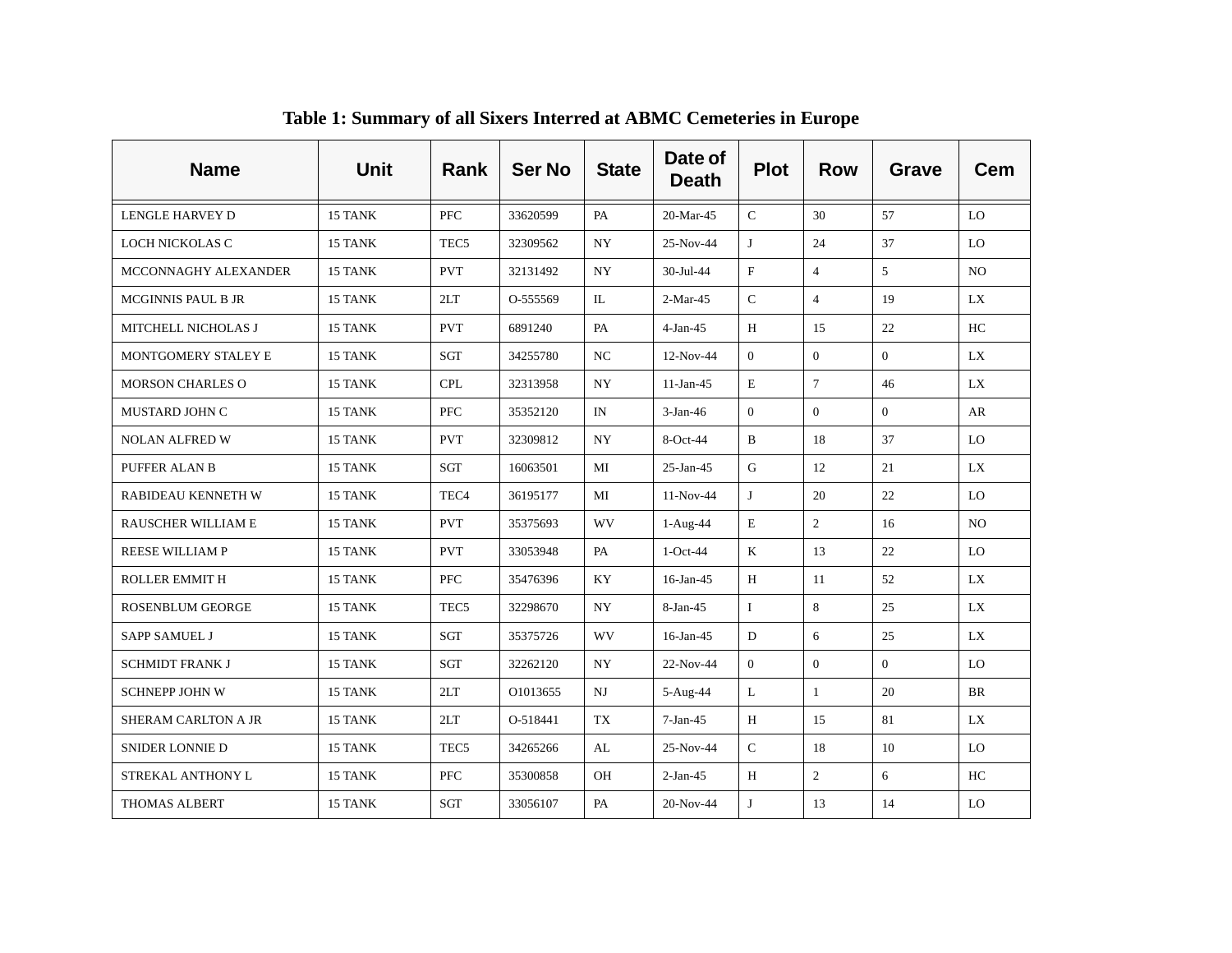| <b>Name</b>               | <b>Unit</b> | <b>Rank</b>      | <b>Ser No</b> | <b>State</b>             | Date of<br><b>Death</b> | <b>Plot</b>    | <b>Row</b>     | Grave          | <b>Cem</b>     |
|---------------------------|-------------|------------------|---------------|--------------------------|-------------------------|----------------|----------------|----------------|----------------|
| THOMAS PAUL N             | 15 TANK     | <b>CPL</b>       | 32944306      | NY                       | 22-Nov-44               | $\overline{0}$ | $\overline{0}$ | $\overline{0}$ | LO             |
| TRIMBLE THOMAS A          | 15 TANK     | <b>PVT</b>       | 32290769      | NY                       | $2-Aug-44$              | A              | 17             | 21             | N <sub>O</sub> |
| VANDERPOOL CLIFFORD       | 15 TANK     | <b>PVT</b>       | 37739404      | NE                       | $7-Jan-45$              | $\mathbf E$    | 16             | 54             | LX.            |
| <b>WAGNER JOSEPH</b>      | 15 TANK     | <b>PVT</b>       | 33178675      | PA                       | 10-Aug-44               | M              | 3              | 11             | <b>BR</b>      |
| <b>WELLER GEARY E</b>     | 15 TANK     | <b>PFC</b>       | 33723123      | MD                       | 12-Nov-44               | K              | 32             | 37             | LO             |
| <b>WILLIAMSON IVESON</b>  | 15 TANK     | <b>PVT</b>       | 34463645      | NC.                      | $11-Jan-45$             | H              | 8              | 47             | LX             |
| WINNICKI JOHN W           | 15 TANK     | PFC              | 32290804      | <b>NY</b>                | 19-Nov-44               | $\overline{0}$ | $\overline{0}$ | $\overline{0}$ | LO             |
| <b>WOODS JAMES</b>        | 15 TANK     | TEC <sub>5</sub> | 33167317      | PA                       | 8-Oct-44                | E              | 13             | 24             | LO             |
| <b>ZALATAN FRANK</b>      | 15 TANK     | <b>PVT</b>       | 12072652      | <b>NY</b>                | $1-Oct-44$              | $\mathsf C$    | 13             | 84             | LO             |
| ZYCHOWSKI JOHN P          | 15 TANK     | <b>PFC</b>       | 35300594      | OH                       | $2-Jan-45$              | $\mathbf F$    | 16             | 47             | HC             |
| <b>68 TANK:</b>           |             |                  |               |                          |                         |                |                |                |                |
|                           |             |                  |               |                          |                         |                |                |                |                |
| <b>ARMES HOMER</b>        | 68 TANK     | <b>CPL</b>       | 35476291      | KY                       | 11-Oct-44               | F              | $\overline{4}$ | 104            | CA             |
| <b>AVINO TOBEA</b>        | 68 TANK     | TEC <sub>4</sub> | 32297656      | $\ensuremath{\text{NY}}$ | 20-Aug-44               | H              | $\overline{4}$ | 11             | BR             |
| <b>BRAND CHARLES J</b>    | 68 TANK     | <b>SGT</b>       | 32313054      | <b>NY</b>                | 7-Dec-44                | J              | 31             | 32             | LO             |
| <b>BUSBY WILLIAM G</b>    | 68 TANK     | <b>PVT</b>       | 34979043      | <b>GA</b>                | 31-Mar-45               | H              | 9              | 16             | NE             |
| <b>BUSH AUSLEY D</b>      | 68 TANK     | <b>PVT</b>       | 34256924      | $_{\rm NC}$              | 15-Nov-44               | J              | 21             | 13             | LO             |
| <b>CALLISTER DUANE H</b>  | 68 TANK     | <b>CAPT</b>      | O-529653      | UT                       | $9-Jan-45$              | $\mathbf E$    | 16             | 73             | LX.            |
| <b>CAPOZI LOUIS J</b>     | 68 TANK     | SGT              | 32314986      | <b>NY</b>                | 6-Aug-44                | $\overline{0}$ | $\theta$       | $\overline{0}$ | <b>BR</b>      |
| <b>CARRIKER THOMAS O</b>  | 68 TANK     | <b>PVT</b>       | 38562250      | TX                       | 30-Mar-45               | H              | 13             | 9              | NE             |
| D'AMICO DOMINICK          | 68 TANK     | PFC              | 32468944      | NJ                       | 14-Nov-44               | A              | 18             | 19             | LO             |
| <b>DUNFORD LAWRENCE B</b> | 68 TANK     | SGT              | 32291398      | NY                       | 8-Oct-44                | K              | 10             | 18             | LO             |

**Table 1: Summary of all Sixers Interred at ABMC Cemeteries in Europe**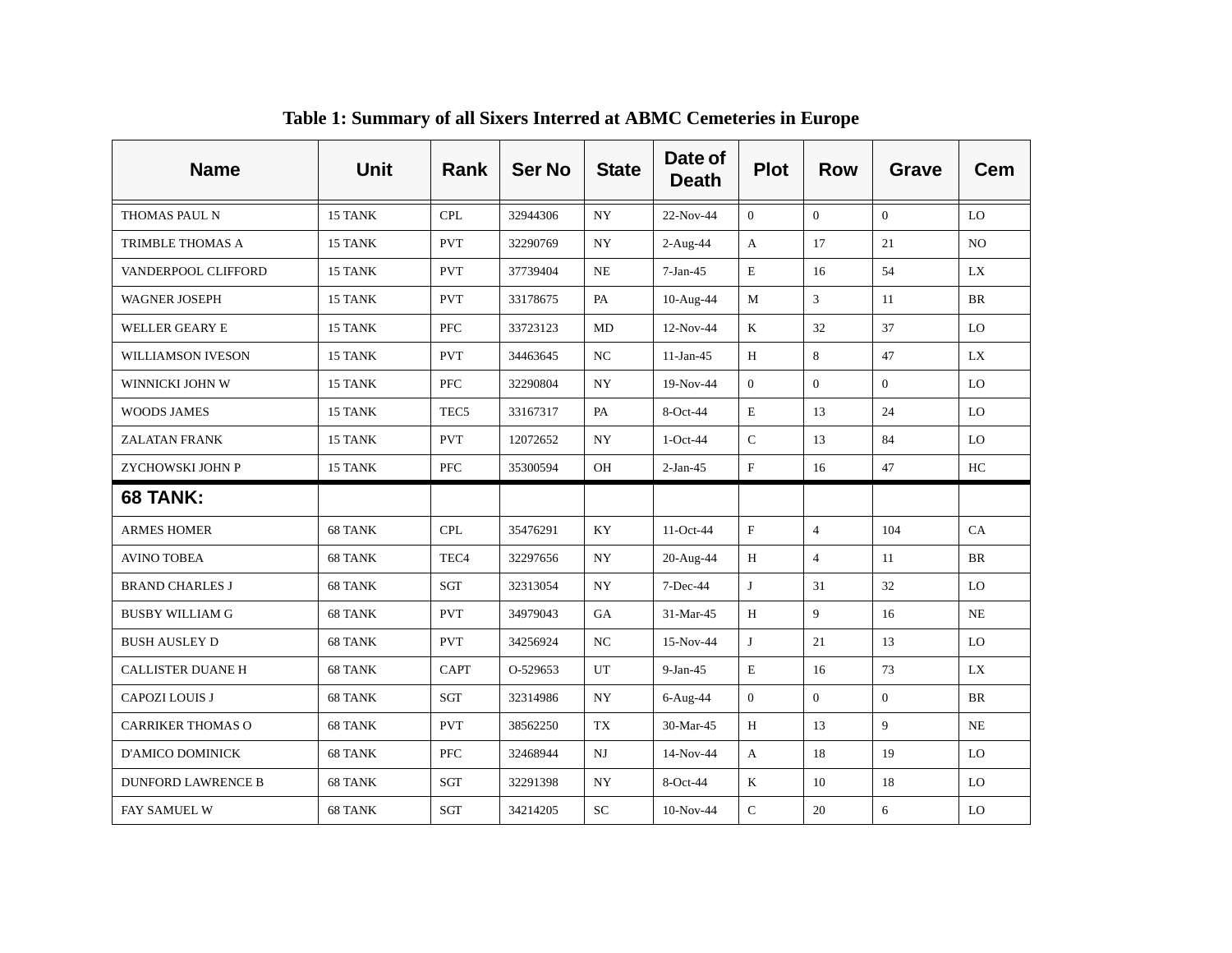| <b>Name</b>               | <b>Unit</b> | <b>Rank</b>      | <b>Ser No</b> | <b>State</b> | Date of<br><b>Death</b> | <b>Plot</b>    | <b>Row</b>     | <b>Grave</b>   | <b>Cem</b> |
|---------------------------|-------------|------------------|---------------|--------------|-------------------------|----------------|----------------|----------------|------------|
| FETTERMAN RAYMOND W       | 68 TANK     | <b>PVT</b>       | 13007979      | PA           | $9-Jan-45$              | G              | 6              | 19             | LX         |
| <b>FISH RALPH E</b>       | 68 TANK     | 1LT              | O-1012853     | MI           | 13-Jan-45               | $\mathsf C$    | 10             | 11             | LX         |
| <b>GAGNON JOSEPH B</b>    | 68 TANK     | TEC <sub>5</sub> | 39233543      | MI           | $4-Jan-45$              | $_{\rm F}$     | 13             | 32             | HC         |
| <b>HAFFNER ALVIN E</b>    | 68 TANK     | <b>PFC</b>       | 37550629      | MN           | $4-Jan-45$              | $\overline{0}$ | $\overline{0}$ | $\Omega$       | AR         |
| <b>HALLMAN JOHNIE</b>     | 68 TANK     | <b>PFC</b>       | 39463457      | <b>WA</b>    | 18-Jan-45               | $\, {\rm H}$   | 15             | 62             | LX         |
| <b>HERZING ARTHUR H</b>   | 68 TANK     | TEC <sub>4</sub> | 36070938      | IL           | 11-Aug-44               | $\mathbf{L}$   | 5              | 8              | <b>BR</b>  |
| JACOBY RENE L             | 68 TANK     | <b>CAPT</b>      | O1012760      | IL           | $9-Jan-45$              | $\mathbf E$    | 9              | 73             | LX         |
| <b>KERNAN THOMAS M</b>    | 68 TANK     | TEC <sub>4</sub> | 32028988      | <b>NY</b>    | $12-Apr-45$             | $\mathbf B$    | $\overline{c}$ | $\mathfrak{Z}$ | <b>NE</b>  |
| KOWALCIK STANLEY J        | 68 TANK     | <b>PVT</b>       | 12211591      | NJ           | 9-Aug-44                | K              | 6              | 14             | <b>BR</b>  |
| LITTLE JOHN W             | 68 TANK     | <b>PFC</b>       | 33179442      | MD           | $8-Jan-45$              | $\overline{0}$ | $\overline{0}$ | $\Omega$       | AR         |
| MELTON CECIL V G          | 68 TANK     | <b>PVT</b>       | 34265119      | AL           | 20-Feb-45               | $\mathbf E$    | $\mathbf{1}$   | 61             | LX         |
| MILLER CORDELL W          | 68 TANK     | <b>CPL</b>       | 34236119      | AR           | $4$ -Dec-44             | $\mathbf{J}$   | 15             | 18             | LO         |
| <b>MURRAY JAMES J</b>     | 68 TANK     | <b>PVT</b>       | 12061088      | <b>NY</b>    | 6-Aug-44                | $\mathbf{0}$   | $\overline{0}$ | $\overline{0}$ | <b>BR</b>  |
| NIECKARZ JOHN G           | 68 TANK     | TEC <sub>5</sub> | 32100575      | NY           | 10-Sep-44               | H              | 11             | $\mathbf{1}$   | BR         |
| NUNZIATO SANTO D          | 68 TANK     | TEC <sub>5</sub> | 32310781      | NY           | 5-Aug-44                | H              | $\overline{4}$ | 16             | <b>BR</b>  |
| ROCCO PHILIP J            | 68 TANK     | <b>SSGT</b>      | 14027638      | FL           | 7-Apr-45                | $\mathbf{O}$   | 12             | $\overline{2}$ | <b>NE</b>  |
| <b>RZESUTEK FRANK J</b>   | 68 TANK     | TEC <sub>5</sub> | 33168872      | PA           | 22-Feb-45               | $\mathbf E$    | $\mathbf{1}$   | 41             | <b>LX</b>  |
| <b>SCHMEDA PETER</b>      | 68 TANK     | TEC <sub>5</sub> | 36326830      | IL           | $9-Jan-45$              | H              | 11             | 38             | LX         |
| <b>SCHUYLER JOHN D JR</b> | 68 TANK     | <b>SGT</b>       | 32291339      | <b>NY</b>    | $8-Jan-45$              | $\overline{0}$ | $\Omega$       | $\Omega$       | AR         |
| SEIDENBURG JOHN H         | 68 TANK     | SGT              | 32310684      | NY           | 5-Aug-44                | G              | 10             | 16             | <b>BR</b>  |
| <b>SHAUD CHARLES B</b>    | 68 TANK     | <b>PVT</b>       | 33053962      | PA           | 23-Aug-44               | H              | $\overline{4}$ | 10             | <b>BR</b>  |
| <b>STARK GEORGE E</b>     | 68 TANK     | <b>PVT</b>       | 36948933      | IL           | 14-Apr-45               | D              | 11             | 31             | NE         |

**Table 1: Summary of all Sixers Interred at ABMC Cemeteries in Europe**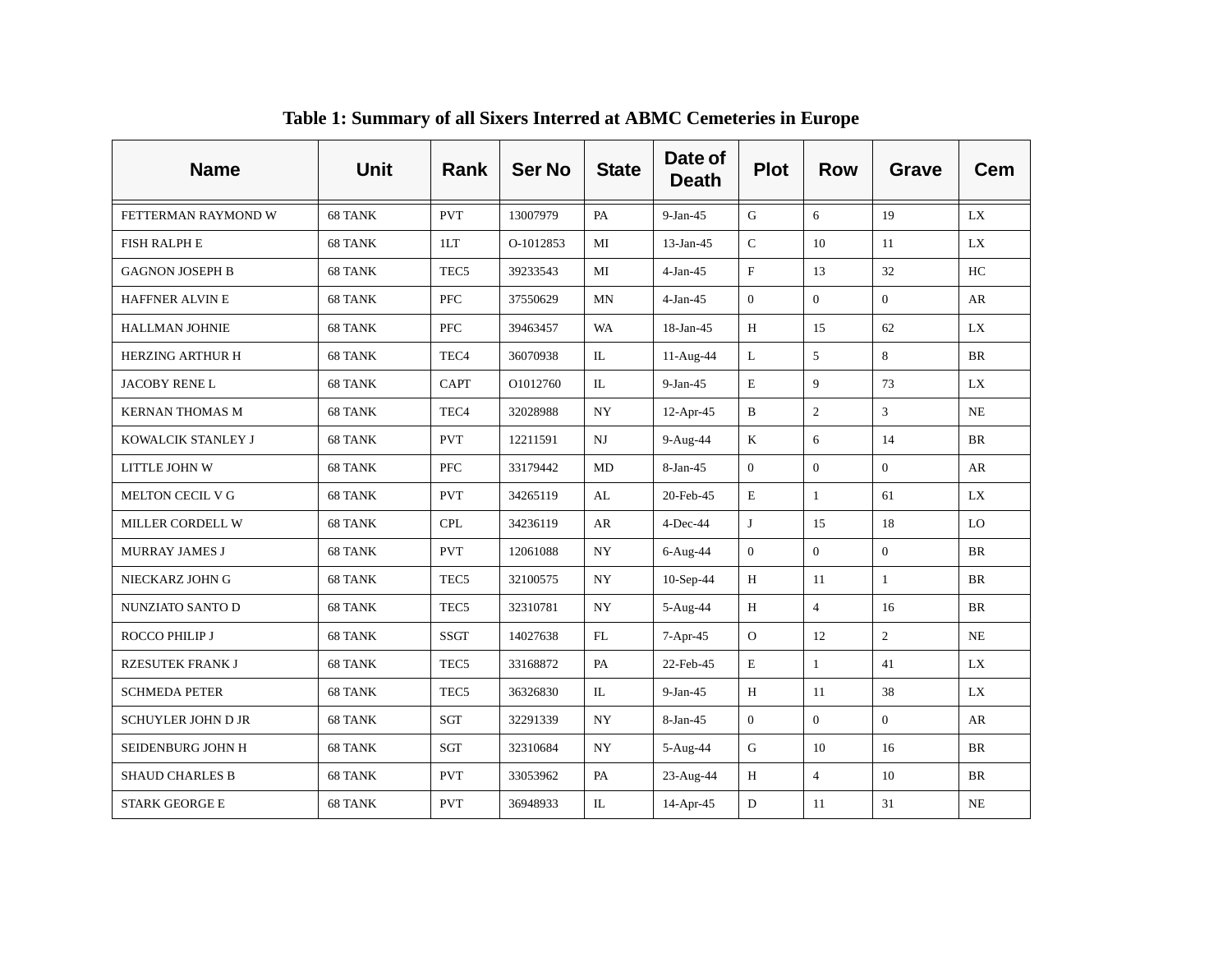| <b>Name</b>               | <b>Unit</b> | Rank             | <b>Ser No</b> | <b>State</b>       | Date of<br><b>Death</b> | <b>Plot</b>    | <b>Row</b>     | Grave          | Cem            |
|---------------------------|-------------|------------------|---------------|--------------------|-------------------------|----------------|----------------|----------------|----------------|
| <b>SULLIVAN JAMES F</b>   | 68 TANK     | TEC <sub>4</sub> | 33157835      | PA                 | $9-Jan-45$              | H              | 15             | 92             | LX             |
| <b>SUTTON AULSEY M</b>    | 68 TANK     | PFC              | 34242430      | FL                 | 28-Oct-44               | ${\bf C}$      | 28             | 41             | LO             |
| <b>SUTTON JAMES L</b>     | 68 TANK     | SSGT             | 36051937      | IL                 | 30-Mar-45               | $\, {\bf B}$   | 19             | 13             | LO             |
| TOBIN WILLIAM J           | 68 TANK     | SGT              | 36021841      | $\mathbb{L}$       | 8-Jan-45                | $\mathbf B$    | $\mathbf{1}$   | 18             | LX             |
| <b>WALL RAYMOND G</b>     | 68 TANK     | TEC <sub>4</sub> | 32276431      | $_{\rm NJ}$        | 8-Sep-44                | N              | $\overline{2}$ | 16             | <b>BR</b>      |
| WALLS WILLIAM H           | 68 TANK     | <b>PVT</b>       | 35476913      | IN                 | 31-Jul-44               | D              | 18             | 27             | N <sub>O</sub> |
| YADLOSKY WALTER           | 68 TANK     | <b>SSGT</b>      | 33013806      | PA                 | $2-Apr-45$              | $\mathsf{C}$   | 12             | 25             | NE             |
| 69 TANK:                  |             |                  |               |                    |                         |                |                |                |                |
| <b>BAILEY CHARLES A</b>   | 69 TANK     | <b>PVT</b>       | 35674235      | KY                 | $16$ -Jan-45            | $\mathbf{0}$   | $\overline{0}$ | $\mathbf{0}$   | AR             |
| <b>BARRON WILBUR J</b>    | 69 TANK     | <b>PFC</b>       | 32309647      | <b>NY</b>          | 16-Nov-44               | $\mathbf C$    | 25             | 35             | LO             |
| <b>BISSA LEONARD F</b>    | 69 TANK     | <b>PFC</b>       | 36722359      | IN                 | 23-Feb-45               | $\mathbf E$    | 16             | 40             | HC             |
| <b>BROWN JESSE H</b>      | 69 TANK     | <b>PVT</b>       | 34257047      | $_{\rm NC}$        | 8-Aug-44                | $\, {\bf P}$   | 3              | 11             | <b>BR</b>      |
| CAMPBELL LLOYD E          | 69 TANK     | <b>PVT</b>       | 34723309      | AR                 | 2-Aug-44                | N              | 6              | 5              | <b>BR</b>      |
| <b>CONNORS EDMUND JR</b>  | 69 TANK     | <b>SGT</b>       | 13056524      | PA                 | 25-Sep-44               | ${\bf C}$      | 17             | 21             | LO             |
| COOKSON WESLEY J          | 69 TANK     | <b>PFC</b>       | 32290774      | ${\cal C}{\cal T}$ | $4-Jan-45$              | $\mathbf{0}$   | $\theta$       | $\mathbf{0}$   | AR             |
| <b>COUSINEAU ROBERT M</b> | 69 TANK     | TEC <sub>5</sub> | 36882488      | MI                 | 26-Mar-45               | J              | 13             | 24             | LO             |
| <b>CROWE ERVIN W</b>      | 69 TANK     | <b>CPL</b>       | 34213988      | ${\rm SC}$         | 6-Aug-44                | $\overline{0}$ | $\theta$       | $\overline{0}$ | BR             |
| DAVIS VIRGIL C            | 69 TANK     | <b>PVT</b>       | 35295688      | OH                 | $13-Jan-45$             | H              | $\overline{4}$ | 8              | LX             |
| <b>EVANS OSCAR F</b>      | 69 TANK     | <b>PFC</b>       | 32291309      | <b>VT</b>          | $4-Jan-45$              | $\mathbf K$    | 26             | 23             | LO             |
| <b>FORREST BEDFORD H</b>  | 69 TANK     | $_{\rm{LTC}}$    | O-292597      | SC                 | 26-Nov-44               | $\mathsf C$    | 21             | 51             | LO             |
| <b>GRAY JOHN P</b>        | 69 TANK     | TEC <sub>5</sub> | 34236248      | LA                 | 19-Sep-44               | $\overline{0}$ | $\mathbf{0}$   | $\overline{0}$ | LO             |
| <b>HARRISON HAROLD O</b>  | 69 TANK     | SSGT             | 34078829      | LA                 | 15-Nov-44               | $\mathbf C$    | 18             | 108            | LO             |

**Table 1: Summary of all Sixers Interred at ABMC Cemeteries in Europe**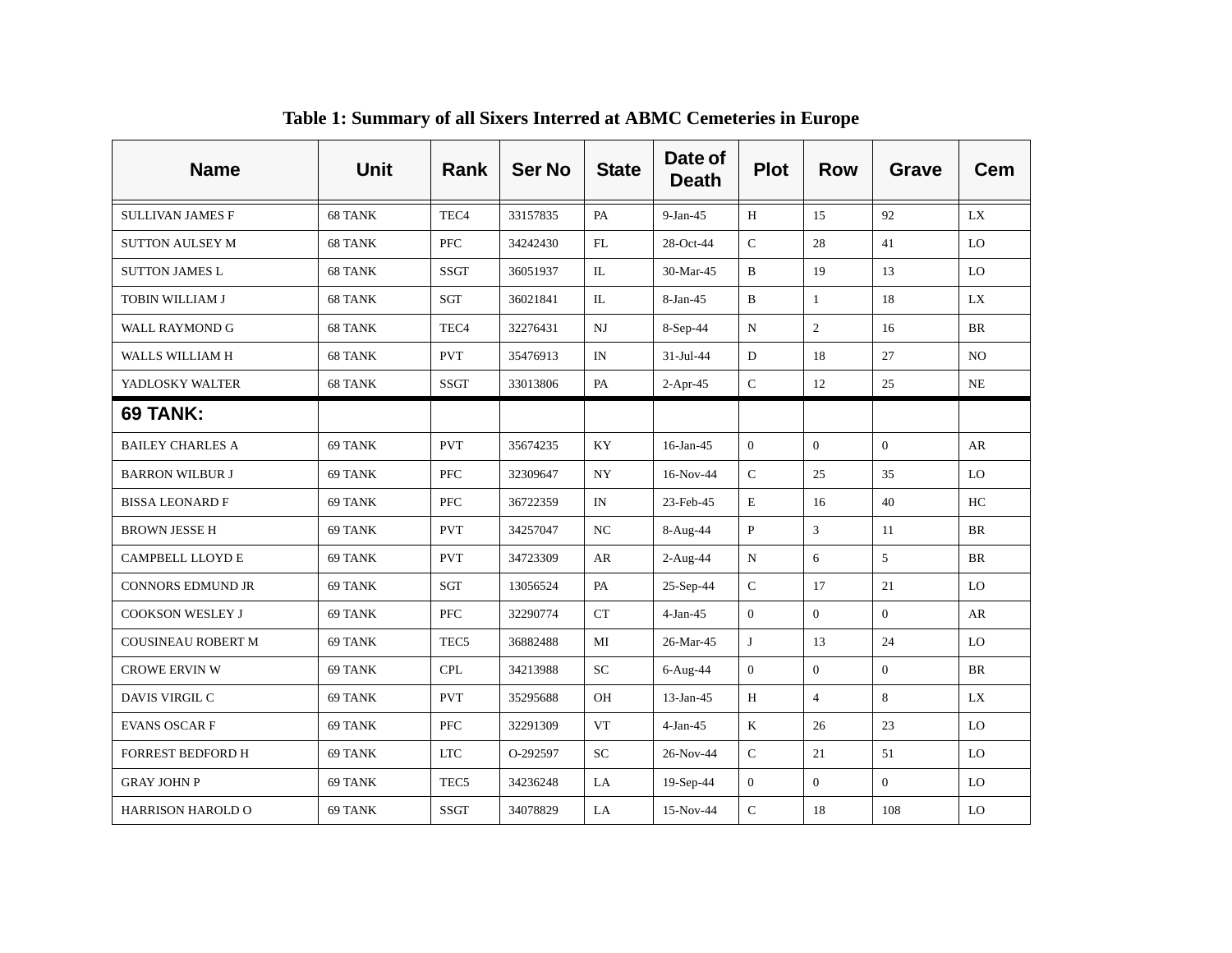| <b>Name</b>                | <b>Unit</b> | <b>Rank</b>      | <b>Ser No</b> | <b>State</b>     | Date of<br><b>Death</b> | <b>Plot</b>    | <b>Row</b>     | <b>Grave</b>   | <b>Cem</b>     |
|----------------------------|-------------|------------------|---------------|------------------|-------------------------|----------------|----------------|----------------|----------------|
| <b>HARRISON JEWEL C</b>    | 69 TANK     | <b>PVT</b>       | 34242488      | FL               | $6-Aug-44$              | $\overline{0}$ | $\Omega$       | $\Omega$       | <b>BR</b>      |
| HOAGLAND ELMER W           | 69 TANK     | SGT              | 39015727      | CA               | $13$ -Jan-45            | H              | $\overline{4}$ | 24             | <b>LX</b>      |
| <b>JADIN CHARLES J</b>     | 69 TANK     | <b>SGT</b>       | 36238430      | WI               | $6-Aug-44$              | $\overline{0}$ | $\overline{0}$ | $\Omega$       | <b>BR</b>      |
| <b>JOHNSON ROBERT</b>      | 69 TANK     | <b>PFC</b>       | 34265967      | <b>GA</b>        | $16$ -Jan-45            | G              | $\tau$         | 19             | LX             |
| KORDELSKI LOUIS J          | 69 TANK     | <b>PVT</b>       | 32310447      | $_{\mathrm{NY}}$ | 18-Nov-44               | $\mathsf C$    | 24             | 35             | LO             |
| LUCA SEBASTIAN A           | 69 TANK     | <b>SGT</b>       | 32180052      | <b>NY</b>        | 12-Nov-44               | $\mathbf K$    | 27             | 34             | LO             |
| LUKE ROBERT L              | 69 TANK     | <b>PFC</b>       | 13029509      | PA               | $4-Jan-45$              | $\mathbf F$    | 6              | 27             | LX             |
| MANDELL WILLIAM            | 69 TANK     | 2LT              | O1016385      | <b>NY</b>        | $20-Ian-45$             | A              | 5              | $\overline{4}$ | LX             |
| MOORE WILLIAM J            | 69 TANK     | TEC <sub>5</sub> | 34263799      | AL               | 8-Aug-44                | $\mathbf{P}$   | $\overline{2}$ | $\tau$         | <b>BR</b>      |
| MOSHER JOHN H              | 69 TANK     | <b>CPL</b>       | 32314512      | <b>NY</b>        | 22-Sep-44               | $\mathsf{C}$   | 18             | 95             | LO             |
| NYJORDET KALMER            | 69 TANK     | 1LT              | O1017930      | ND               | 16-Nov-44               | J              | 40             | 29             | LO             |
| PEDIGO ERVING              | 69 TANK     | <b>PVT</b>       | 34151106      | LA               | $4-Jan-45$              | H              | $\mathbf{1}$   | 15             | LX             |
| PELZER HENRY L             | 69 TANK     | 2LT              | O-542566      | IA               | $4-Jan-45$              | $\overline{0}$ | $\overline{0}$ | $\overline{0}$ | AR             |
| PIERCE HOWARD M            | 69 TANK     | <b>CPL</b>       | 36070969      | IL               | $4-Jan-45$              | G              | 6              | 8              | LX             |
| <b>REED CLEM L</b>         | 69 TANK     | TEC <sub>5</sub> | 35375575      | WV               | $2-Aug-44$              | $\overline{0}$ | $\overline{0}$ | $\Omega$       | AR             |
| REPPENHAGEN EDWARD C       | 69 TANK     | TEC <sub>4</sub> | 32028758      | $_{\mathrm{NY}}$ | 13-Jan-45               | $\mathbf I$    | 8              | 26             | <b>LX</b>      |
| <b>RUSSELL GRANVILLE V</b> | 69 TANK     | TEC <sub>5</sub> | 32260438      | <b>NY</b>        | 14-Aug-44               | G              | $\overline{4}$ | 9              | CA             |
| SHEETS JOHN L              | 69 TANK     | TEC <sub>5</sub> | 35400642      | OH               | 30-Jul-44               | ${\rm D}$      | 26             | $\overline{4}$ | N <sub>O</sub> |
| <b>SINCERE CHARLES</b>     | 69 TANK     | TEC <sub>5</sub> | 35283313      | OH               | 22-Sep-44               | $\mathsf C$    | 18             | 54             | LO             |
| <b>SLATER MICHAEL</b>      | 69 TANK     | SGT              | 33056169      | PA               | $2-Aug-44$              | $\overline{0}$ | $\overline{0}$ | $\Omega$       | <b>BR</b>      |
| <b>SMITH PHILLIP</b>       | 69 TANK     | <b>PFC</b>       | 35351556      | IN               | 20-Apr-45               | B              | 20             | 29             | <b>NE</b>      |
| <b>STAHL GEORGE B</b>      | 69 TANK     | SGT              | 36071272      | IL               | $9-Jan-45$              | B              | $\overline{2}$ | 28             | LX             |

**Table 1: Summary of all Sixers Interred at ABMC Cemeteries in Europe**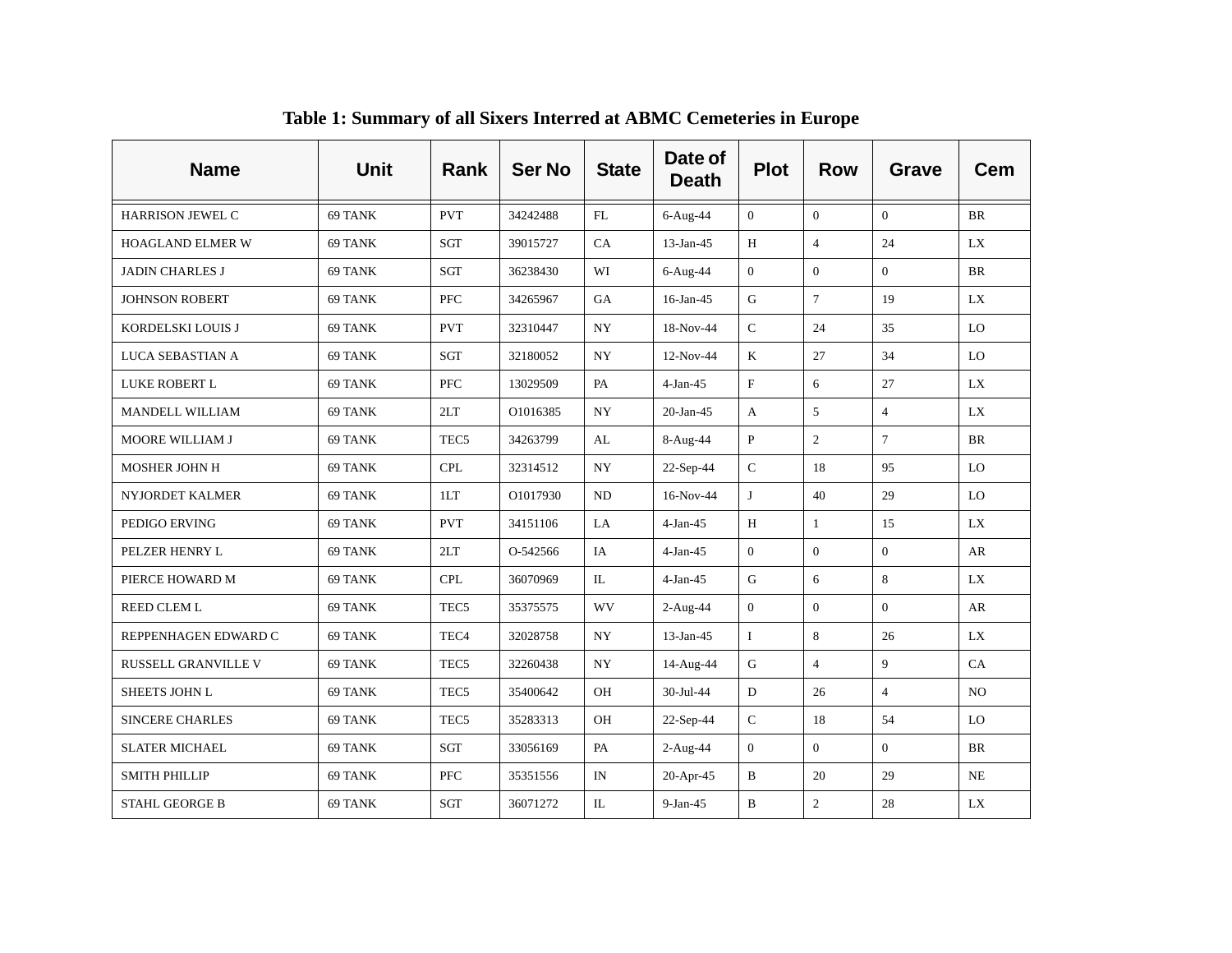| <b>Name</b>               | <b>Unit</b> | Rank             | <b>Ser No</b> | <b>State</b> | Date of<br><b>Death</b> | <b>Plot</b>  | <b>Row</b>                  | <b>Grave</b> | <b>Cem</b> |
|---------------------------|-------------|------------------|---------------|--------------|-------------------------|--------------|-----------------------------|--------------|------------|
| WHITTMORE WATSON          | 69 TANK     | PFC              | 38296279      | AR           | $6$ -Jan-45             | E            | $\mathbf{1}$                | 11           | LX         |
| WILLIAMS LA RUE O         | 69 TANK     | <b>CPL</b>       | 34265235      | AL           | 25-Sep-44               | $\mathbf C$  | 13                          | 25           | LO         |
| WOODARD WALTER N          | 69 TANK     | <b>PVT</b>       | 34723788      | TN           | 8-Oct-44                | $\bf K$      | 42                          | 25           | LO         |
| ZBOREK JOSEPH A           | 69 TANK     | <b>PVT</b>       | 36071098      | IL           | 11-Aug-44               | L            | 5                           | 13           | BR         |
| <b>9 AIB:</b>             |             |                  |               |              |                         |              |                             |              |            |
| <b>BAKER VENOY</b>        | 9TH AIB     | <b>SSGT</b>      | 34070849      | LA           | $4-Jan-45$              | A            | $\sqrt{3}$                  | 14           | LX         |
| <b>BALOG JOSEPH T</b>     | 9TH AIB     | <b>PVT</b>       | 15072448      | OH           | $3-Jan-45$              | G            | 3                           | 20           | LX         |
| <b>BANIK WILBURE</b>      | 9TH AIB     | <b>SSGT</b>      | 20607912      | IL           | $4-Jan-45$              | H            | $\ensuremath{\mathfrak{Z}}$ | 47           | LX         |
| <b>BANNINGER DON R</b>    | 9TH AIB     | <b>SSGT</b>      | 36177216      | MI           | $9$ -Oct-44             | $\mathsf{C}$ | 8                           | 74           | LO         |
| <b>BEACHAM RAY E</b>      | 9TH AIB     | <b>PVT</b>       | 15316984      | OH           | 25-Nov-44               | J            | 17                          | 13           | LO         |
| <b>BELL RUFUS L</b>       | 9TH AIB     | <b>PFC</b>       | 33091090      | VA           | 27-Mar-45               | B            | 23                          | 14           | LO         |
| <b>BENNETT WILLIAM J</b>  | 9TH AIB     | <b>PVT</b>       | 38664918      | ${\sf AR}$   | $4-Jan-45$              | $\, {\rm H}$ | 10                          | 75           | LX         |
| <b>BINKLEY JOSEPH A</b>   | 9TH AIB     | TEC <sub>4</sub> | 34147968      | TN           | 27-Mar-45               | $\mathsf C$  | 28                          | 70           | LO         |
| <b>BLACK JOHN K JR</b>    | 9TH AIB     | <b>PFC</b>       | 37684866      | IA           | 5-Apr-45                | N            | $\overline{c}$              | 3            | <b>NE</b>  |
| <b>BLAIR OSCARF</b>       | 9TH AIB     | <b>PFC</b>       | 14099665      | LA           | 9-Aug-44                | E            | 12                          | 18           | <b>BR</b>  |
| <b>BLANCHARD ERVING M</b> | 9TH AIB     | TEC <sub>4</sub> | 31144822      | CT           | 22-Feb-45               | $\, {\rm H}$ | 9                           | 15           | LX         |
| <b>BLUDA ANDREW L</b>     | 9TH AIB     | <b>PVT</b>       | 38557055      | TX           | $2-Jan-45$              | H            | 10                          | 68           | LX         |
| <b>BOEHRNSEN HENRY F</b>  | 9TH AIB     | <b>SSGT</b>      | 36397581      | IL           | 25-Nov-44               | $\mathsf C$  | 17                          | 104          | LO         |
| <b>BOLDUC DONALD J</b>    | 9TH AIB     | <b>PFC</b>       | 31426525      | MA           | $12-Nov-44$             | $\mathsf C$  | 30                          | 59           | LO         |
| BOTKIN JOHN P             | 9TH AIB     | TEC <sub>5</sub> | 35283649      | OH           | 11-Nov-44               | A            | 13                          | 30           | LO         |
| <b>BOZWICK CARL E</b>     | 9TH AIB     | <b>PVT</b>       | 37658564      | IA           | $4-Jan-45$              | $\bf{I}$     | $\overline{2}$              | 21           | LX         |
| <b>BROWN DARRELL E</b>    | 9TH AIB     | <b>CPL</b>       | 32358080      | NJ           | $9$ -Oct-44             | $\mathbf C$  | $\tau$                      | 74           | LO         |

**Table 1: Summary of all Sixers Interred at ABMC Cemeteries in Europe**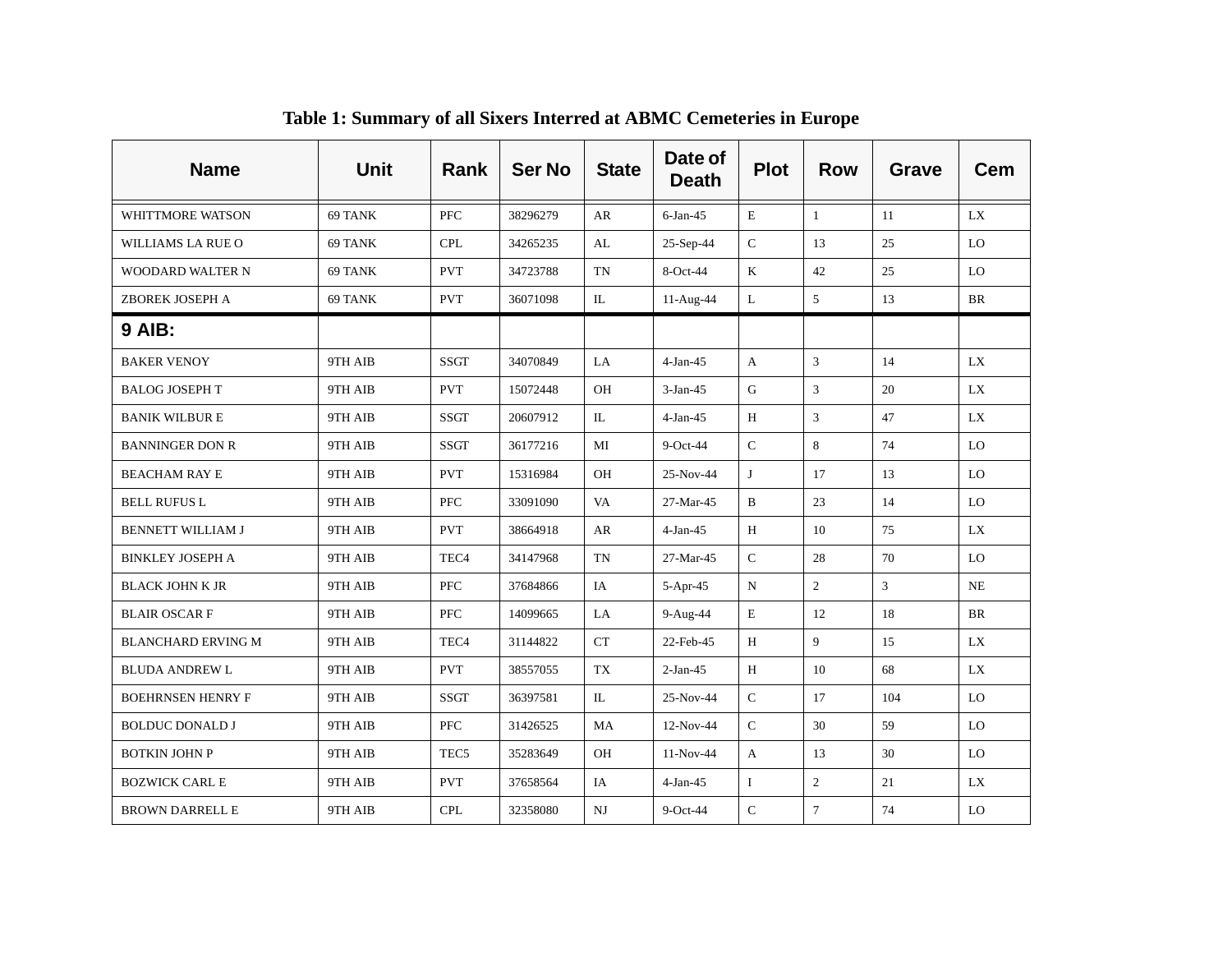| <b>Name</b>                | <b>Unit</b> | Rank             | <b>Ser No</b> | <b>State</b> | Date of<br><b>Death</b> | <b>Plot</b>  | <b>Row</b>     | Grave | <b>Cem</b> |
|----------------------------|-------------|------------------|---------------|--------------|-------------------------|--------------|----------------|-------|------------|
| <b>BROWN OLIVER E</b>      | 9TH AIB     | <b>PVT</b>       | 38547988      | TX           | $10-Nov-44$             | $\mathbf{A}$ | 32             | 12    | LO         |
| <b>BROWN ROBERT A</b>      | 9TH AIB     | PFC              | 35596839      | OH           | 26-Nov-44               | J            | 21             | 14    | LO         |
| <b>CARPENTER FRANCIS M</b> | 9TH AIB     | <b>PVT</b>       | 35701573      | KY           | $9$ -Oct-44             | $\mathsf C$  | 19             | 107   | LO         |
| CHERUNDOLO JOHN P          | 9TH AIB     | <b>PVT</b>       | 33615990      | PA           | $1-Mar-45$              | H            | 3              | 69    | LX         |
| <b>COLEMAN GLEN</b>        | 9TH AIB     | <b>PVT</b>       | 35774232      | KY           | 12-Nov-44               | A            | 34             | 17    | LO         |
| <b>CONNOR GEORGE R</b>     | 9TH AIB     | <b>PVT</b>       | 36776269      | $\mathbb{L}$ | $4-Jan-45$              | H            | 12             | 86    | LX         |
| COOPER EDWIN L             | 9TH AIB     | PFC              | 14095260      | MS           | $1-Oct-44$              | ${\bf C}$    | 20             | 30    | LO         |
| DALEY JOHN W               | 9TH AIB     | <b>PFC</b>       | 35610425      | MD           | 9-Aug-44                | K            | 3              | 14    | <b>BR</b>  |
| <b>DAVIS CHARLES T</b>     | 9TH AIB     | <b>PVT</b>       | 36380169      | $\mathbb{L}$ | 28-Feb-45               | $\mathbf E$  | 3              | 55    | <b>LX</b>  |
| DE PAOLO LOUIS R           | 9TH AIB     | <b>PVT</b>       | 42018320      | $_{\rm NJ}$  | $4-Jan-45$              | H            | 11             | 54    | LX         |
| DONOVAN THOMAS F           | 9TH AIB     | <b>SSGT</b>      | 12062580      | NY           | $9-Jan-45$              | B            | $\overline{c}$ | 42    | LX         |
| <b>DOYLE CHARLES A</b>     | 9TH AIB     | <b>PVT</b>       | 36145980      | MI           | 11-Dec-44               | J            | 45             | 20    | LO         |
| <b>EHLINGER LOUIS J</b>    | 9TH AIB     | SGT              | 42144771      | <b>NY</b>    | 28-Feb-45               | Н            | 5              | 66    | LX         |
| EISENHARD HAROLD G         | 9TH AIB     | TEC <sub>5</sub> | 33369541      | PA           | 26-Nov-44               | J            | 19             | 13    | LO         |
| ENCARNACAO ARTHUR M        | 9TH AIB     | <b>SSGT</b>      | 20113311      | MA           | 5-Jan-45                | $\mathbf E$  | 13             | 21    | <b>LX</b>  |
| FELIQUE EDWARD X           | 9TH AIB     | PFC              | 42051197      | <b>NY</b>    | $9$ -Oct-44             | ${\bf C}$    | 22             | 106   | LO         |
| FENNELL EDWARD M           | 9TH AIB     | <b>SSGT</b>      | 36308999      | $\mathbb{L}$ | $1-Mar-45$              | H            | $\mathbf{1}$   | 52    | <b>LX</b>  |
| FOX JACOB H                | 9TH AIB     | <b>SSGT</b>      | 35352171      | IN           | $7-Jan-45$              | $\mathbf E$  | 16             | 47    | <b>LX</b>  |
| <b>FRANKLIN IVAN</b>       | 9TH AIB     | <b>PVT</b>       | 33166869      | PA           | 12-Nov-44               | K            | 39             | 21    | LO         |
| <b>GAMBILL PAUL W</b>      | 9TH AIB     | <b>PVT</b>       | 35832149      | IN           | $4-Jan-45$              | $\mathbf E$  | $\tau$         | 29    | <b>LX</b>  |
| <b>GAMERRO CHARLES</b>     | 9TH AIB     | <b>PFC</b>       | 33166939      | PA           | 30-Aug-44               | L            | 17             | 19    | <b>BR</b>  |
| <b>GARRITY FRANK A</b>     | 9TH AIB     | TEC <sub>5</sub> | 32249402      | <b>NY</b>    | 17-Dec-44               | A            | 10             | 15    | AR         |

**Table 1: Summary of all Sixers Interred at ABMC Cemeteries in Europe**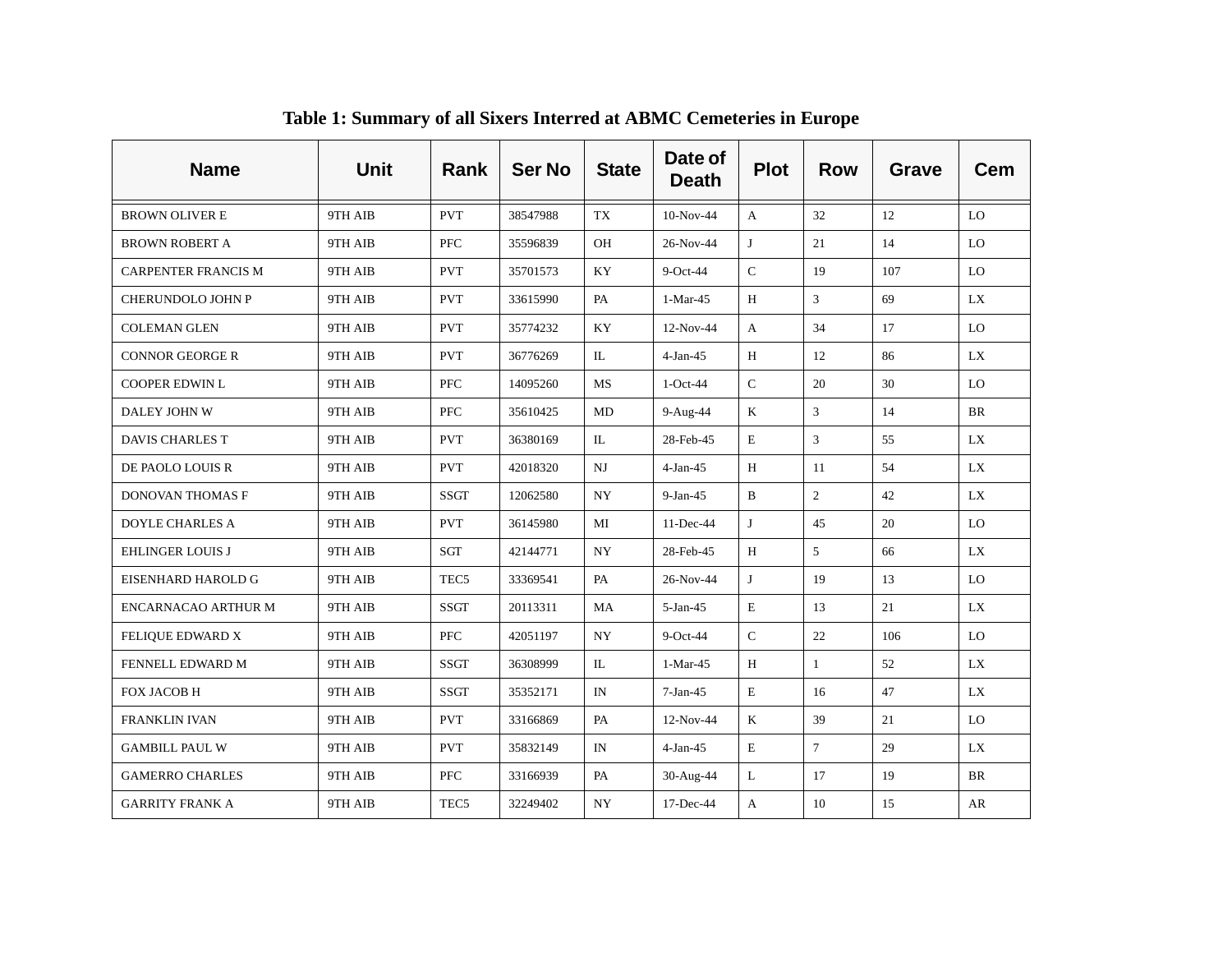| <b>Name</b>              | <b>Unit</b> | <b>Rank</b>      | <b>Ser No</b> | <b>State</b> | Date of<br><b>Death</b> | <b>Plot</b>    | <b>Row</b>     | <b>Grave</b>   | <b>Cem</b> |
|--------------------------|-------------|------------------|---------------|--------------|-------------------------|----------------|----------------|----------------|------------|
| <b>GORDIN SHERMAN</b>    | 9TH AIB     | <b>PVT</b>       | 35296762      | OH           | 26-Nov-44               | K              | 9              | 8              | LO         |
| HABURSKY JOHN J          | 9TH AIB     | <b>PFC</b>       | 35610451      | OH           | $1-Oct-44$              | J              | 28             | 11             | LO         |
| <b>HAMIL WALTER A</b>    | 9TH AIB     | <b>PFC</b>       | 36971715      | MI           | $4-Jan-45$              | H              | 11             | 50             | LX         |
| <b>HAMILTON ROBERT N</b> | 9TH AIB     | <b>PFC</b>       | 33166930      | PA           | 12-Nov-44               | $\mathsf{C}$   | 29             | 31             | LO         |
| <b>HESEK FRANCIS J</b>   | 9TH AIB     | <b>PVT</b>       | 31464036      | MA           | 9-Feb-45                | $\mathbf E$    | 14             | $\overline{2}$ | <b>LX</b>  |
| <b>HOFFMANN ALDEN E</b>  | 9TH AIB     | <b>PVT</b>       | 36844024      | WI           | $3-Mar-45$              | H              | 12             | 21             | HC         |
| <b>HOGAN JAMES P</b>     | 9TH AIB     | <b>PVT</b>       | 6667590       | OH           | 26-Nov-44               | $\, {\bf B}$   | 12             | 58             | LO         |
| <b>JARVIE HOWARD B</b>   | 9TH AIB     | <b>PFC</b>       | 33166951      | PA           | $9-Jan-45$              | $\mathbf E$    | 16             | 72             | <b>LX</b>  |
| JOHNSON ROBERT H         | 9TH AIB     | SGT              | 35351574      | IN           | 12-Nov-44               | $\mathsf{C}$   | 24             | 12             | LO         |
| JOHNSTON ROBERT F        | 9TH AIB     | TEC <sub>4</sub> | 33166719      | PA           | 5-Apr-46                | $\overline{0}$ | $\overline{0}$ | $\Omega$       | LO         |
| <b>KELLEY ENOCH E</b>    | 9TH AIB     | <b>TSGT</b>      | 34056720      | FL           | $1-Oct-44$              | ${\bf C}$      | 25             | 72             | LO         |
| <b>KELLEY JUNIOR</b>     | 9TH AIB     | <b>CPL</b>       | 38403666      | TX           | $1-Oct-44$              | $\mathsf{C}$   | 9              | 22             | LO         |
| <b>KESSLER MARK C</b>    | 9TH AIB     | <b>PFC</b>       | 33167135      | PA           | $9$ -Oct-44             | $\mathsf C$    | 11             | 76             | LO         |
| KING WILLIAM F           | 9TH AIB     | <b>PVT</b>       | 31255640      | MA           | 13-Jan-45               | A              | $\overline{3}$ | 5              | LX         |
| KOZDRON JOHN A           | 9TH AIB     | <b>PVT</b>       | 36471058      | MI           | 23-Jan-45               | $\mathsf{C}$   | $\overline{2}$ | 5              | LX         |
| <b>LANGFORD JACK</b>     | 9TH AIB     | <b>PFC</b>       | 14029513      | GA           | $4-Jan-45$              | $\mathbf F$    | 12             | 21             | <b>LX</b>  |
| <b>LEAHY EMMET W</b>     | 9TH AIB     | <b>CPL</b>       | 35610312      | <b>OH</b>    | $10$ -Jan-45            | $\bf{I}$       | $\overline{4}$ | $\overline{7}$ | <b>LX</b>  |
| LORENC JOHN J            | 9TH AIB     | <b>PFC</b>       | 33278073      | PA           | 28-Feb-45               | H              | 5              | 67             | <b>LX</b>  |
| <b>LUCAS ALVIN</b>       | 9TH AIB     | <b>SSGT</b>      | 7004953       | GA           | $26$ -Jan-45            | $\, {\bf B}$   | 9              | 55             | <b>LX</b>  |
| <b>MADISON KELLIS L</b>  | 9TH AIB     | <b>TSGT</b>      | 34134314      | MS           | 12-Nov-44               | J              | 16             | 28             | LO         |
| MCCAULEY LEONARD C       | 9TH AIB     | 1LT              | O-792338      | <b>OR</b>    | $1-Apr-45$              | A              | 25             | 51             | LO         |
| <b>MCINTURFF SAMUEL</b>  | 9TH AIB     | <b>PVT</b>       | 34981572      | TN           | 12-Nov-44               | $\mathbf C$    | 9              | 15             | LO         |

**Table 1: Summary of all Sixers Interred at ABMC Cemeteries in Europe**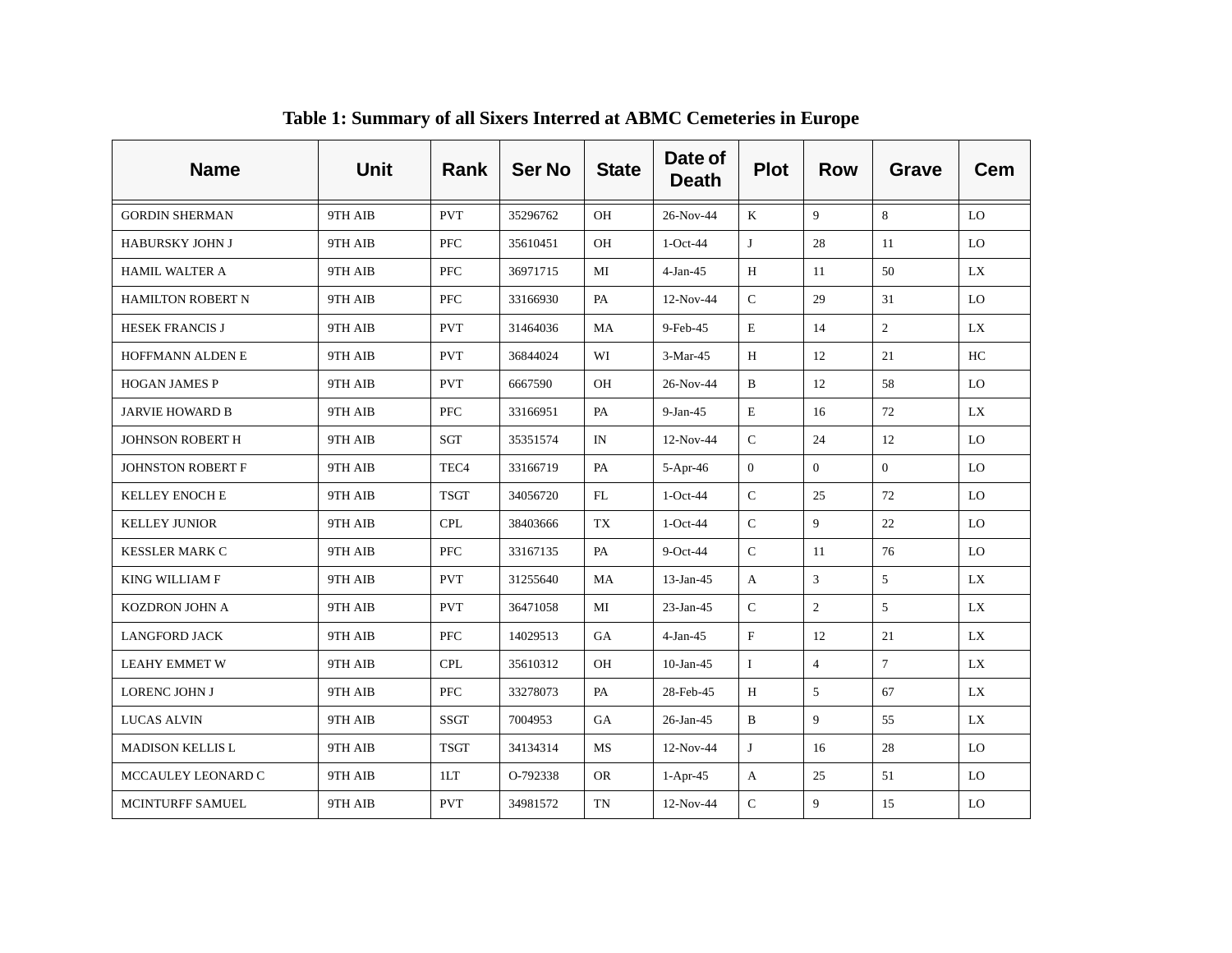| <b>Name</b>             | <b>Unit</b> | <b>Rank</b>      | <b>Ser No</b> | <b>State</b> | Date of<br><b>Death</b> | <b>Plot</b>  | <b>Row</b>     | <b>Grave</b>   | <b>Cem</b> |
|-------------------------|-------------|------------------|---------------|--------------|-------------------------|--------------|----------------|----------------|------------|
| MCNERNEY EDWARD J       | 9TH AIB     | <b>PFC</b>       | 31272126      | <b>CT</b>    | $4-Jan-45$              | H            | 15             | 39             | LX         |
| <b>MEDLIN DEWEY</b>     | 9TH AIB     | <b>PFC</b>       | 34265980      | GA           | 26-Nov-44               | J            | 8              | 14             | LO         |
| MELBOURNE JOHN W        | 9TH AIB     | <b>CAPT</b>      | O-351820      | IN           | $11-Sep-44$             | K            | $\overline{4}$ | 3              | <b>BR</b>  |
| <b>MISH ANDREW M</b>    | 9TH AIB     | <b>PVT</b>       | 33168952      | PA           | $4$ -Dec-44             | J            | 37             | 36             | LO         |
| <b>MOORMAN GLENN R</b>  | 9TH AIB     | <b>PFC</b>       | 35141271      | IN           | $1-Oct-44$              | $\mathbf{0}$ | $\overline{0}$ | $\overline{0}$ | LO         |
| <b>MORRIS RICHARD E</b> | 9TH AIB     | <b>SGT</b>       | 39051527      | CA           | 16-Apr-45               | B            | 5              | $\mathbf{1}$   | NE         |
| NANASKO JOHN A          | 9TH AIB     | TEC <sub>4</sub> | 33366664      | PA           | $2-Jan-45$              | H            | 10             | 69             | <b>LX</b>  |
| NILE WILBUR K           | 9TH AIB     | <b>PFC</b>       | 33013725      | PA           | 25-Aug-44               | $\mathbf K$  | 10             | 6              | <b>BR</b>  |
| NITARDO LEWIS           | 9TH AIB     | PFC              | 33168878      | PA           | $1-Oct-44$              | $\mathsf{C}$ | $\overline{7}$ | 22             | LO         |
| <b>NORTON JAMES F</b>   | 9TH AIB     | <b>PFC</b>       | 31298982      | MA           | $4-Jan-45$              | $\mathbf B$  | 10             | 45             | LX         |
| NOVACK EDWARD A         | 9TH AIB     | <b>PVT</b>       | 39606642      | ID           | 11-Sep-44               | J            | $\overline{2}$ | 22             | BR         |
| O'LEARY ARTHUR P JR     | 9TH AIB     | <b>PFC</b>       | 36736198      | $\Pi$ .      | $1-Apr-45$              | H            | 13             | 6              | NE         |
| O'LEARY HENRY W         | 9TH AIB     | <b>PVT</b>       | 31299116      | MA           | 8-Feb-45                | E            | 10             | $\overline{2}$ | LX         |
| PACE MARCUS L           | 9TH AIB     | <b>PVT</b>       | 35073148      | KY           | 27-Mar-45               | $\, {\bf B}$ | 27             | 44             | LO         |
| PARK VIRGIL V           | 9TH AIB     | <b>PFC</b>       | 35758499      | <b>WV</b>    | 28-Feb-45               | E            | 6              | 47             | LX         |
| PERSOHN RICHARD G       | 9TH AIB     | 2LT              | O1059237      | OH           | $1-Apr-45$              | ${\bf D}$    | 42             | 33             | LO         |
| <b>RINAS WALTER</b>     | 9TH AIB     | <b>PFC</b>       | 35058857      | <b>OH</b>    | $1-Oct-44$              | $\mathsf C$  | 9              | 21             | LO         |
| ROGINSKI JOSEPH A       | 9TH AIB     | <b>PFC</b>       | 32916637      | NJ           | $4-Jan-45$              | $\mathbf E$  | $\tau$         | 45             | <b>LX</b>  |
| ROOKS JACKIE L          | 9TH AIB     | <b>PFC</b>       | 37509861      | KS           | $11-Jan-45$             | H            | 11             | 8              | <b>LX</b>  |
| <b>SANDERS HAROLD E</b> | 9TH AIB     | <b>PVT</b>       | 36978072      | MI           | 25-Nov-44               | J            | 29             | 33             | LO         |
| SIGMAN FLOYD A          | 9TH AIB     | <b>PFC</b>       | 34606464      | NC           | 20-Feb-45               | $\mathbf E$  | $\overline{4}$ | 66             | <b>LX</b>  |
| <b>SINK LESTER D</b>    | 9TH AIB     | <b>PFC</b>       | 34605695      | NC           | $9$ -Oct-44             | $\mathbf C$  | 22             | 76             | LO         |

**Table 1: Summary of all Sixers Interred at ABMC Cemeteries in Europe**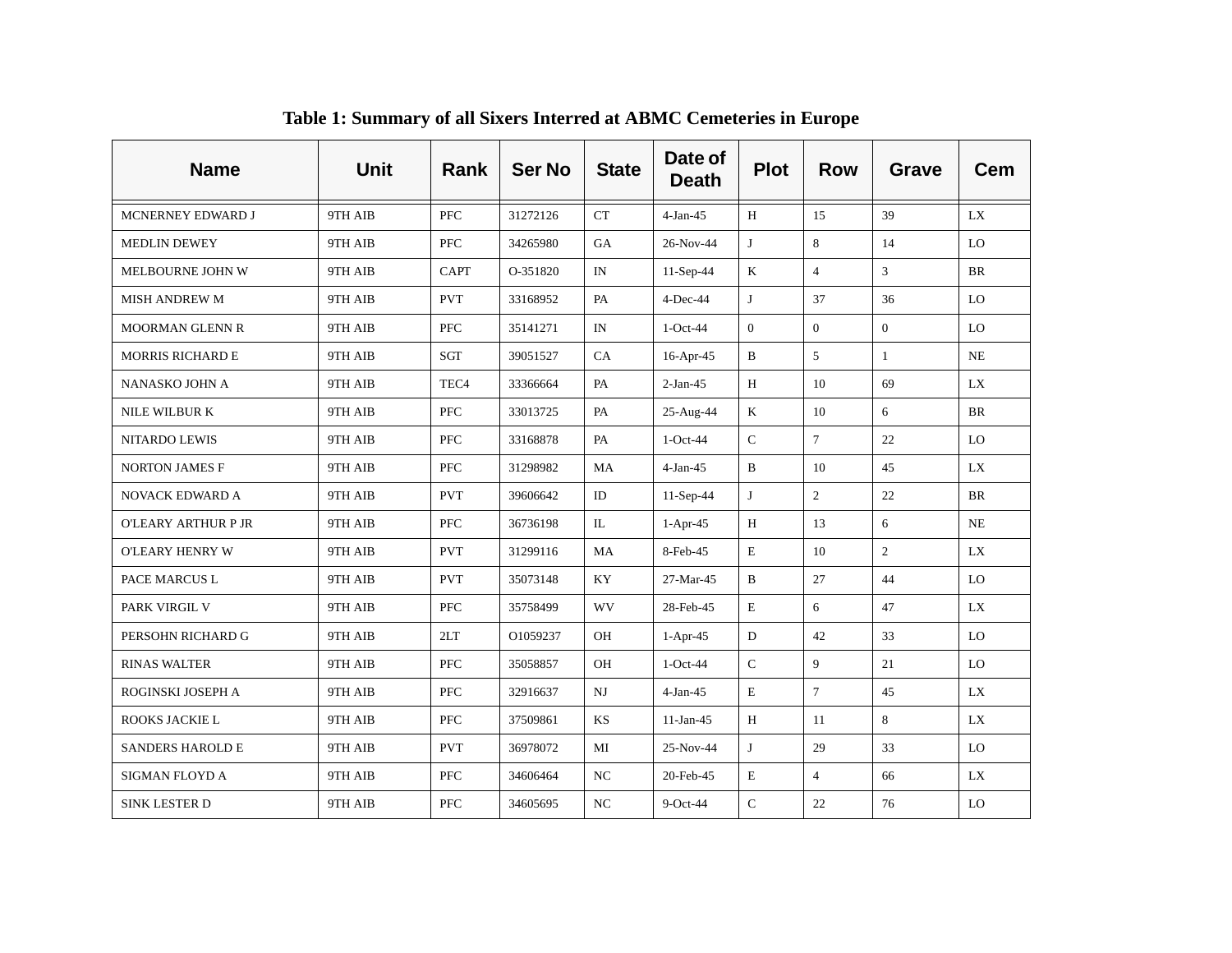| <b>Name</b>               | <b>Unit</b> | Rank        | <b>Ser No</b> | <b>State</b> | Date of<br><b>Death</b> | <b>Plot</b>  | <b>Row</b>     | <b>Grave</b>   | Cem       |
|---------------------------|-------------|-------------|---------------|--------------|-------------------------|--------------|----------------|----------------|-----------|
| <b>SKUBE STEVE G</b>      | 9TH AIB     | <b>PVT</b>  | 37578048      | MN           | $16$ -Apr-45            | $\Omega$     | 2              | $\overline{9}$ | <b>NE</b> |
| <b>SMITH GORDON Z</b>     | 9TH AIB     | <b>SSGT</b> | 35752901      | WV           | $4-Jan-45$              | $\bf{I}$     | $\overline{2}$ | 22             | LX        |
| SMITH WILLIAM H           | 9TH AIB     | <b>PFC</b>  | 20757354      | AR           | $4-Jan-45$              | A            | 8              | 24             | LX        |
| STEIFEL WILLIAM S         | 9TH AIB     | <b>PVT</b>  | 33836753      | PA           | $1-Oct-44$              | K            | 41             | 25             | LO        |
| STEWART RAYMOND W         | 9TH AIB     | <b>PVT</b>  | 37750413      | KS           | 21-Feb-45               | H            | 8              | 72             | LX        |
| STRICKO MICHAEL           | 9TH AIB     | <b>PVT</b>  | 35610421      | OH           | $1-Oct-44$              | $\mathsf C$  | 10             | 22             | LO        |
| <b>STUMP PLOYD E</b>      | 9TH AIB     | <b>PFC</b>  | 33178409      | PA           | 11-Oct-44               | $\, {\bf B}$ | 41             | 14             | $\rm EP$  |
| <b>TABOR JOHN E</b>       | 9TH AIB     | <b>PFC</b>  | 36326164      | IL           | 25-Aug-44               | $\mathbf K$  | 10             | 20             | <b>BR</b> |
| THARP JAMES A             | 9TH AIB     | <b>PFC</b>  | 34264525      | AL           | 9-Aug-44                | $\mathbf E$  | $\overline{4}$ | 18             | <b>BR</b> |
| TURNER EDWIN L            | 9TH AIB     | <b>PFC</b>  | 34256050      | NC           | $9$ -Oct-44             | $\mathsf C$  | 14             | 107            | LO.       |
| <b>VILLANUEVA CHARLES</b> | 9TH AIB     | <b>PVT</b>  | 38166426      | NM           | $11-Jan-45$             | E            | 16             | 62             | LX.       |
| VOGEL LEO H               | 9TH AIB     | <b>PFC</b>  | 36070068      | IL           | 26-Nov-44               | B            | 17             | $\mathbf{3}$   | LO.       |
| VON SEGGERN VERNON        | 9TH AIB     | 2LT         | O1014336      | $\rm NE$     | $4$ -Dec-44             | B            | 21             | 15             | LO        |
| <b>WEBBER GEORGE B</b>    | 9TH AIB     | <b>PVT</b>  | 33157365      | VA           | 12-Nov-44               | ${\bf C}$    | 18             | 11             | LO        |
| WERTHMAN MAXIMILIAN       | 9TH AIB     | <b>PVT</b>  | 42185164      | NJ           | 22-Feb-45               | $\mathbf C$  | 8              | 18             | LX        |
| <b>WILSON GERALD A</b>    | 9TH AIB     | <b>PFC</b>  | 42119289      | ${\rm NY}$   | 12-Apr-45               | L            | 11             | 17             | $\rm NE$  |
| WILT ALBERT F             | 9TH AIB     | <b>PFC</b>  | 33508004      | PA           | $1-Oct-44$              | ${\bf C}$    | 25             | 82             | LO        |
| <b>WLAS WILLIAM J</b>     | 9TH AIB     | <b>SSGT</b> | 36397563      | $\mathbb{L}$ | $1-Oct-44$              | $\mathsf{C}$ | 26             | 72             | LO        |
| <b>WRIGHT MARVIN A</b>    | 9TH AIB     | <b>PFC</b>  | 32309662      | <b>NY</b>    | $1-Oct-44$              | $\mathsf{C}$ | 25             | 37             | LO        |
| <b>44 AIB:</b>            |             |             |               |              |                         |              |                |                |           |
| <b>ALTHOUSE CALVIN E</b>  | 44 AIB      | <b>PFC</b>  | 33618460      | PA           | 8-Jan-45                | $\mathbf F$  | 12             | 68             | HC        |
| <b>BALOCK MICHAEL</b>     | 44 AIB      | PFC         | 33179022      | PA           | 10-Aug-44               | G            | $\mathbf{1}$   | 6              | BR        |

**Table 1: Summary of all Sixers Interred at ABMC Cemeteries in Europe**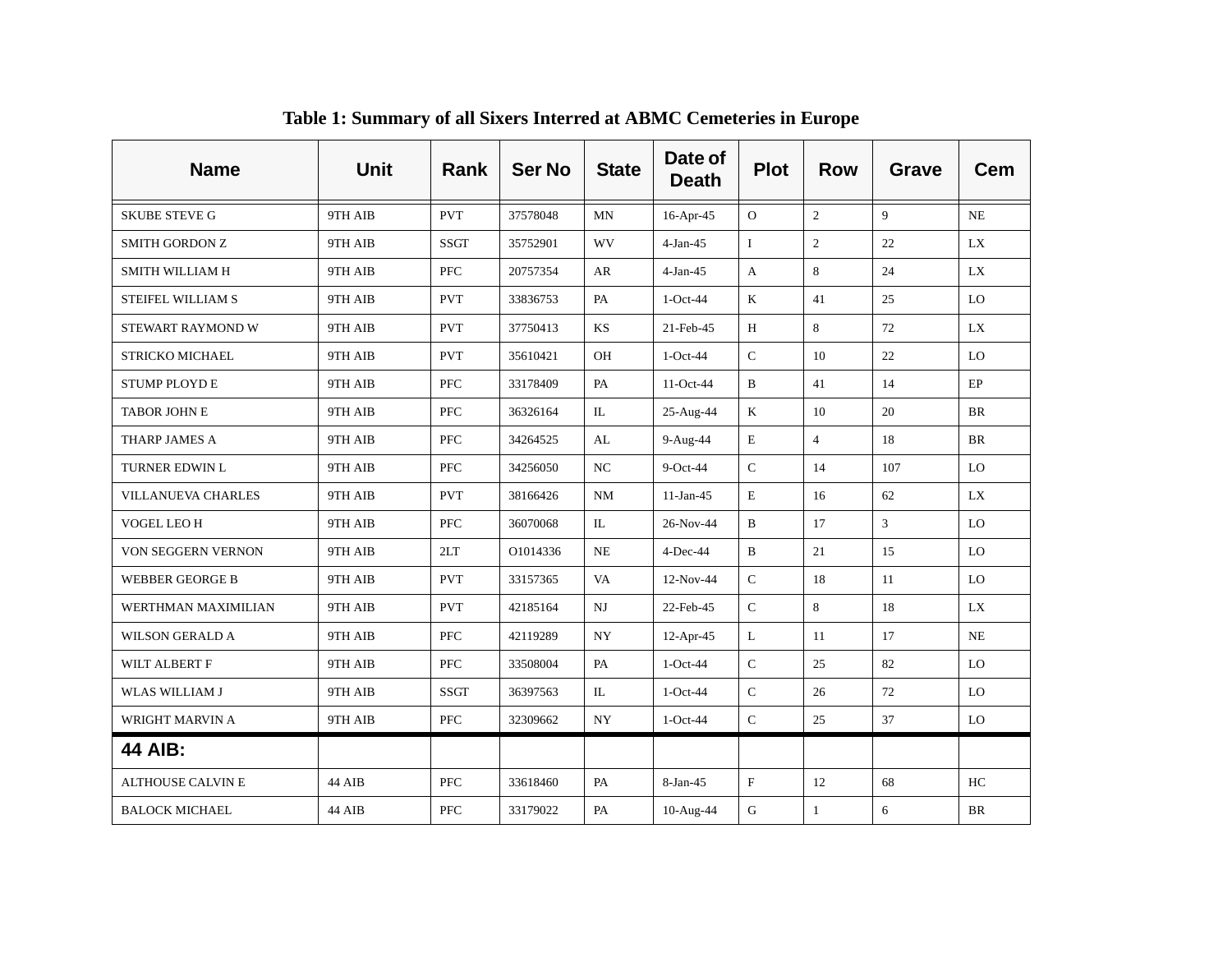| <b>Name</b>                | <b>Unit</b> | <b>Rank</b>      | <b>Ser No</b> | <b>State</b> | Date of<br><b>Death</b> | <b>Plot</b>               | <b>Row</b>     | <b>Grave</b> | <b>Cem</b> |
|----------------------------|-------------|------------------|---------------|--------------|-------------------------|---------------------------|----------------|--------------|------------|
| <b>BENNETT EUGENE D</b>    | 44 AIB      | <b>PFC</b>       | 35238215      | OH           | 12-Feb-45               | H                         | 14             | 88           | LX         |
| <b>BLANCK WILLIAM J</b>    | 44 AIB      | TEC <sub>4</sub> | 36221081      | WI           | 8-Aug-44                | G                         | 15             | 16           | <b>BR</b>  |
| <b>BLODGETT JAY D</b>      | 44 AIB      | <b>PFC</b>       | 35141302      | IN           | 8-Aug-44                | G                         | 6              | 6            | <b>BR</b>  |
| <b>BRANAMAN TILLMAN F</b>  | 44 AIB      | <b>PVT</b>       | 37745297      | KS           | 7-Feb-45                | $\boldsymbol{\mathrm{F}}$ | 5              | $\mathbf{1}$ | LX         |
| <b>BRODBECK ALVIN A</b>    | 44 AIB      | <b>PFC</b>       | 35815523      | KY           | 13-Apr-45               | $\mathsf C$               | 18             | 5            | NE         |
| <b>BRUBAKER JOHN C</b>     | 44 AIB      | <b>PFC</b>       | 35591644      | OH           | 25-Nov-44               | $\mathsf C$               | 14             | 9            | LO         |
| <b>BURNS ROBERT W</b>      | 44 AIB      | TEC <sub>4</sub> | 37016093      | MO           | $12-Apr-45$             | $\, {\bf B}$              | 12             | 17           | NE         |
| <b>BURTON CLARENCE R</b>   | 44 AIB      | <b>PVT</b>       | 38482005      | TX           | $22-Sep-44$             | $\mathcal{C}$             | 24             | 76           | LO         |
| <b>BUTLER JAMES S</b>      | 44 AIB      | <b>PFC</b>       | 38517297      | AR           | 31-Dec-44               | ${\rm D}$                 | 3              | 11           | LX         |
| <b>BYE CLIFFORD J</b>      | 44 AIB      | <b>PVT</b>       | 35058961      | OH           | $8-Aug-44$              | H                         | 6              | 16           | BR         |
| <b>CABRAL AMOS</b>         | 44 AIB      | <b>PVT</b>       | 31448971      | RI           | 7-Feb-45                | $\, {\bf B}$              | $\overline{7}$ | 14           | LX         |
| <b>CANTER FRANK J</b>      | 44 AIB      | <b>CPL</b>       | 12061681      | <b>NY</b>    | 22-Sep-44               | G                         | 12             | 13           | LO         |
| <b>CARSON EARNEST R</b>    | 44 AIB      | <b>PVT</b>       | 38222656      | TX           | 8-Aug-44                | G                         | $\overline{2}$ | 11           | BR         |
| <b>CASTELLI ANTHONY</b>    | 44 AIB      | PFC              | 42131628      | CT           | 26-Mar-45               | D                         | 43             | 30           | LO         |
| <b>CHANDLER ALMOND</b>     | 44 AIB      | <b>PFC</b>       | 34265578      | GA           | $9-Aug-44$              | K                         | 12             | 14           | <b>BR</b>  |
| CHATHAM WILLIAM H          | 44 AIB      | <b>PVT</b>       | 36566228      | MI           | 14-Nov-44               | ${\bf C}$                 | 8              | 29           | LO         |
| <b>CHENOWETH ARTHUR</b>    | 44 AIB      | <b>PFC</b>       | 39405411      | CA           | 26-Mar-45               | D                         | 45             | 30           | LO         |
| CHESSER JAMES W SR         | 44 AIB      | <b>PFC</b>       | 44038832      | GA           | 24-Apr-45               | A                         | 36             | 41           | AR         |
| <b>CHESSHIR MILTON Z</b>   | 44 AIB      | <b>SSGT</b>      | 38602661      | AR           | $6$ -Jan-45             | $\mathbf{F}$              | 12             | 72           | HC         |
| <b>COHEN LEONARD</b>       | 44 AIB      | <b>PVT</b>       | 32940982      | <b>NY</b>    | $13$ -Jan-45            | A                         | 17             | 56           | LO         |
| COLE GEORGE L              | 44 AIB      | <b>PFC</b>       | 33178485      | PA           | 26-Nov-44               | G                         | $\overline{4}$ | 14           | LO         |
| <b>COLLEMACINE PETER A</b> | 44 AIB      | <b>PFC</b>       | 33812139      | PA           | $4-Jan-45$              | H                         | 11             | 24           | LX         |

**Table 1: Summary of all Sixers Interred at ABMC Cemeteries in Europe**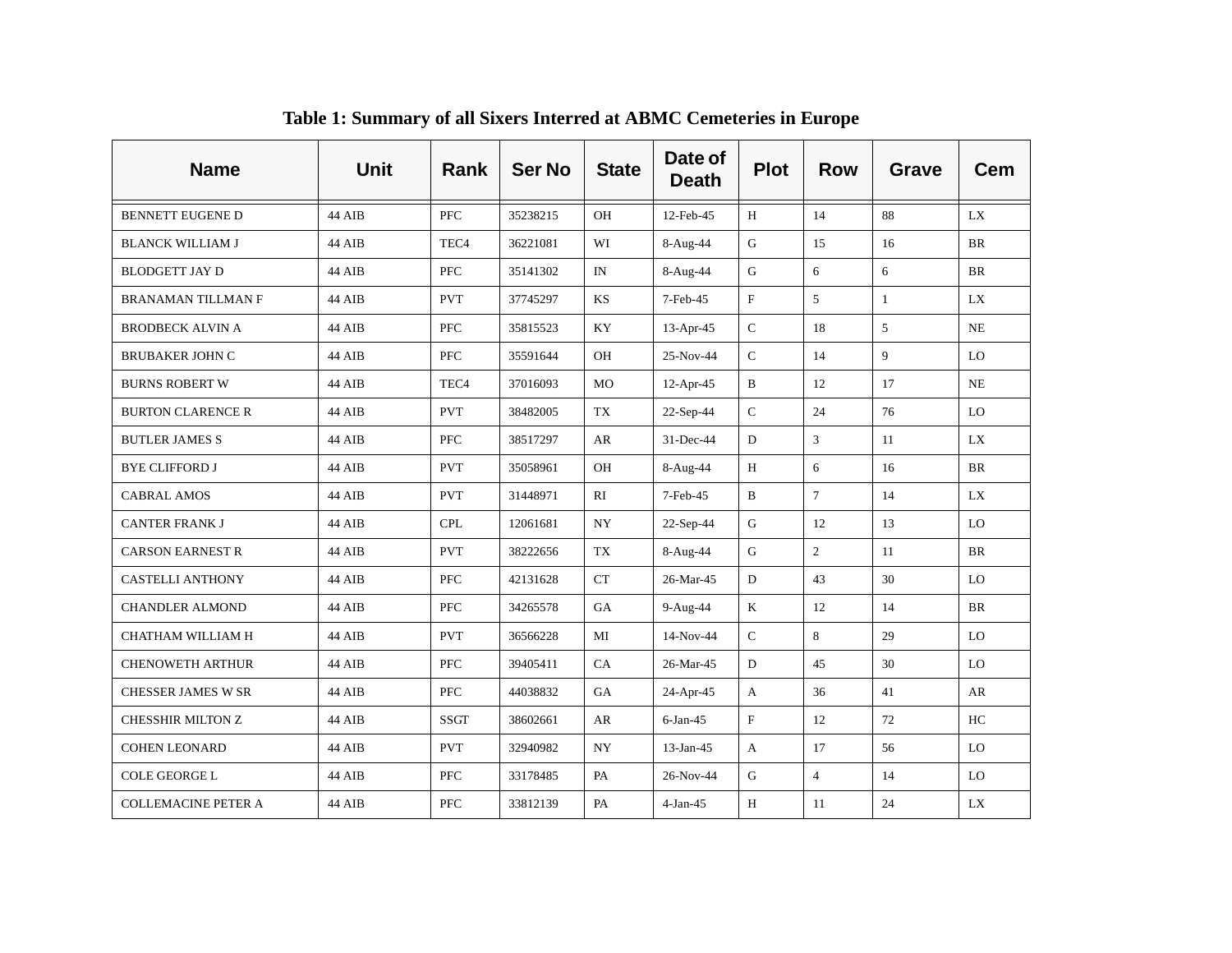| <b>Name</b>                | <b>Unit</b> | <b>Rank</b>      | <b>Ser No</b> | <b>State</b> | Date of<br><b>Death</b> | <b>Plot</b>    | <b>Row</b>     | <b>Grave</b>   | <b>Cem</b> |
|----------------------------|-------------|------------------|---------------|--------------|-------------------------|----------------|----------------|----------------|------------|
| <b>CONFUSIONE JAMES J</b>  | 44 AIB      | <b>PFC</b>       | 32329638      | NY.          | 22-Sep-44               | $\mathcal{C}$  | 21             | 76             | LO         |
| <b>CROMBIE JOHN</b>        | 44 AIB      | <b>PVT</b>       | 12077063      | $_{\rm NJ}$  | 24-Aug-44               | $\mathbf C$    | 17             | 37             | NO         |
| <b>CROWDER FRANK H</b>     | 44 AIB      | <b>PFC</b>       | 34256217      | NC           | 12-Aug-44               | G              | 17             | 6              | <b>BR</b>  |
| DAVIDSON WILLIAM E J       | 44 AIB      | <b>PVT</b>       | 33941353      | PA           | 13-Dec-44               | A              | 32             | 39             | LO         |
| <b>DAVIS THOMAS G</b>      | 44 AIB      | <b>PVT</b>       | 34833674      | GA           | 25-Sep-44               | $\mathsf C$    | $\tau$         | 32             | LO         |
| <b>DUKE EARON F</b>        | 44 AIB      | <b>SSGT</b>      | 34146247      | <b>TN</b>    | 24-Nov-44               | G              | 11             | 20             | LO         |
| <b>DURANEY JOSEPH A</b>    | 44 AIB      | <b>PFC</b>       | 35610562      | OH           | $9$ -Oct-44             | ${\bf C}$      | 32             | 49             | LO         |
| EUDY HOWARD G              | 44 AIB      | <b>PFC</b>       | 34667394      | NC           | 16-Feb-45               | H              | 14             | 85             | LX         |
| <b>FANNING WILLIAM S</b>   | 44 AIB      | <b>PVT</b>       | 31468776      | CT           | $25$ -Jan-45            | H              | 8              | 61             | <b>LX</b>  |
| <b>FARRIS HARRY T</b>      | 44 AIB      | <b>CPL</b>       | 33157466      | VA           | 20-Feb-45               | H              | $\mathbf{1}$   | 35             | LX         |
| <b>FLOWERS TIMOTHY A</b>   | 44 AIB      | <b>PVT</b>       | 34974175      | FL           | 26-Nov-44               | B              | 13             | 58             | LO         |
| <b>GAMMANS RICHARD G</b>   | 44 AIB      | <b>PFC</b>       | 35905132      | IN           | $1-Apr-45$              | J              | 3              | 18             | NE         |
| <b>GATEWOOD JAMES H</b>    | 44 AIB      | SGT              | 34284918      | TN           | 9-Feb-45                | $\mathbf{0}$   | $\overline{0}$ | $\Omega$       | LX         |
| <b>GILBERT JAMES W JR</b>  | 44 AIB      | TEC <sub>5</sub> | 33168913      | PA           | $9-Aug-44$              | G              | 10             | 12             | BR         |
| <b>GOEBEL LOWELL A</b>     | 44 AIB      | <b>PVT</b>       | 35301028      | OH           | 9-Aug-45                | $\overline{0}$ | $\overline{0}$ | $\Omega$       | <b>BR</b>  |
| <b>GOODMAN RATHEL R</b>    | 44 AIB      | <b>SSGT</b>      | 34256144      | NC           | 8-Apr-45                | $\mathbf I$    | 19             | 18             | NE         |
| <b>GRAY WILLIAM E</b>      | 44 AIB      | TEC <sub>5</sub> | 17165086      | NE           | 8-Aug-44                | $\Omega$       | $\overline{4}$ | $\overline{4}$ | <b>BR</b>  |
| <b>GREATHOUSE HAROLD A</b> | 44 AIB      | <b>PFC</b>       | 35088105      | OH           | $1-Apr-45$              | ${\rm O}$      | 14             | 16             | <b>NE</b>  |
| <b>GREEN RAYMOND L</b>     | 44 AIB      | <b>PVT</b>       | 35847889      | <b>WV</b>    | $15$ -Oct-44            | $\mathsf C$    | 10             | 37             | LO         |
| <b>GRUBBS JAMES A</b>      | 44 AIB      | 1LT              | O-1300026     | TX           | 8-Aug-44                | H              | $\overline{4}$ | $\overline{2}$ | <b>BR</b>  |
| HAGGSTROM VERNON E         | 44 AIB      | <b>PVT</b>       | 39470870      | <b>OR</b>    | 9-Feb-45                | $\mathsf{C}$   | $\overline{7}$ | 8              | LX         |
| <b>HAMMER ALDEN H</b>      | 44 AIB      | <b>PFC</b>       | 35701586      | KY           | 8-Aug-44                | G              | 12             | 15             | <b>BR</b>  |

**Table 1: Summary of all Sixers Interred at ABMC Cemeteries in Europe**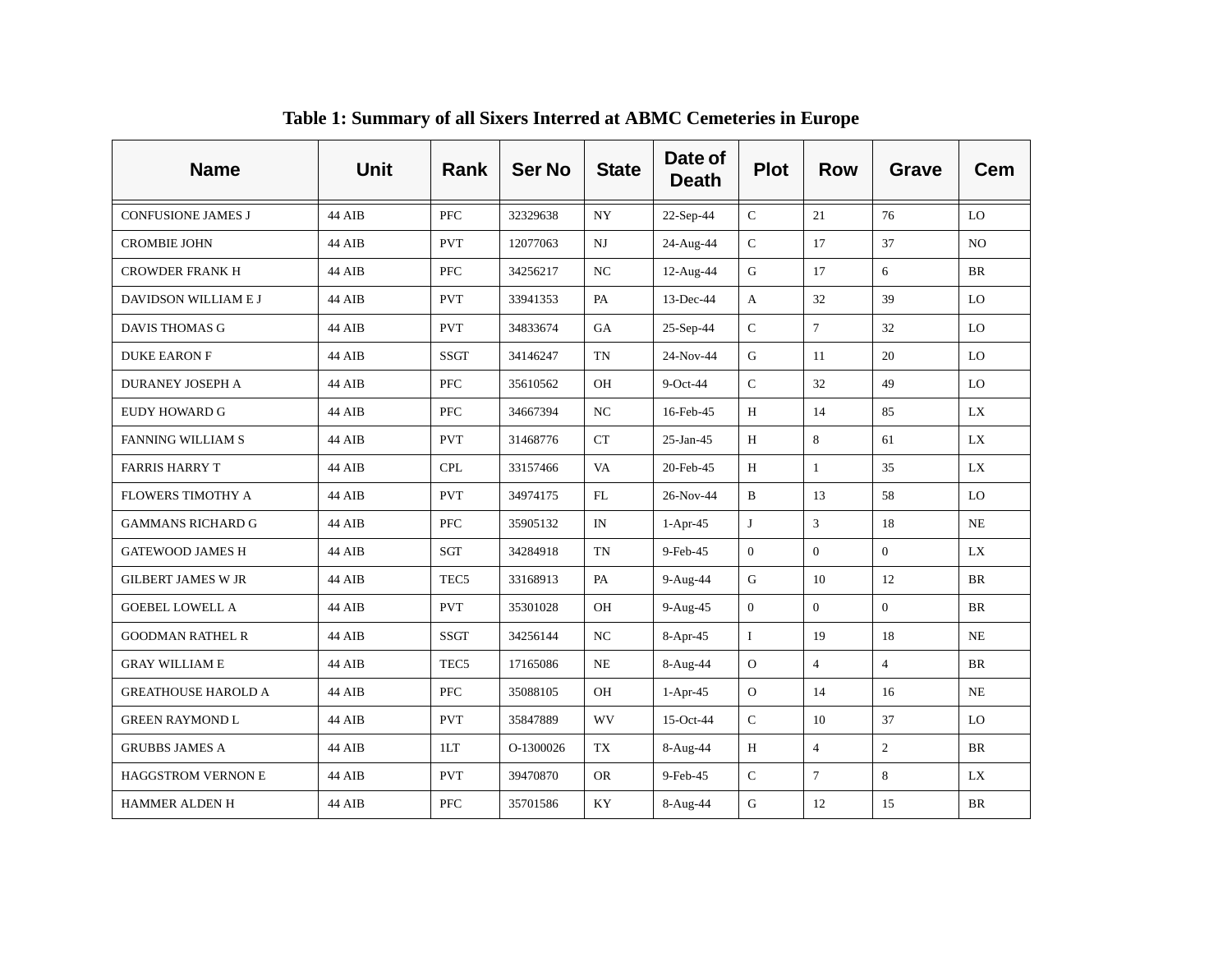| <b>Name</b>               | <b>Unit</b> | <b>Rank</b>      | <b>Ser No</b> | <b>State</b> | Date of<br><b>Death</b> | <b>Plot</b>               | <b>Row</b>     | <b>Grave</b>   | <b>Cem</b> |
|---------------------------|-------------|------------------|---------------|--------------|-------------------------|---------------------------|----------------|----------------|------------|
| <b>HAUSLE ALBERT G</b>    | 44 AIB      | <b>PFC</b>       | 39208001      | <b>WA</b>    | 8-Feb-45                | H                         | 14             | 17             | LX         |
| <b>HEILMAN JOHN</b>       | 44 AIB      | <b>PFC</b>       | 33174983      | PA           | 8-Aug-44                | H                         | $\tau$         | $\overline{4}$ | <b>BR</b>  |
| <b>HEMMING ARTHUR F</b>   | 44 AIB      | <b>PVT</b>       | 31471563      | <b>CT</b>    | $14$ -Jan-45            | A                         | $\mathbf{1}$   | $\tau$         | LX         |
| <b>HILL MARTIN I</b>      | 44 AIB      | <b>PFC</b>       | 36457017      | MI           | $1-Jan-45$              | E                         | 13             | 16             | LX         |
| <b>HILL ROY A</b>         | 44 AIB      | TEC <sub>4</sub> | 31015234      | MA           | $1-Apr-45$              | $\bf L$                   | 10             | 21             | NE         |
| HILLMAN SHERMAN B         | 44 AIB      | <b>PFC</b>       | 39725789      | CA           | 20-Mar-45               | $\mathbf E$               | 6              | 33             | LO         |
| HOLLIDAY DANIEL D JR      | 44 AIB      | <b>SSGT</b>      | 20459094      | LA           | 15-Apr-45               | A                         | 6              | 29             | NE         |
| <b>HORN GERALD E</b>      | 44 AIB      | TEC <sub>5</sub> | 33168414      | PA           | $1-Jan-45$              | $\mathbf E$               | $\mathbf{1}$   | 36             | LX         |
| HOSE ELMER L              | 44 AIB      | PFC              | 35375704      | WV           | 14-Nov-44               | J                         | 38             | 31             | LO         |
| HOST WALTER M             | 44 AIB      | TEC <sub>5</sub> | 16063425      | MI           | 8-Aug-44                | $\mathbf K$               | 11             | 10             | <b>BR</b>  |
| HRABOVECKY JOSEPH         | 44 AIB      | TEC <sub>4</sub> | 6890924       | PA           | 11-Aug-44               | $\bf K$                   | 17             | $\overline{7}$ | BR         |
| <b>HUFFMON LAWRENCE V</b> | 44 AIB      | <b>PFC</b>       | 37009156      | MO           | 8-Aug-44                | G                         | 11             | 6              | BR         |
| <b>JACHWAK ALEXANDER</b>  | 44 AIB      | <b>PFC</b>       | 6913157       | MI           | 26-Mar-45               | E                         | 19             | 20             | LO         |
| <b>KEARNS CHARLES M</b>   | 44 AIB      | TEC <sub>5</sub> | 31030894      | MA           | $9-Jan-45$              | $\mathbf I$               | 11             | 16             | LX         |
| KEHOE JOSEPH E            | 44 AIB      | <b>PFC</b>       | 32291368      | <b>NY</b>    | 9-Feb-45                | D                         | $\overline{2}$ | 5              | LX         |
| KEITEL GORDON W           | 44 AIB      | 2LT              | O1316059      | CA           | 9-Oct-44                | $\mathsf C$               | 10             | 76             | LO         |
| <b>KENNEDY EDWARD J</b>   | 44 AIB      | 1LT              | O-1822700     | <b>NY</b>    | 9-Feb-45                | H                         | 8              | 38             | HC         |
| <b>KING FRANCIS J</b>     | 44 AIB      | TEC <sub>5</sub> | 33784383      | PA           | $2-Jan-45$              | $\boldsymbol{\mathrm{F}}$ | 8              | 26             | LX         |
| KLING LLOYD J             | 44 AIB      | <b>PFC</b>       | 6921210       | LA           | $25$ -Jan-45            | $\, {\bf B}$              | 11             | 56             | <b>LX</b>  |
| <b>KLOSS JACOB A</b>      | 44 AIB      | PFC              | 36220982      | WI           | 25-Sep-44               | $\mathsf{C}$              | 22             | 52             | LO         |
| KOKOVICH JULIUS           | 44 AIB      | <b>SSGT</b>      | 35610467      | OH           | $18-Apr-45$             | $\mathbf E$               | $\mathbf{1}$   | 92             | CA         |
| <b>KRUEGER HENRY W</b>    | 44 AIB      | <b>SSGT</b>      | 36220576      | WI           | 22-Sep-44               | $\mathbf C$               | 17             | 54             | LO         |

**Table 1: Summary of all Sixers Interred at ABMC Cemeteries in Europe**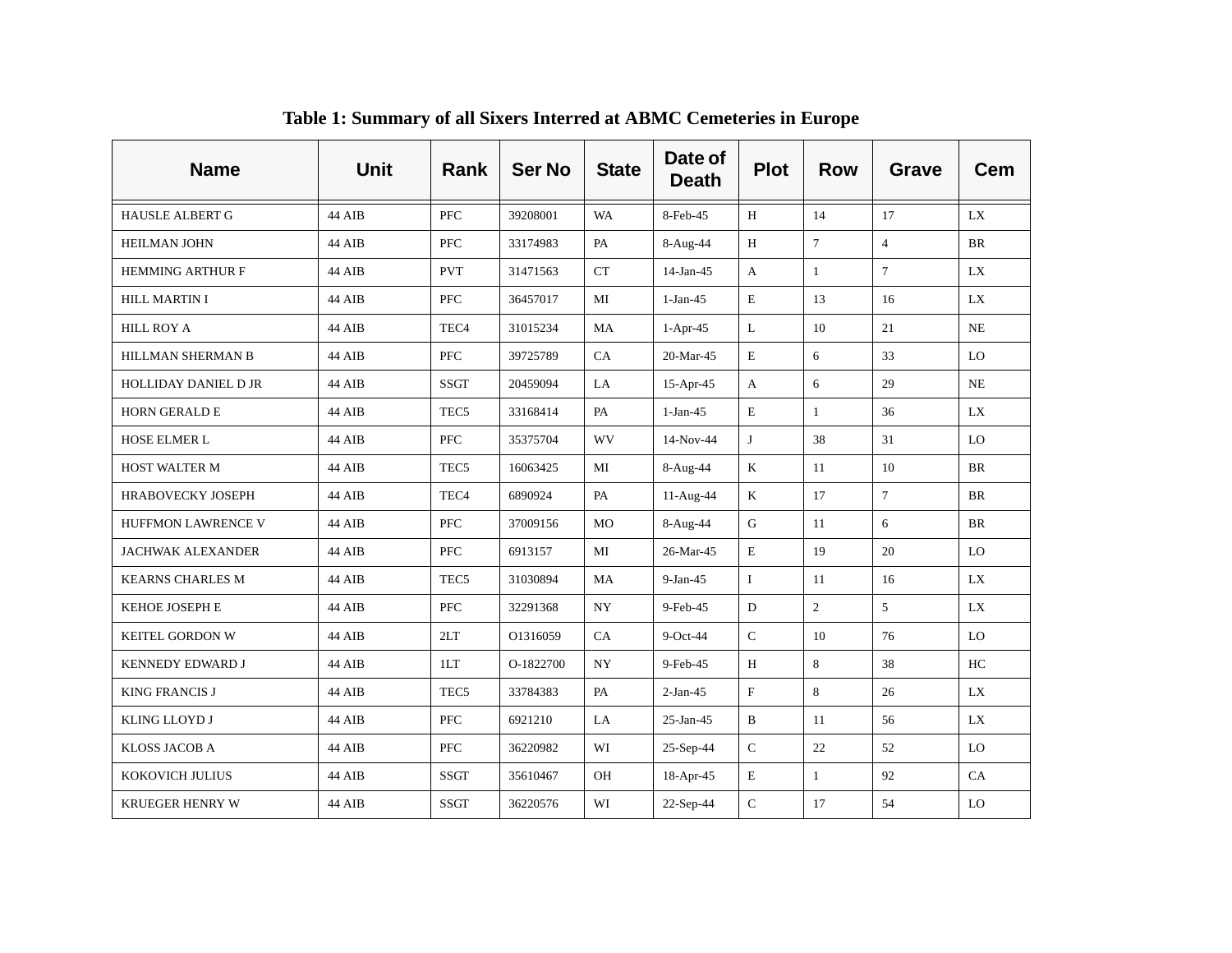| <b>Name</b>                 | <b>Unit</b>   | Rank             | <b>Ser No</b> | <b>State</b> | Date of<br><b>Death</b> | <b>Plot</b>  | <b>Row</b>     | <b>Grave</b>   | <b>Cem</b> |
|-----------------------------|---------------|------------------|---------------|--------------|-------------------------|--------------|----------------|----------------|------------|
| <b>KUKUC FRANK D</b>        | 44 AIB        | <b>PFC</b>       | 35501205      | OH           | 9-Aug-45                | $\Omega$     | $\theta$       | $\Omega$       | <b>BR</b>  |
| <b>LABOISSONNIERE HILAI</b> | 44 AIB        | <b>PFC</b>       | 31446579      | RI           | 9-Oct-44                | $\mathbf C$  | 6              | 76             | LO         |
| LEIDECKER WILLIAM E         | 44 AIB        | <b>SSGT</b>      | 35729258      | KY           | $3-Jan-45$              | H            | 12             | 44             | LX         |
| <b>LESSARD MITCHELL</b>     | 44 AIB        | <b>PFC</b>       | 34029632      | LA           | 30-Mar-45               | D            | 43             | 33             | LO         |
| LYNCH ROY K                 | 44 AIB        | PFC              | 35301015      | OH           | 28-Sep-44               | $\mathsf C$  | 8              | 50             | LO         |
| <b>MAREK MARION C</b>       | 44 AIB        | PFC              | 35058461      | OH           | 8-Aug-44                | H            | 16             | 5              | <b>BR</b>  |
| <b>MCAVOY FRANCIS L</b>     | 44 AIB        | <b>PVT</b>       | 36897951      | MI           | 15-Nov-44               | J            | 41             | 33             | LO         |
| <b>MCCOMAS PAUL R</b>       | 44 AIB        | <b>TSGT</b>      | 15089852      | OH           | $7-Aug-44$              | $\mathbf{O}$ | 5              | $\overline{2}$ | <b>BR</b>  |
| <b>MCMANUS JAMES P</b>      | 44 AIB        | <b>PFC</b>       | 36662342      | IL           | $4-Jan-45$              | Н            | 12             | 39             | LX         |
| <b>MORALES IGNACIO J</b>    | 44 AIB        | SGT              | 39171031      | CA           | 24-Aug-44               | G            | $\mathbf{1}$   | 5              | <b>BR</b>  |
| PARK ROBERT P               | 44 AIB        | <b>CPL</b>       | 11116242      | MA           | $12-Apr-45$             | $\, {\bf P}$ | $\overline{4}$ | 10             | NE         |
| <b>RAMIGHENRY JR</b>        | <b>44 AIB</b> | PFC.             | 36220792      | WI           | $9$ -Oct-44             | $\mathsf{C}$ | 17             | 67             | LO         |
| REGISTER WILLIAM A          | 44 AIB        | <b>PVT</b>       | 34201344      | FL           | $9$ -Oct-44             | K            | 16             | 14             | LO         |
| REVES MICHAEL E             | 44 AIB        | <b>CPL</b>       | 35610366      | OH           | 26-Aug-44               | $\mathbf L$  | $\overline{2}$ | $\mathbf{1}$   | BR         |
| RIDDLE CARL M               | 44 AIB        | <b>PVT</b>       | 33883174      | VA           | $16$ -Jan-45            | $\mathbf{F}$ | 13             | 22             | HC         |
| RISEY MICHAEL E JR          | 44 AIB        | <b>SGT</b>       | 34027666      | LA           | 31-Dec-44               | $\mathbf E$  | 8              | 61             | LX         |
| <b>ROBERTS DARREL F</b>     | 44 AIB        | SGT              | 35000860      | OH           | 8-Aug-44                | H            | 15             | 5              | <b>BR</b>  |
| RODRIGUEZ JOSEPH A          | 44 AIB        | <b>PVT</b>       | 33812809      | PA           | 26-Nov-44               | $\mathbf{A}$ | 15             | 26             | LO         |
| <b>ROSE CHARLEY T</b>       | 44 AIB        | PFC              | 37748534      | <b>MO</b>    | $8-Apr-45$              | H            | 15             | 16             | NE         |
| <b>ROSS JAMES M</b>         | 44 AIB        | TEC <sub>5</sub> | 35352188      | IN           | 24-Sep-44               | B            | 23             | 49             | LO         |
| <b>ROTH FRANK E JR</b>      | 44 AIB        | CAPT             | O-407679      | NE           | $7-Apr-45$              | $\mathbf L$  | 10             | 18             | <b>NE</b>  |
| <b>RUCKER JAMES R</b>       | 44 AIB        | <b>PFC</b>       | 35610245      | OH           | 9-Oct-44                | $\mathbf G$  | 16             | 36             | LO         |

**Table 1: Summary of all Sixers Interred at ABMC Cemeteries in Europe**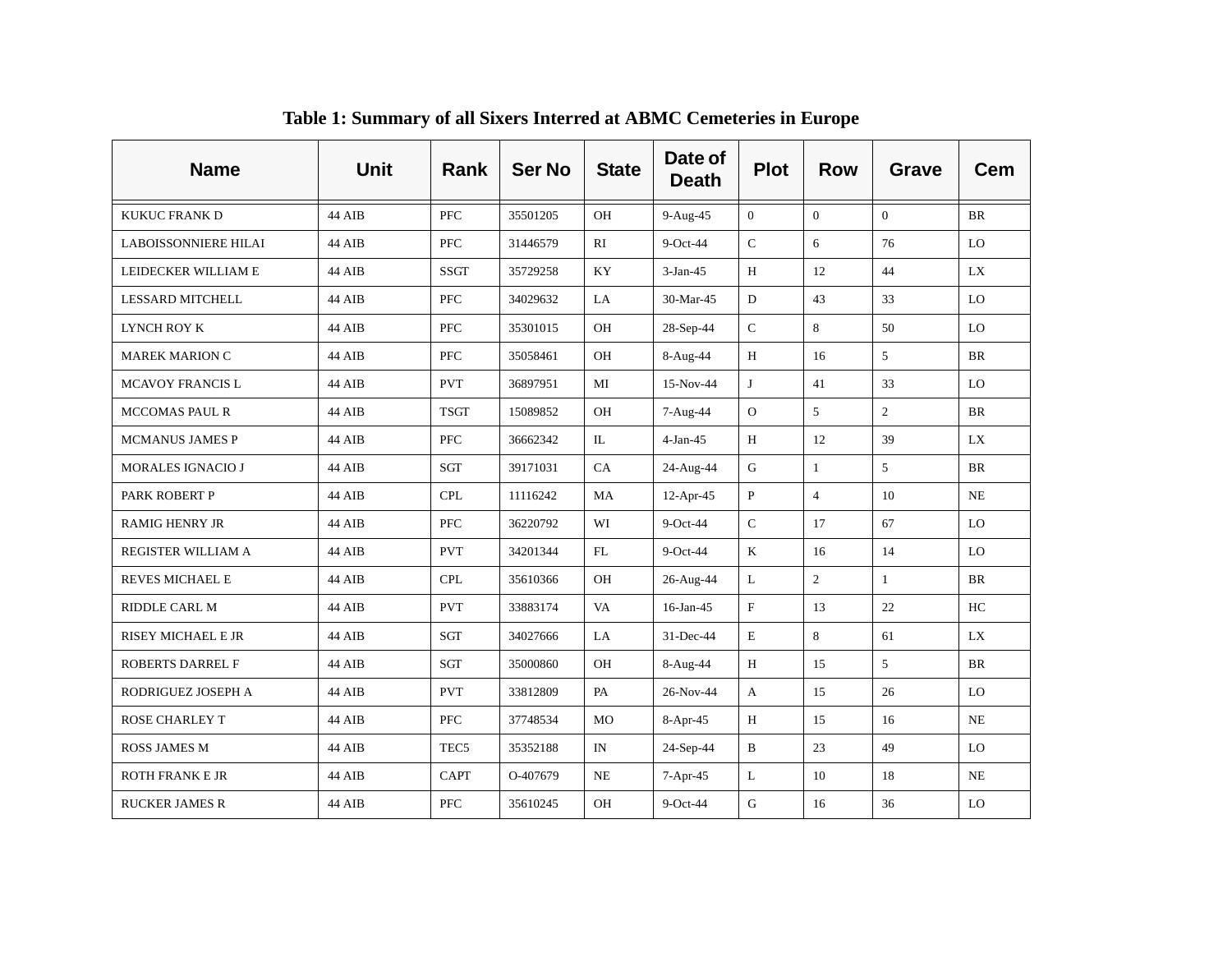| <b>Name</b>                | <b>Unit</b> | Rank             | <b>Ser No</b> | <b>State</b> | Date of<br><b>Death</b> | <b>Plot</b>  | <b>Row</b>     | <b>Grave</b>   | <b>Cem</b> |
|----------------------------|-------------|------------------|---------------|--------------|-------------------------|--------------|----------------|----------------|------------|
| <b>RUDOK STANLEY W</b>     | 44 AIB      | <b>SSGT</b>      | 32068277      | $_{\rm NJ}$  | 9-Feb-45                | G            | 12             | 12             | LX         |
| <b>RUSSO ANTONIO S</b>     | 44 AIB      | <b>PFC</b>       | 42133411      | ${\rm NY}$   | $9-Jan-45$              | $\mathbf E$  | $\overline{7}$ | 9              | LX         |
| <b>RUTTER JOHN R</b>       | 44 AIB      | <b>SSGT</b>      | 35601235      | OH           | 14-Apr-45               | A            | 6              | 28             | NE         |
| RYAN JOSEPH E A            | 44 AIB      | <b>PVT</b>       | 39470865      | <b>WA</b>    | 8-Feb-45                | $\mathbf I$  | 8              | 14             | LX         |
| <b>SCHRAMKE PAUL A</b>     | 44 AIB      | <b>PVT</b>       | 36078944      | IL           | 18-Oct-44               | $\mathsf C$  | 23             | 67             | LO         |
| <b>SMITH THOMAS R</b>      | 44 AIB      | <b>PFC</b>       | 34666940      | NC           | 8-Aug-44                | G            | 6              | 17             | <b>BR</b>  |
| TALLEY JOHN E              | 44 AIB      | <b>PVT</b>       | 14018597      | GA           | 8-Jan-45                | A            | $\tau$         | 6              | LX         |
| THOMPSON JAMES F           | 44 AIB      | <b>PFC</b>       | 32309882      | <b>NY</b>    | 13-Feb-45               | H            | 9              | 37             | HC         |
| THOMPSON JOHN M            | 44 AIB      | <b>PVT</b>       | 35340716      | OH           | 22-Sep-44               | ${\bf C}$    | 26             | 95             | LO         |
| THOMPSON JOSEPH P          | 44 AIB      | <b>SSGT</b>      | 34052682      | FL           | $8-Jan-45$              | H            | 15             | 26             | LX         |
| <b>WALLACE MILTON</b>      | 44 AIB      | TEC <sub>5</sub> | 33618214      | PA           | $25$ -Jan-45            | B            | 11             | 42             | LX         |
| <b>WALLS FRANK J</b>       | 44 AIB      | TEC <sub>5</sub> | 33106266      | PA           | 7-Feb-45                | H            | 5              | 7 <sup>1</sup> | LX         |
| <b>WALTHER FREDERICK A</b> | 44 AIB      | <b>PVT</b>       | 42088540      | <b>NY</b>    | $12-Jan-45$             | $\mathbf I$  | 6              | 16             | LX         |
| WATT ALAN W                | 44 AIB      | <b>PVT</b>       | 39049348      | CA           | 8-Jan-45                | E            | $\overline{4}$ | 45             | LX         |
| WIELGOSZ WALTER L          | 44 AIB      | <b>SSGT</b>      | 36741481      | IL           | $15$ -Jan-45            | H            | 15             | 7 <sup>1</sup> | HC         |
| WILLIAMS CHARLES E         | 44 AIB      | <b>PFC</b>       | 35351665      | IN           | 12-Aug-44               | ${\bf G}$    | 11             | 10             | <b>BR</b>  |
| WILSON DONALD H            | 44 AIB      | <b>PFC</b>       | 35752882      | <b>WV</b>    | 16-Nov-44               | $\mathsf C$  | 16             | 28             | LO         |
| <b>WILSON JAMES LLOYD</b>  | 44 AIB      | <b>PFC</b>       | 34214333      | SC           | 8-Aug-44                | H            | 17             | 11             | <b>BR</b>  |
| WINEBRENNER LESTER I       | 44 AIB      | <b>PFC</b>       | 33168896      | PA           | 23-Mar-45               | $\mathbf{A}$ | 29             | 44             | LO         |
| <b>WOLFE PAUL E</b>        | 44 AIB      | TEC <sub>5</sub> | 33699188      | PA           | $25$ -Jan-45            | B            | 11             | 52             | LX         |
| WOLOCH JOHN                | 44 AIB      | TEC <sub>5</sub> | 13059505      | PA           | $12-Apr-45$             | L            | 15             | 5 <sup>1</sup> | NE         |
| WYNNE ROBERT V             | 44 AIB      | <b>PFC</b>       | 18233174      | TX           | 4-Apr-45                | B            | $\overline{c}$ | 6              | NE         |

**Table 1: Summary of all Sixers Interred at ABMC Cemeteries in Europe**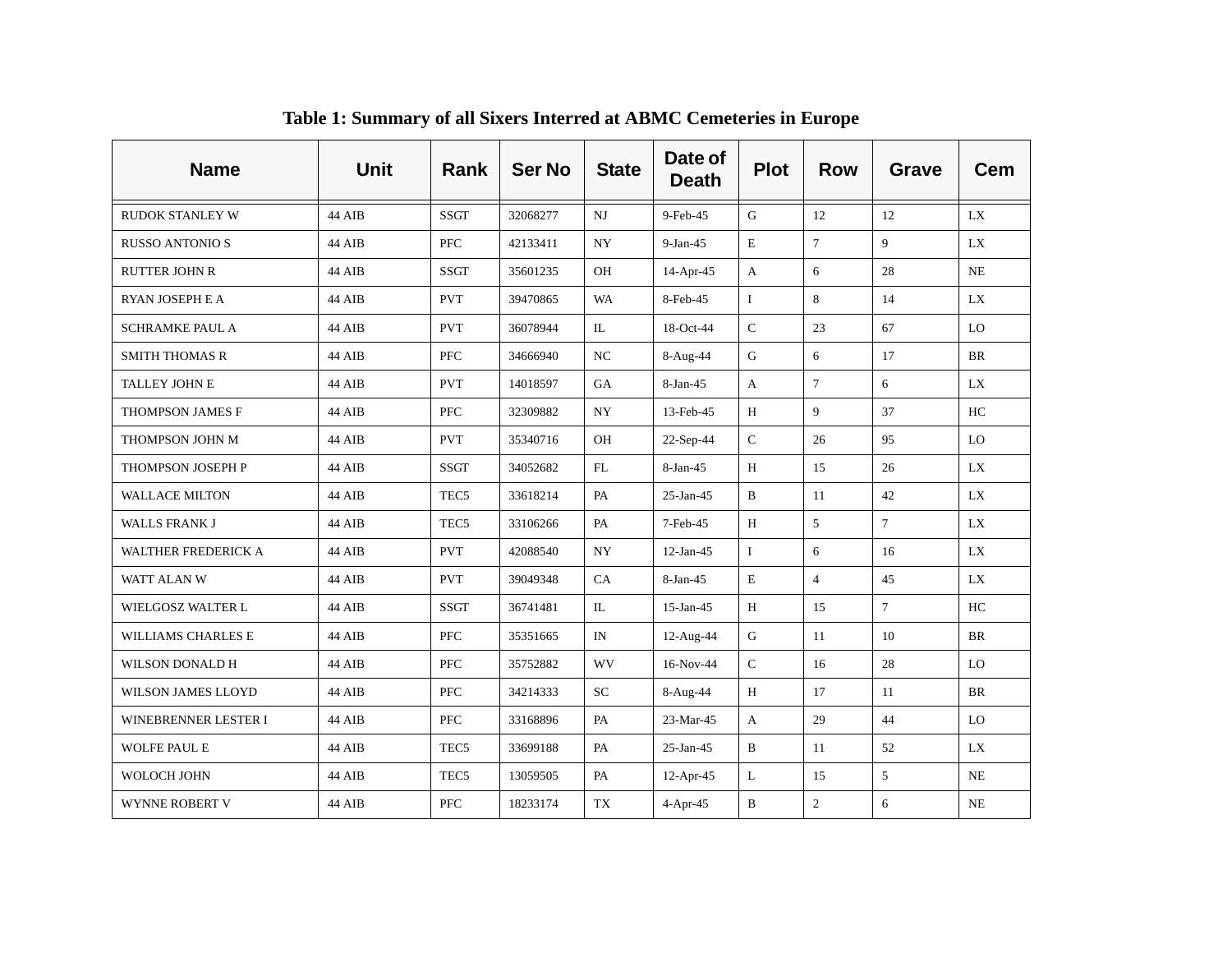| <b>Name</b>                 | <b>Unit</b>   | Rank        | <b>Ser No</b> | <b>State</b> | Date of<br><b>Death</b> | <b>Plot</b>    | <b>Row</b>     | <b>Grave</b>    | <b>Cem</b> |
|-----------------------------|---------------|-------------|---------------|--------------|-------------------------|----------------|----------------|-----------------|------------|
| <b>50 AIB:</b>              |               |             |               |              |                         |                |                |                 |            |
| <b>ADAMS FRANCIS J</b>      | 50 AIB        | <b>PFC</b>  | 33168850      | PA           | 27-Aug-44               | J              | 12             | 6               | <b>BR</b>  |
| <b>ADCOCK WILLIAM E</b>     | 50 AIB        | SGT         | 38336201      | LA           | 24-Aug-44               | N              | $\overline{4}$ | 15              | <b>BR</b>  |
| ATKINSON RUSSELL H          | 50 AIB        | <b>PVT</b>  | 36582387      | MI           | 13-Nov-44               | B              | 33             | 34              | LO         |
| <b>BARNES LAURENCE G</b>    | 50 AIB        | <b>PFC</b>  | 34257089      | NC           | $1-Oct-44$              | $\overline{0}$ | $\overline{0}$ | $\Omega$        | LO         |
| <b>BASTARACHE EDWARD</b>    | 50 AIB        | SGT         | 20113361      | MA           | $11-Nov-44$             | J              | 18             | 14              | LO         |
| <b>BEAUCHENE ALBERT J</b>   | 50 AIB        | <b>PVT</b>  | 39469938      | ID           | $4-Jan-45$              | E              | 13             | 60              | HC         |
| <b>BECK PAUL K</b>          | 50 AIB        | <b>PVT</b>  | 20451115      | TN           | 25-Aug-44               | K              | 5              | 20              | BR         |
| <b>BERGER MYRON H</b>       | 50 AIB        | <b>CPL</b>  | 36071690      | IL           | $8-Oct-44$              | E              | 22             | 24              | LO         |
| <b>BOS WILLIAM J</b>        | 50 AIB        | <b>PFC</b>  | 36470711      | MI           | 23-Feb-45               | $\mathbf E$    | 5              | 50              | LX         |
| <b>BOSWELL RUSSELL C</b>    | <b>50 AIB</b> | <b>PFC</b>  | 16055481      | IL           | 12-Aug-44               | N              | $\overline{4}$ | $\overline{4}$  | <b>BR</b>  |
| <b>BOYD JAMES G</b>         | <b>50 AIB</b> | <b>PVT</b>  | 33108182      | PA           | $3-Jan-45$              | $\, {\rm H}$   | 11             | 33              | LX         |
| <b>BRAASCH LOUIS J</b>      | 50 AIB        | <b>PFC</b>  | 34236081      | LA           | $3-Jan-45$              | $\mathbf I$    | 9              | $7\overline{ }$ | LX         |
| <b>BURCH FRANCIS L</b>      | 50 AIB        | <b>PFC</b>  | 33740323      | DC           | 16-Nov-44               | J              | 43             | 28              | LO         |
| <b>CARPENTER ANDERSON T</b> | 50 AIB        | ${\rm PFC}$ | 38547655      | TX           | $14$ -Jan-45            | H              | 8              | 52              | LX         |
| <b>CARRERAS DANNY A</b>     | 50 AIB        | <b>PVT</b>  | 38579596      | <b>NM</b>    | 19-Nov-44               | ${\bf G}$      | 9              | 17              | LO         |
| <b>CITRANO SAM J</b>        | 50 AIB        | <b>PFC</b>  | 34235001      | LA           | 8-Oct-44                | $\mathsf{C}$   | 19             | 46              | LO         |
| <b>COBB AUSTELL</b>         | 50 AIB        | <b>SSGT</b> | 34214310      | <b>SC</b>    | 25-Aug-44               | K              | $\mathbf{3}$   | 6               | <b>BR</b>  |
| COLLINS JOHN Q A            | 50 AIB        | <b>PFC</b>  | 34235394      | LA           | 23-Aug-44               | H              | 11             | 10              | BR         |
| COSSELL WILLIAM F           | 50 AIB        | <b>PVT</b>  | 33704487      | PA           | 8-Oct-44                | $\mathsf{C}$   | 25             | 18              | LO         |
| <b>DAVIS HERBERT A</b>      | 50 AIB        | <b>PVT</b>  | 33041489      | VA           | $2-Jan-45$              | $\mathbf{F}$   | 13             | 33              | HC         |
| DE CARO SALVATORE           | <b>50 AIB</b> | <b>PFC</b>  | 32883485      | ${\rm NY}$   | 27-Feb-45               | E              | 3              | 17              | LX         |

**Table 1: Summary of all Sixers Interred at ABMC Cemeteries in Europe**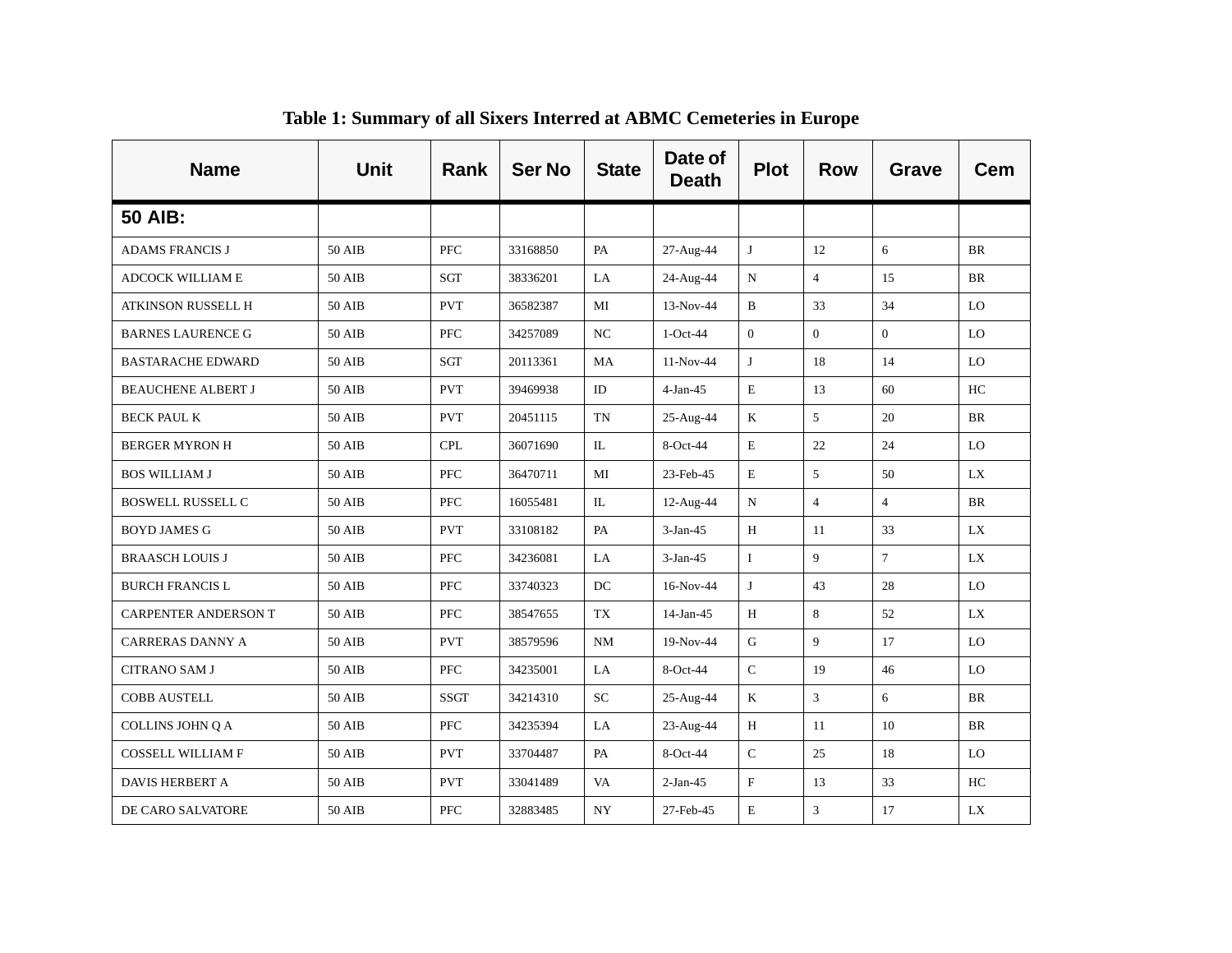| <b>Name</b>                | <b>Unit</b>   | Rank        | <b>Ser No</b> | <b>State</b>     | Date of<br><b>Death</b> | <b>Plot</b>  | <b>Row</b>     | <b>Grave</b>   | <b>Cem</b> |
|----------------------------|---------------|-------------|---------------|------------------|-------------------------|--------------|----------------|----------------|------------|
| DE NIO OLIVER G JR         | 50 AIB        | <b>PVT</b>  | 32028827      | <b>NY</b>        | $9$ -Oct-44             | $\mathsf{C}$ | 24             | 18             | LO         |
| DE TILLIO JOSEPH C         | 50 AIB        | <b>PFC</b>  | 35930982      | OH               | 10-Feb-45               | E            | 13             | 34             | HC         |
| DELUX ROWLAND T            | <b>50 AIB</b> | PFC         | 32640874      | <b>NY</b>        | $14$ -Jan-45            | Н            | 8              | 57             | LX         |
| <b>DILLS ADAM J</b>        | 50 AIB        | <b>CPL</b>  | 34090683      | NC               | 22-Aug-44               | H            | $\overline{7}$ | 10             | <b>BR</b>  |
| DIXON JOHN W               | <b>50 AIB</b> | <b>TSGT</b> | 33157735      | $_{\mathrm{DC}}$ | 12-Nov-44               | ${\bf C}$    | 17             | 39             | LO         |
| <b>DOUCETT ALFRED</b>      | 50 AIB        | PFC         | 32262216      | <b>NY</b>        | 14-Feb-45               | $\mathbf E$  | 13             | 67             | HC         |
| DURKAN RAYMOND M           | <b>50 AIB</b> | <b>PFC</b>  | 31288383      | MA               | 5-Aug-44                | ${\bf G}$    | 10             | 6              | <b>BR</b>  |
| <b>DURNER HARRY W</b>      | 50 AIB        | <b>CPL</b>  | 33000637      | MD               | $1-Jan-45$              | ${\bf G}$    | 13             | 3              | HC         |
| <b>DUVAL CLEMENT A</b>     | 50 AIB        | <b>PFC</b>  | 20140268      | NH               | 21-Feb-45               | H            | 5              | 41             | LX         |
| <b>EATON LEWIS G</b>       | <b>50 AIB</b> | SGT         | 32470917      | $_{\mathrm{NY}}$ | 11-Nov-44               | $\bf K$      | 19             | 18             | LO         |
| <b>EDWARDS FLOYD R</b>     | 50 AIB        | <b>PFC</b>  | 34214423      | <b>SC</b>        | 23-Nov-44               | J            | 30             | 16             | LO         |
| <b>FORET DANIEL T</b>      | 50 AIB        | <b>PFC</b>  | 34070219      | LA               | 24-Feb-45               | K            | 22             | 24             | LO         |
| FOX JOHN C                 | 50 AIB        | PFC         | 37241046      | MO               | 2-Aug-44                | $\bf K$      | 9              | $\overline{7}$ | <b>BR</b>  |
| <b>FULKERSON EARNEST C</b> | 50 AIB        | <b>PFC</b>  | 35701370      | KY               | 27-Feb-45               | $\mathbf{F}$ | 8              | 6              | LX         |
| <b>FULMER CLAUDE T</b>     | <b>50 AIB</b> | PFC         | 35071082      | <b>WV</b>        | 19-Nov-44               | $\mathbf{A}$ | 18             | 61             | LO         |
| <b>HARRISON GERALD W</b>   | 50 AIB        | <b>SSGT</b> | 14057964      | GA               | 12-Aug-44               | $\bf K$      | $\overline{4}$ | 17             | <b>BR</b>  |
| <b>HART RAYMOND G</b>      | 50 AIB        | PFC         | 32909075      | <b>NY</b>        | 12-Nov-44               | $\mathbf B$  | 25             | 31             | LO         |
| <b>HARTZ CLARENCE E</b>    | <b>50 AIB</b> | PFC         | 33168993      | PA               | 25-Sep-44               | ${\bf C}$    | 30             | 46             | LO         |
| <b>HIMES JACK B</b>        | 50 AIB        | SGT         | 36895746      | MI               | $5-Jan-45$              | $\, {\bf B}$ | $\overline{7}$ | 21             | EP         |
| JOHNSTON HUGH H            | 50 AIB        | MAJ         | O-362915      | MD               | $6$ -Dec-44             | J            | $\overline{3}$ | 10             | LO         |
| JONES JOSEPH P             | 50 AIB        | <b>SSGT</b> | 33056122      | PA               | 19-Aug-44               | L            | 3              | $\overline{4}$ | <b>BR</b>  |
| KATILA GEORGE E            | 50 AIB        | <b>PFC</b>  | 35300903      | OH               | 5-Dec-44                | J            | 16             | 14             | LO         |

**Table 1: Summary of all Sixers Interred at ABMC Cemeteries in Europe**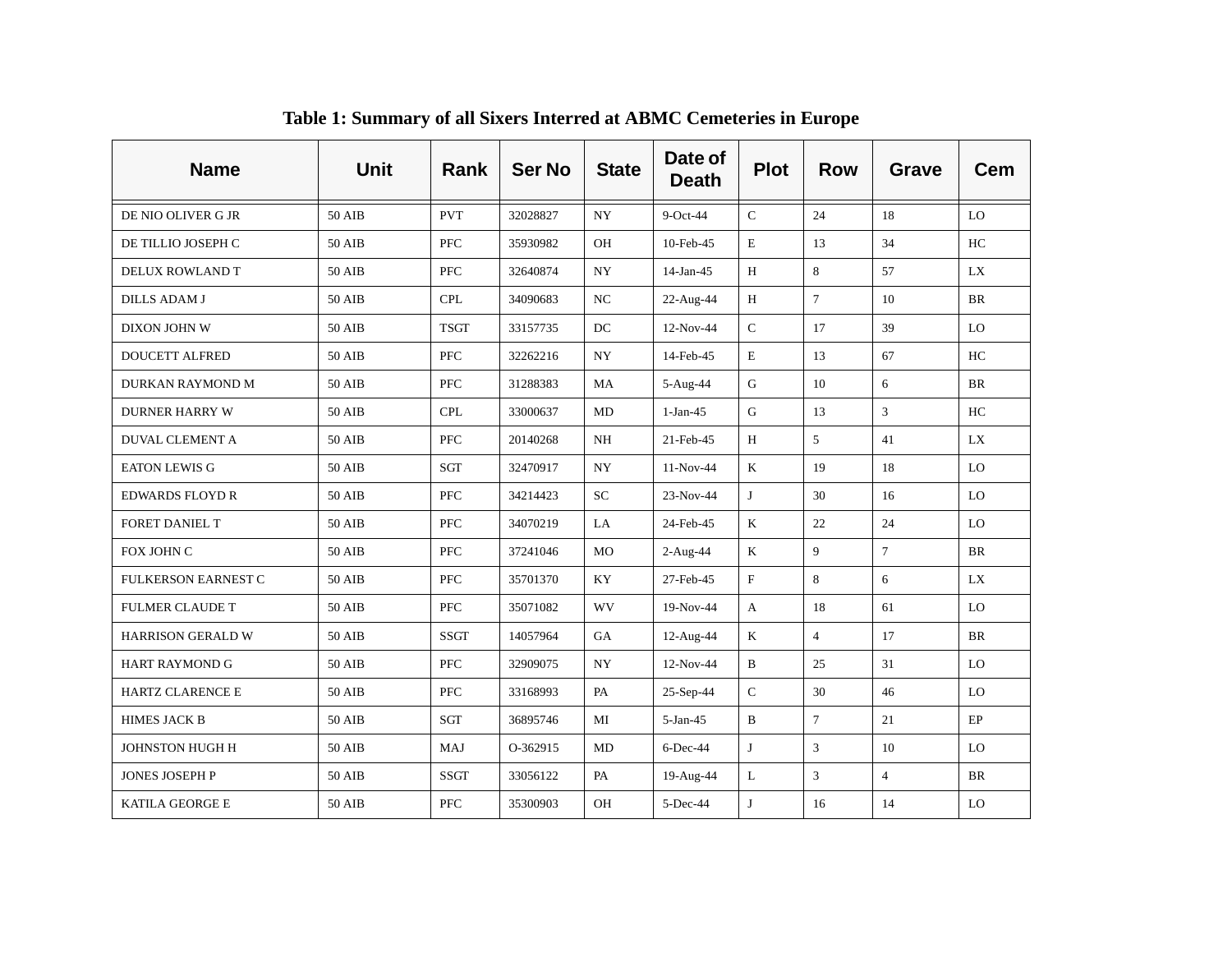| <b>Name</b>                | <b>Unit</b>   | Rank             | <b>Ser No</b> | <b>State</b> | Date of<br><b>Death</b> | <b>Plot</b>               | <b>Row</b>     | <b>Grave</b>    | <b>Cem</b> |
|----------------------------|---------------|------------------|---------------|--------------|-------------------------|---------------------------|----------------|-----------------|------------|
| <b>KESSLER GEORGE T</b>    | 50 AIB        | SGT              | 36239319      | WI           | 12-Aug-44               | L                         | $\overline{4}$ | $\overline{4}$  | BR         |
| KLOMP CORNELIUS J          | 50 AIB        | SGT              | 6835203       | MT           | $14$ -Jan-45            | G                         | 12             | 10              | LX         |
| <b>LEBIDA MAX</b>          | 50 AIB        | 2LT              | O1314370      | RI           | 5-Aug-44                | H                         | 13             | 16              | <b>BR</b>  |
| <b>LEKUTIS WALTER G</b>    | 50 AIB        | <b>PVT</b>       | 35058962      | OH           | 22-Mar-45               | A                         | 33             | 28              | LO         |
| <b>LIGHT DEWEY A</b>       | 50 AIB        | <b>PVT</b>       | 38700232      | TX           | $2-Jan-45$              | $\mathbf E$               | 8              | 62              | LX         |
| <b>MAC COMBS DELBERT R</b> | 50 AIB        | <b>PFC</b>       | 35867442      | OH           | 5-Aug-44                | J                         | 12             | 11              | <b>BR</b>  |
| <b>MANUEL THOMAS</b>       | 50 AIB        | <b>PVT</b>       | 34922813      | <b>TN</b>    | $2-Jan-45$              | $\mathbf F$               | 13             | $\overline{3}$  | LX         |
| <b>MARKS ROSS E</b>        | 50 AIB        | <b>PFC</b>       | 35752865      | <b>WV</b>    | $3-Jan-45$              | H                         | 11             | 24              | HC         |
| <b>MARRO JOHN</b>          | <b>50 AIB</b> | <b>PFC</b>       | 35752756      | WV           | 12-Nov-44               | ${\bf G}$                 | 9              | 32              | LO         |
| <b>MAZUR THADDEUS A</b>    | 50 AIB        | <b>PVT</b>       | 35300994      | OH           | $27-Ian-45$             | G                         | 10             | 18              | LX         |
| <b>MCALPINE ROBERT B</b>   | <b>50 AIB</b> | <b>PFC</b>       | 38687403      | TX           | 7-Apr-45                | $\, {\bf P}$              | $\overline{7}$ | $\mathfrak{Z}$  | NE         |
| <b>MCDOWELL ROY E</b>      | 50 AIB        | <b>PVT</b>       | 35071857      | KY           | $10$ -Oct-44            | K                         | 47             | 30              | LO         |
| MCNELLIS ROBERT L          | 50 AIB        | 2LT              | O1304095      | CT           | 12-Aug-44               | $\mathbf I$               | 15             | 22              | <b>BR</b>  |
| MILLARD STANLEY H          | <b>50 AIB</b> | PFC              | 31116026      | <b>ME</b>    | $14$ -Jan-45            | H                         | 8              | 60              | LX         |
| MILLER GEORGE T            | 50 AIB        | <b>PVT</b>       | 39143490      | CA           | $2-Jan-45$              | $\boldsymbol{\mathrm{F}}$ | 11             | $\mathfrak{Z}$  | <b>LX</b>  |
| NEFF HARLEY C              | 50 AIB        | <b>PFC</b>       | 35752879      | WV           | 12-Nov-44               | $\bf K$                   | 28             | $7\overline{ }$ | LO         |
| NEWSOM RAYMOND M           | 50 AIB        | <b>SGT</b>       | 6951624       | TX           | $14$ -Jan-45            | G                         | 10             | 14              | <b>LX</b>  |
| OBERDORF ARTHUR C          | 50 AIB        | <b>CPL</b>       | 33604171      | PA           | $14$ -Jan-45            | $\mathsf C$               | 8              | 9               | LX         |
| <b>OWENS WILLIAM</b>       | 50 AIB        | <b>SSGT</b>      | 6665745       | <b>KY</b>    | 8-Oct-44                | K                         | $\overline{4}$ | 11              | LO         |
| PARSON FRED C              | <b>50 AIB</b> | <b>PVT</b>       | 33768687      | PA           | $14$ -Jan-45            | ${\bf G}$                 | $\overline{4}$ | 13              | LX         |
| PETERSON HARVEY B          | 50 AIB        | TEC <sub>5</sub> | 36195208      | MI           | $5-Jan-45$              | $\boldsymbol{\mathrm{F}}$ | $\mathfrak{Z}$ | $\overline{7}$  | LX         |
| PICKEL CHARLES M           | 50 AIB        | <b>PFC</b>       | 32276490      | <b>NY</b>    | $4-Jan-45$              | G                         | $\mathbf{1}$   | 11              | LX         |

**Table 1: Summary of all Sixers Interred at ABMC Cemeteries in Europe**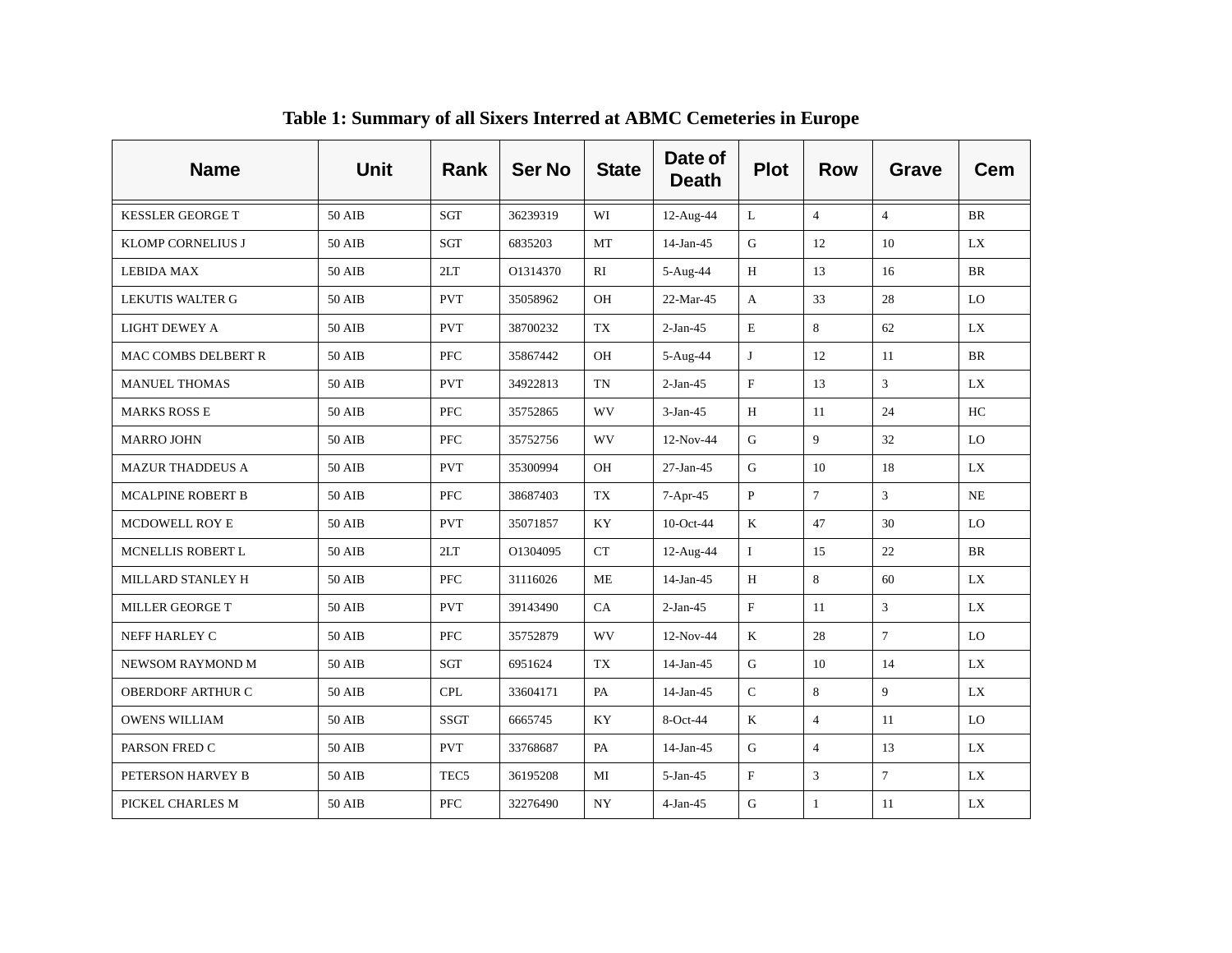| <b>Name</b>              | <b>Unit</b>   | <b>Rank</b>      | <b>Ser No</b> | <b>State</b>             | Date of<br><b>Death</b> | <b>Plot</b>  | <b>Row</b>     | <b>Grave</b>   | <b>Cem</b> |
|--------------------------|---------------|------------------|---------------|--------------------------|-------------------------|--------------|----------------|----------------|------------|
| PILLOW HAROLD L          | 50 AIB        | <b>SSGT</b>      | 33156931      | <b>VA</b>                | $14-Jan-45$             | H            | 8              | 51             | LX         |
| POWELL AARON M           | <b>50 AIB</b> | <b>PFC</b>       | 37732304      | <b>MO</b>                | 8-Oct-44                | $\mathbf E$  | 21             | 24             | LO         |
| PURCZYNSKI JOSEPH J      | 50 AIB        | <b>PFC</b>       | 36195651      | MI                       | $11-Nov-44$             | $\mathbf C$  | 14             | 51             | LO         |
| <b>RATLIFF THOMAS J</b>  | 50 AIB        | <b>PFC</b>       | 34971195      | AL                       | 27-Feb-45               | H            | 9              | 18             | LX         |
| ROSE LEON T              | <b>50 AIB</b> | PFC              | 34264155      | AL                       | $14$ -Jan-45            | $\mathbf F$  | $\tau$         | $\overline{4}$ | LX         |
| <b>ROSS ALFRED J</b>     | 50 AIB        | PFC              | 36195894      | MI                       | $2-Jan-45$              | $\mathbf{B}$ | 10             | 40             | <b>LX</b>  |
| <b>ROZA PAUL J</b>       | <b>50 AIB</b> | <b>CPL</b>       | 37474764      | NE                       | $14-Jan-45$             | Н            | 8              | 59             | LX         |
| <b>RUSH BILLY W</b>      | 50 AIB        | <b>PVT</b>       | 20404684      | ${\rm SC}$               | 25-Aug-44               | $\mathbf K$  | 17             | $\mathbf{1}$   | <b>BR</b>  |
| SANKO JOHN G             | 50 AIB        | <b>PVT</b>       | 33463542      | PA                       | 2-Aug-44                | K            | $\overline{3}$ | 17             | <b>BR</b>  |
| <b>SCHOOLEY JEWELL E</b> | 50 AIB        | <b>PFC</b>       | 37732196      | <b>MO</b>                | $2-Jan-45$              | $\mathsf C$  | 9              | $\overline{4}$ | LX         |
| SHAMBLIN ARLIE J         | 50 AIB        | TEC <sub>4</sub> | 6766716       | MO                       | $5-Jan-45$              | $\mathbf E$  | 9              | 42             | LX         |
| <b>SIDES ADDIE F</b>     | 50 AIB        | PFC              | 34211168      | NC                       | $4-Jan-45$              | $\mathbf F$  | $\overline{2}$ | $\mathfrak{Z}$ | LX         |
| <b>SMITH EARNEST J</b>   | 50 AIB        | <b>PFC</b>       | 6938917       | $\mathbb{L}$             | 22-Aug-44               | H            | 3              | 16             | <b>BR</b>  |
| <b>SMITH NEILL A</b>     | 50 AIB        | PFC              | 34213389      | $_{\mathrm{NC}}$         | $7-Jan-45$              | ${\bf G}$    | $\overline{3}$ | 23             | LX         |
| STEELE ALBERT V          | 50 AIB        | <b>PVT</b>       | 32559130      | $_{\rm NJ}$              | $8-Oct-44$              | $\, {\bf B}$ | 20             | 38             | LO         |
| STEELE RAYMOND M         | <b>50 AIB</b> | <b>SGT</b>       | 35350684      | $\ensuremath{\text{IN}}$ | 25-Aug-44               | $\rm K$      | $\mathbf{1}$   | 6              | <b>BR</b>  |
| <b>SWEENEY HARRY O</b>   | 50 AIB        | <b>PVT</b>       | 34937936      | <b>TN</b>                | $3-Apr-45$              | $\, {\bf B}$ | 12             | $\mathfrak{Z}$ | NE         |
| <b>SYMPSON CHARLES H</b> | <b>50 AIB</b> | <b>SSGT</b>      | 36739126      | IL                       | $1-Mar-45$              | H            | 3              | 79             | LX         |
| <b>TATE FRANK</b>        | 50 AIB        | <b>PVT</b>       | 15054498      | KY                       | 25-Aug-44               | $\mathbf L$  | 11             | $\mathbf{1}$   | <b>BR</b>  |
| THOMPSON MURRAY G        | 50 AIB        | 2LT              | O1315504      | <b>NY</b>                | 26-Nov-44               | J            | 41             | 36             | LO         |
| TODD CONRAD C            | 50 AIB        | <b>SSGT</b>      | 35610577      | OH                       | $2-Aug-44$              | $\mathbf N$  | 5              | 17             | <b>BR</b>  |
| VAN CLEAF WILLIAM L      | 50 AIB        | 1LT              | O-464003      | WI                       | 19-Nov-44               | $\mathsf{C}$ | 17             | 6              | LO         |

**Table 1: Summary of all Sixers Interred at ABMC Cemeteries in Europe**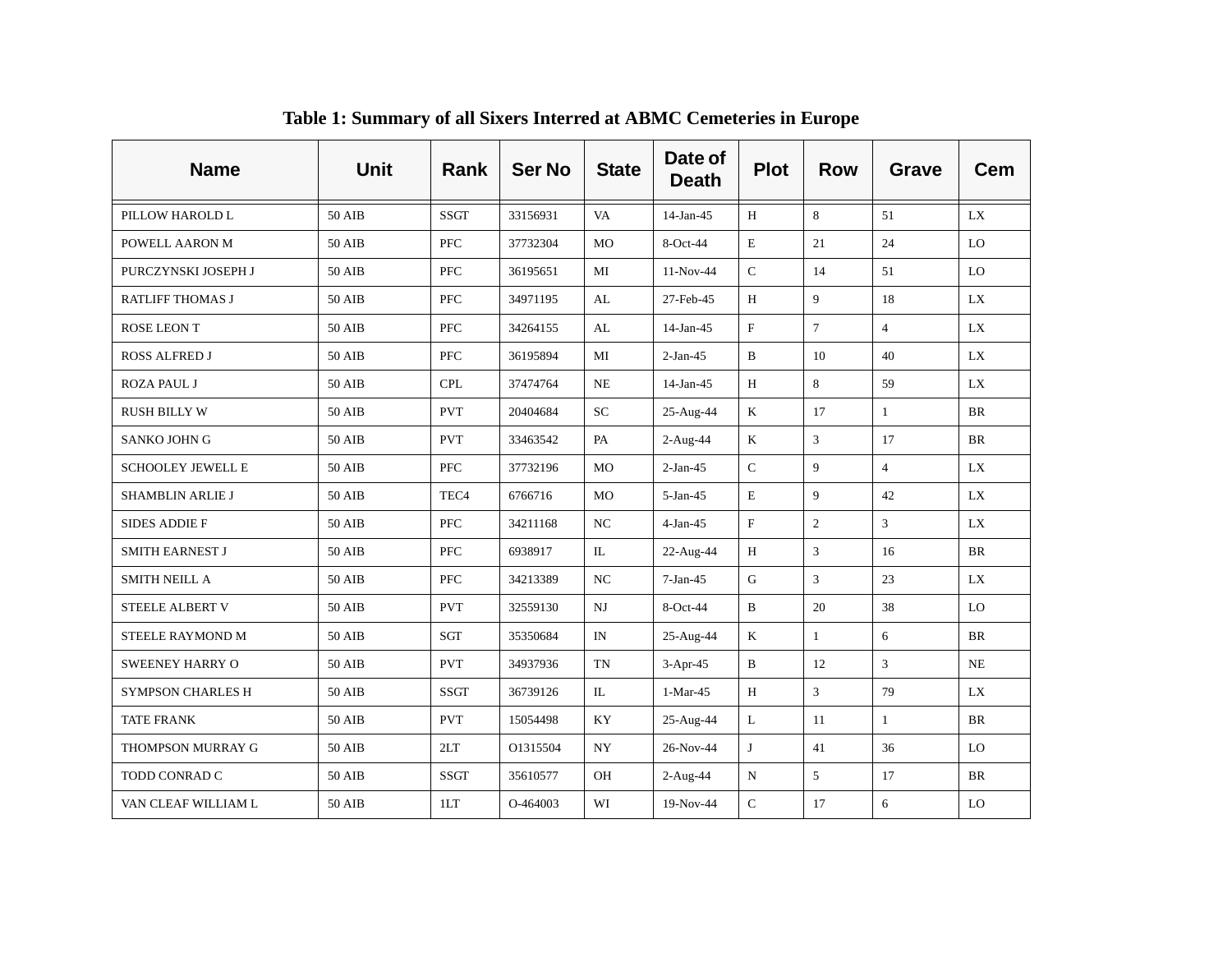| <b>Name</b>             | <b>Unit</b>   | Rank             | <b>Ser No</b> | <b>State</b>     | Date of<br><b>Death</b> | <b>Plot</b>  | <b>Row</b>     | <b>Grave</b>   | <b>Cem</b> |
|-------------------------|---------------|------------------|---------------|------------------|-------------------------|--------------|----------------|----------------|------------|
| VIVENEY GEORGE M        | 50 AIB        | <b>SSGT</b>      | 32276150      | $_{\rm NJ}$      | 13-Aug-44               | H            | 10             | 16             | <b>BR</b>  |
| <b>WALLS FRANCIS M</b>  | 50 AIB        | <b>PFC</b>       | 35691608      | IN               | $2-Jan-45$              | $\rm F$      | 13             | 5              | HC         |
| <b>WEINSTEIN DAVE</b>   | 50 AIB        | <b>SSGT</b>      | 32106757      | $_{\mathrm{NY}}$ | $27$ -Jul-45            | ${\bf G}$    | 16             | 34             | LO         |
| WILLIAMS GEORGE         | 50 AIB        | <b>SSGT</b>      | 36146127      | MI               | 12-Nov-44               | $\, {\bf B}$ | $\mathbf{1}$   | 25             | LX         |
| WINSTON ELMO D          | <b>50 AIB</b> | <b>SSGT</b>      | 36071175      | IL               | $2-Aug-44$              | L            | 9              | 12             | BR         |
| <b>WOJNIAK BRUNO J</b>  | <b>50 AIB</b> | <b>PFC</b>       | 36176861      | MI               | $1-Jan-45$              | H            | 11             | 16             | LX         |
| YURS ELMER F            | 50 AIB        | <b>PFC</b>       | 36355710      | IL               | 16-Aug-44               | $\bf K$      | $\mathbf{1}$   | $\tau$         | BR         |
| 25th ENGR BN:           |               |                  |               |                  |                         |              |                |                |            |
| <b>BRAY ROBERT A</b>    | 25 ENGR       | <b>SSGT</b>      | 17002023      | KS               | 4-Feb-45                | H            | 9              | 52             | HC         |
| DRENNAN JAMES F JR      | 25 ENGR       | 1LT              | O-1103609     | IL               | 15-Jan-45               | H            | $\mathbf{1}$   | 19             | LX         |
| <b>GOTTLIEB HERMAN</b>  | 25 ENGR       | <b>PVT</b>       | 32313366      | <b>NY</b>        | $8-Jan-45$              | $\mathbf I$  | $\mathfrak{Z}$ | 13             | <b>LX</b>  |
| HIGINBOTHAM PHILIP E    | 25 ENGR       | 2LT              | O1112763      | $_{\mathrm{NY}}$ | 5-Aug-44                | $\mathbf{O}$ | $\overline{2}$ | $\mathbf{1}$   | <b>BR</b>  |
| HILL CARL MC DONALD     | 25 ENGR       | TEC <sub>5</sub> | 32651450      | <b>NY</b>        | 15-Apr-45               | J            | 17             | $\mathbf{1}$   | NE         |
| <b>JACKSON ALBERT M</b> | 25 ENGR       | TEC <sub>5</sub> | 14081268      | $\rm FL$         | 12-Nov-44               | A            | 23             | 19             | LO         |
| KIRK GILBERT L          | 25 ENGR       | TEC <sub>5</sub> | 34265142      | AL               | 7-Feb-45                | D            | 8              | 23             | LX         |
| <b>MCALEER JOSEPH F</b> | 25 ENGR       | TEC <sub>5</sub> | 33157543      | PA               | 27-Sep-44               | $\mathbf E$  | 8              | 24             | LO         |
| <b>MOCKLER ROBERT E</b> | 25 ENGR       | <b>PVT</b>       | 16135987      | IL               | $13-Apr-45$             | A            | $\overline{c}$ | 12             | <b>NE</b>  |
| NISIVOCCIA DANIEL       | 25 ENGR       | SGT              | 32305103      | NJ               | 24-Nov-44               | G            | 11             | 41             | LO         |
| PAGACH MARTIN           | 25 ENGR       | <b>PFC</b>       | 32313566      | <b>NY</b>        | $1-Oct-44$              | $\mathsf{C}$ | 17             | 18             | LO         |
| PECERA FRANK            | 25 ENGR       | <b>PVT</b>       | 33492213      | PA               | 8-Aug-44                | H            | $\tau$         | $\overline{c}$ | <b>BR</b>  |
| PELLERIN LOUIS J        | 25 ENGR       | <b>PVT</b>       | 38264203      | LA               | 8-Aug-44                | G            | 16             | $\overline{4}$ | BR         |
| <b>RIGHETTI JAMES R</b> | 25 ENGR       | 2LT              | O1115994      | NV               | 13-Nov-44               | B            | 22             | 51             | LO         |

**Table 1: Summary of all Sixers Interred at ABMC Cemeteries in Europe**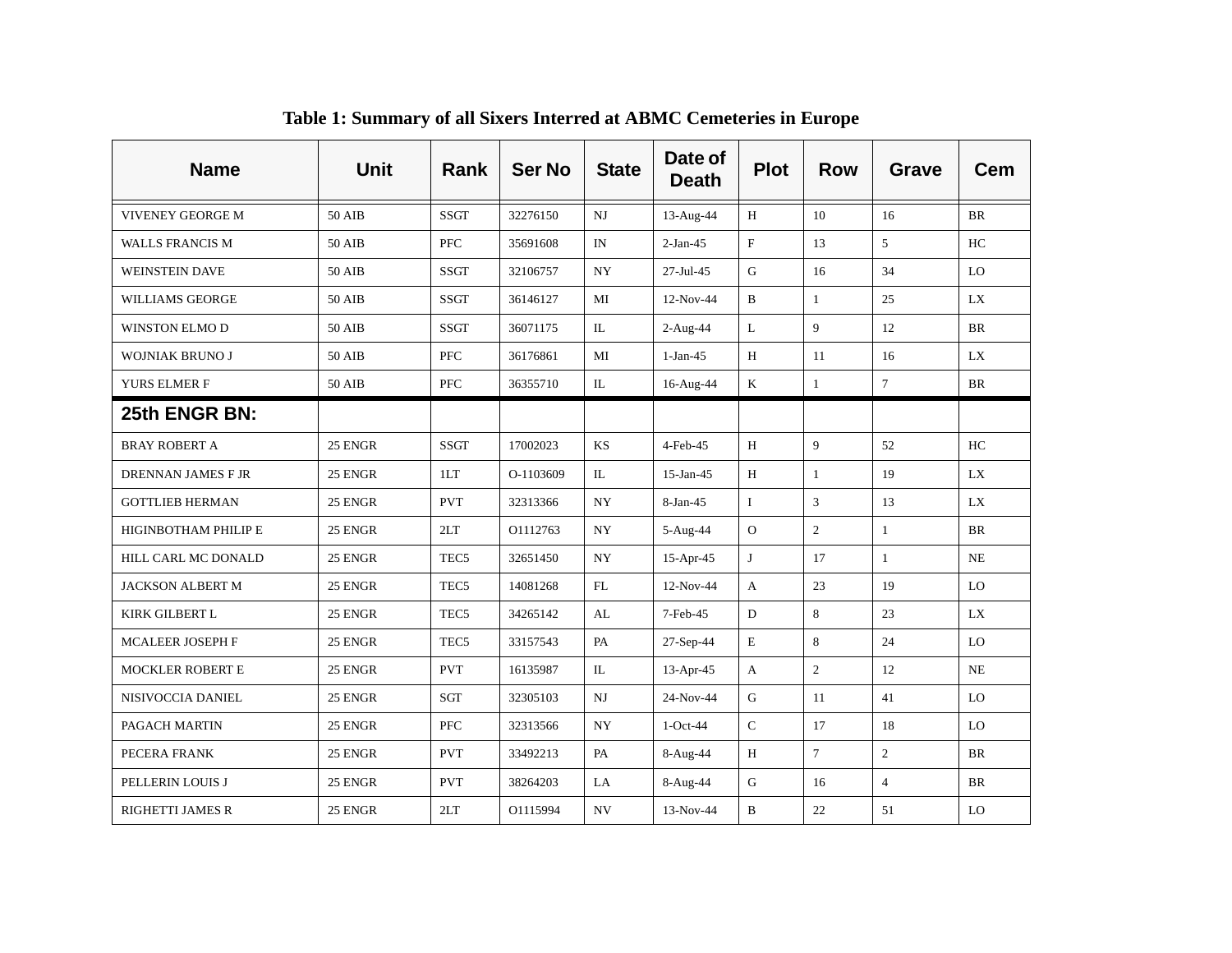| <b>Name</b>              | <b>Unit</b>      | Rank        | <b>Ser No</b> | <b>State</b> | Date of<br><b>Death</b> | <b>Plot</b>    | <b>Row</b>     | Grave          | <b>Cem</b> |
|--------------------------|------------------|-------------|---------------|--------------|-------------------------|----------------|----------------|----------------|------------|
| SIMMONDS PAUL L          | 25 ENGR          | <b>PFC</b>  | 16062280      | MI           | 9-Feb-45                | H              | 9              | 67             | LX         |
| STITELY HOMER L          | 25 ENGR          | <b>CPL</b>  | 33167340      | PA           | 7-Feb-45                | G              | 11             | 32             | HC         |
| <b>TERLESKI JOHN JR</b>  | 25 ENGR          | <b>PFC</b>  | 33831883      | PA           | 9-Feb-45                | $\overline{0}$ | $\Omega$       | $\overline{0}$ | LX         |
| TURNQUIST ARTHUR F       | 25 ENGR          | <b>CPL</b>  | 37319144      | KY           | 26-Nov-44               | $\rm K$        | 28             | 38             | LO         |
| WRIGHT EUGENE L          | 25 ENGR          | <b>PVT</b>  | 17008740      | AR           | 19-Nov-44               | $\mathsf{C}$   | 13             | 54             | AR         |
| <b>ZIEGELSTEIN ERIC</b>  | 25 ENGR          | <b>PFC</b>  | 32648579      | <b>NY</b>    | 9-Aug-44                | ${\bf N}$      | $\tau$         | 22             | <b>BR</b>  |
| <b>128 ORD MAINT BN:</b> |                  |             |               |              |                         |                |                |                |            |
| <b>MILLAR EDWARD R</b>   | <b>128 ORD</b>   | 1LT         | O-461721      | $_{\rm NJ}$  | 8-Aug-44                | ${\rm O}$      | $\overline{4}$ | 24             | <b>BR</b>  |
| <b>SHARPE HANSON R</b>   | 128 ORD          | 2LT         | O2049717      | WV           | $21$ -Dec-44            | G              | 11             | 39             | LO         |
| YOUNG SHERWOOD M JR      | <b>128 ORD</b>   | 1LT         | O-1549193     | GA           | 25-Nov-44               | $\mathsf{C}$   | 15             | 35             | LO         |
| 128 FA BN:               |                  |             |               |              |                         |                |                |                |            |
| <b>BLUNT WILLIAM A</b>   | 128 FA BN        | <b>SGT</b>  | 20340752      | <b>MD</b>    | 16-Jan-45               | $\overline{0}$ | $\overline{0}$ | $\Omega$       | AR         |
| <b>BONDS JIM D</b>       | 128 FA BN        | <b>PFC</b>  | 34266812      | GA           | 5-Apr-45                | E              | 20             | 12             | <b>NE</b>  |
| <b>BOOTH STANLEY F</b>   | <b>128 FA BN</b> | ${\rm PFC}$ | 12203581      | NJ           | 10-Aug-44               | $\bf K$        | $\overline{4}$ | 15             | <b>BR</b>  |
| <b>BOURNE LESLIE W</b>   | 128 FA BN        | 2LT         | O1171913      | $\rm IL$     | 21-Mar-45               | $\mathbf C$    | $\overline{7}$ | 22             | <b>LX</b>  |
| DURKEE JOHN R JR         | 128 FA BN        | 1LT         | O-1178461     | OK           | $3-Aug-44$              | ${\bf G}$      | 3              | 11             | <b>BR</b>  |
| <b>JONES HARRY E</b>     | 128 FA BN        | <b>PFC</b>  | 34666184      | NC           | $15$ -May-45            | E              | 6              | 100            | CA         |
| <b>KNUTSON GEORGE R</b>  | 128 FA BN        | <b>PFC</b>  | 39616565      | MT           | $5-Apr-45$              | $\mathbf E$    | 19             | 26             | <b>NE</b>  |
| PATAYE RUSSELL F         | 128 FA BN        | <b>PVT</b>  | 42094189      | <b>NY</b>    | 12-Feb-46               | K              | 17             | 11             | LO         |
| 212 FA BN:               |                  |             |               |              |                         |                |                |                |            |
| <b>HOWLAND RICHARD F</b> | 212 FA BN        | SGT         | 20113294      | MA           | 27-Sep-44               | A              | 27             | 42             | LO         |

**Table 1: Summary of all Sixers Interred at ABMC Cemeteries in Europe**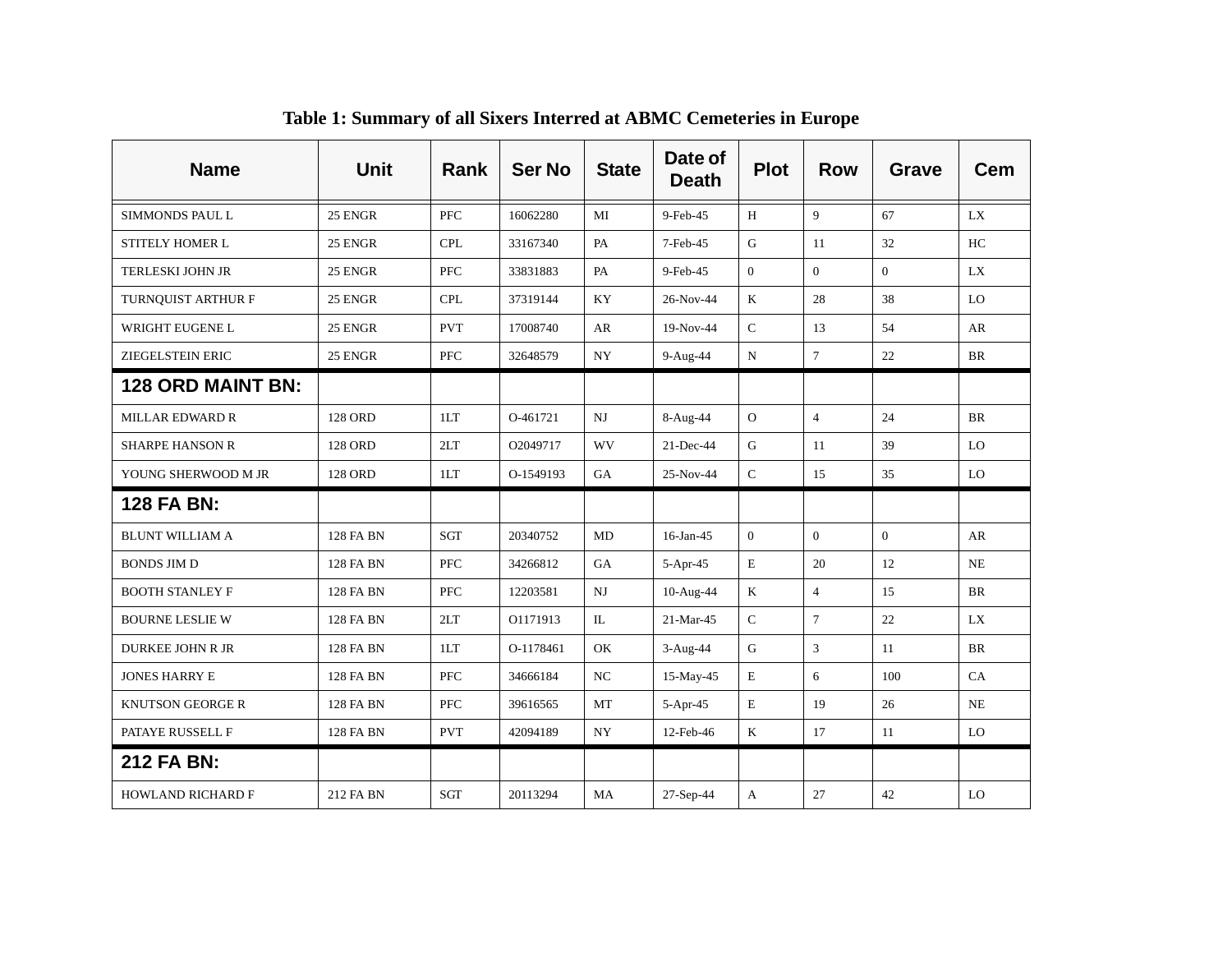| <b>Name</b>               | <b>Unit</b>    | <b>Rank</b>      | <b>Ser No</b> | <b>State</b> | Date of<br><b>Death</b> | <b>Plot</b>  | <b>Row</b>     | Grave          | <b>Cem</b>     |
|---------------------------|----------------|------------------|---------------|--------------|-------------------------|--------------|----------------|----------------|----------------|
| 231 FA BN:                |                |                  |               |              |                         |              |                |                |                |
| FOGELSONGER DONALD L      | 231 FA BN      | <b>PVT</b>       | 36889447      | MI           | $2-Jan-45$              | H            | 13             | 14             | HC             |
| <b>GUDEMANN HENRY J</b>   | 231 FA BN      | <b>CPL</b>       | 20746493      | MO           | $16-Nov-44$             | $\mathsf C$  | 20             | 104            | LO             |
| HEESTAND STANLEY K        | 231 FA BN      | <b>PVT</b>       | 39231332      | CA           | 5-Aug-44                | $\mathbf{K}$ | 8              | 10             | <b>BR</b>      |
| <b>HUTCHISON DONALD F</b> | 231 FA BN      | <b>PVT</b>       | 20746701      | <b>MO</b>    | $1-Aug-44$              | ${\bf C}$    | 24             | 15             | N <sub>O</sub> |
| <b>HUTCHISON ROGER E</b>  | 231 FA BN      | <b>PVT</b>       | 20746699      | <b>MO</b>    | $1-Aug-44$              | $\mathbf{0}$ | $\overline{0}$ | $\mathbf{0}$   | <b>BR</b>      |
| <b>KELLAR JAMES R</b>     | 231 FA BN      | <b>PFC</b>       | 20510001      | OH           | 31-May-44               | $\, {\bf B}$ | 6              | 49             | CA             |
| <b>MARLOW WILLARD</b>     | 231 FA BN      | <b>SSGT</b>      | 14002714      | <b>TN</b>    | 8-Aug-44                | K            | 17             | 5              | <b>BR</b>      |
| POPE WADE H               | 231 FA BN      | TEC <sub>5</sub> | 34095735      | SC           | $1-Aug-44$              | $\rm K$      | 3              | 8              | <b>BR</b>      |
| POTVIN ROSARIO J          | 231 FA BN      | <b>PFC</b>       | 32650680      | ME           | 8-Aug-44                | $\rm K$      | 6              | 10             | <b>BR</b>      |
| TOWNLEY JOHN H            | 231 FA BN      | 1LT              | O-1184317     | NJ           | $3-Aug-44$              | $\mathbf{0}$ | $\mathbf{0}$   | $\overline{0}$ | N <sub>O</sub> |
| WILLIAMS CHARLES H        | 231 FA BN      | <b>PVT</b>       | 38232399      | TX           | $1-Aug-44$              | $\mathsf C$  | 11             | 27             | AR             |
| ZALIK ALPHONSE A          | 231 FA BN      | 2LT              | O1173842      | PA           | 25-Sep-44               | $\mathsf C$  | 12             | 46             | LO             |
| 777 AAA:*                 |                |                  |               |              |                         |              |                |                |                |
| <b>BOSLOOPER HARRY</b>    | 777 AAA        | <b>PFC</b>       | 36586797      | MI           | 15-Aug-44               | L            | 8              | 17             | <b>BR</b>      |
| HERBEL FRANKLIN A         | 777 AAA        | <b>CPL</b>       | 37666028      | IA           | 30-Apr-45               | $\, {\bf B}$ | $\overline{4}$ | 8              | NE             |
| <b>SKAGGS JAMES W</b>     | 777 AAA        | <b>PFC</b>       | 37608900      | <b>MO</b>    | $3-Feb-45$              | H            | $\overline{7}$ | 38             | HC             |
| STEPHENS OSCAR F          | <b>777 AAA</b> | <b>PFC</b>       | 37475972      | <b>SD</b>    | 8-Sep-44                | D            | 5              | 46             | CA             |
| WESTLUND VERNON W         | <b>777 AAA</b> | TEC <sub>5</sub> | 37555671      | MI           | 16-Apr-45               | H            | $\overline{4}$ | 11             | <b>NE</b>      |
| 603 TD BN:*               |                |                  |               |              |                         |              |                |                |                |
| <b>AGUIRRE SAMUEL</b>     | 603 TD         | <b>PFC</b>       | 39081409      | CA           | 27-Sep-44               | $\mathbf E$  | 11             | 24             | LO             |
| AMOS GERALD J             | 603 TD         | SGT              | 6583032       | CA           | 13-Jan-45               | H            | 11             | 19             | LX             |

**Table 1: Summary of all Sixers Interred at ABMC Cemeteries in Europe**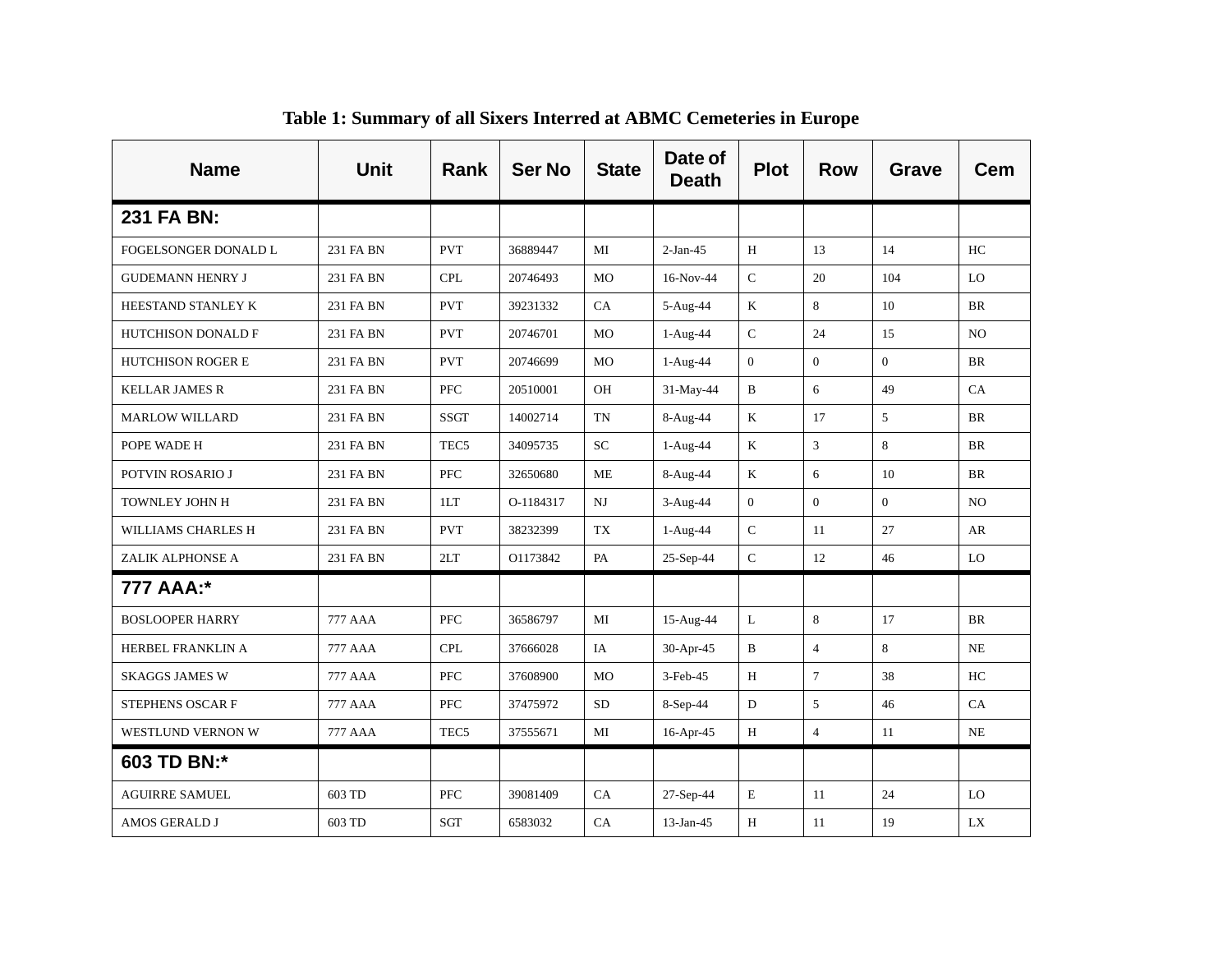| <b>Name</b>                | <b>Unit</b> | <b>Rank</b>      | <b>Ser No</b> | <b>State</b>             | Date of<br><b>Death</b> | <b>Plot</b>    | <b>Row</b>     | <b>Grave</b>   | <b>Cem</b> |
|----------------------------|-------------|------------------|---------------|--------------------------|-------------------------|----------------|----------------|----------------|------------|
| <b>BARTZ FRANK L</b>       | 603 TD      | <b>PFC</b>       | 16000046      | IL                       | 29-Mar-45               | J              | 36             | 25             | LO         |
| <b>BEAUREGARD ALBERT J</b> | 603 TD      | <b>PFC</b>       | 34209417      | MA                       | 30-Aug-44               | L              | 17             | 1              | <b>BR</b>  |
| <b>CHILDRESS ROBERT L</b>  | 603 TD      | TEC <sub>4</sub> | 20423288      | FL                       | 18-Apr-45               | $\mathbf{P}$   | 19             | 17             | NE         |
| <b>CHINN JOHN</b>          | 603 TD      | TEC <sub>5</sub> | 39202767      | <b>WA</b>                | $3-Jan-45$              | ${\bf D}$      | 6              | 10             | <b>LX</b>  |
| <b>CLARK DANIEL</b>        | 603 TD      | SGT              | 34535777      | IL                       | 12-Nov-44               | K              | 26             | 31             | LO         |
| <b>COOLEY ORRIN F JR</b>   | 603 TD      | SGT              | 39231287      | CA                       | $1-Oct-44$              | J              | 5              | 11             | LO         |
| <b>COX JAMES B</b>         | 603 TD      | TEC <sub>4</sub> | 35357849      | $\ensuremath{\text{IN}}$ | $13-Apr-45$             | $\, {\bf B}$   | $\mathbf{2}$   | 24             | NE         |
| COX JOHN H V W             | 603 TD      | TEC <sub>5</sub> | 35233138      | OH                       | $10$ -Jan-45            | $\bf{I}$       | $\tau$         | 22             | LX         |
| FERRIN GLENN L             | 603 TD      | <b>PVT</b>       | 37704084      | KS                       | $1-Oct-44$              | $\overline{0}$ | $\overline{0}$ | $\overline{0}$ | LO         |
| FICK WALTER R              | 603 TD      | 2LT              | O1999995      | <b>MN</b>                | 8-Apr-45                | $\mathbf B$    | 8              | 30             | <b>NE</b>  |
| FIELDMAN RALPH H           | 603 TD      | SGT              | 36337431      | IL                       | $1-Oct-44$              | ${\bf C}$      | 24             | 37             | LO         |
| <b>GALLES ERNEST J</b>     | 603 TD      | <b>PVT</b>       | 16000419      | IL                       | 9-Aug-44                | $\bf K$        | 12             | 5              | <b>BR</b>  |
| <b>JACOBSEN JACOB</b>      | 603 TD      | <b>PVT</b>       | 39383703      | <b>WA</b>                | 18-Aug-44               | L              | 15             | 8              | <b>BR</b>  |
| <b>JONSON JOHN E</b>       | 603 TD      | SGT              | 38083134      | $_{\rm CO}$              | $1-Jan-45$              | $\mathbf I$    | $\overline{c}$ | 8              | LX         |
| <b>KOCH FRANK J JR</b>     | 603 TD      | PFC              | 39386352      | <b>OR</b>                | 29-Mar-45               | J              | 40             | 24             | LO         |
| <b>LAWSON THOMAS W</b>     | 603 TD      | <b>PFC</b>       | 39387266      | ID                       | $1-Aug-44$              | J              | 9              | 5              | <b>BR</b>  |
| <b>LINDEEN BRUCE A</b>     | 603 TD      | <b>PVT</b>       | 19071216      | $\mathbf{MT}$            | 11-Nov-44               | J              | 23             | 31             | LO         |
| LISCIK CYRIL M             | 603 TD      | <b>CPL</b>       | 33278028      | PA                       | $12-Nov-44$             | $\mathsf C$    | 12             | 9              | LO         |
| <b>LULAY LEONARD F</b>     | 603 TD      | TEC <sub>5</sub> | 39386853      | <b>OR</b>                | 15-Nov-44               | $\, {\bf B}$   | 31             | 45             | LO         |
| <b>MATATHIA SAMUEL M</b>   | 603 TD      | <b>PVT</b>       | 31068740      | MA                       | 7-Aug-44                | $\bf{I}$       | 12             | 12             | <b>BR</b>  |
| METROZ LEE M               | 603 TD      | <b>SGT</b>       | 38083351      | CO                       | 8-Apr-45                | H              | 12             | 20             | <b>NE</b>  |
| MINNIECE JOHN G JR         | 603 TD      | <b>LTC</b>       | O-017532      | MS                       | 9-Aug-44                | K              | 5              | 19             | <b>BR</b>  |

**Table 1: Summary of all Sixers Interred at ABMC Cemeteries in Europe**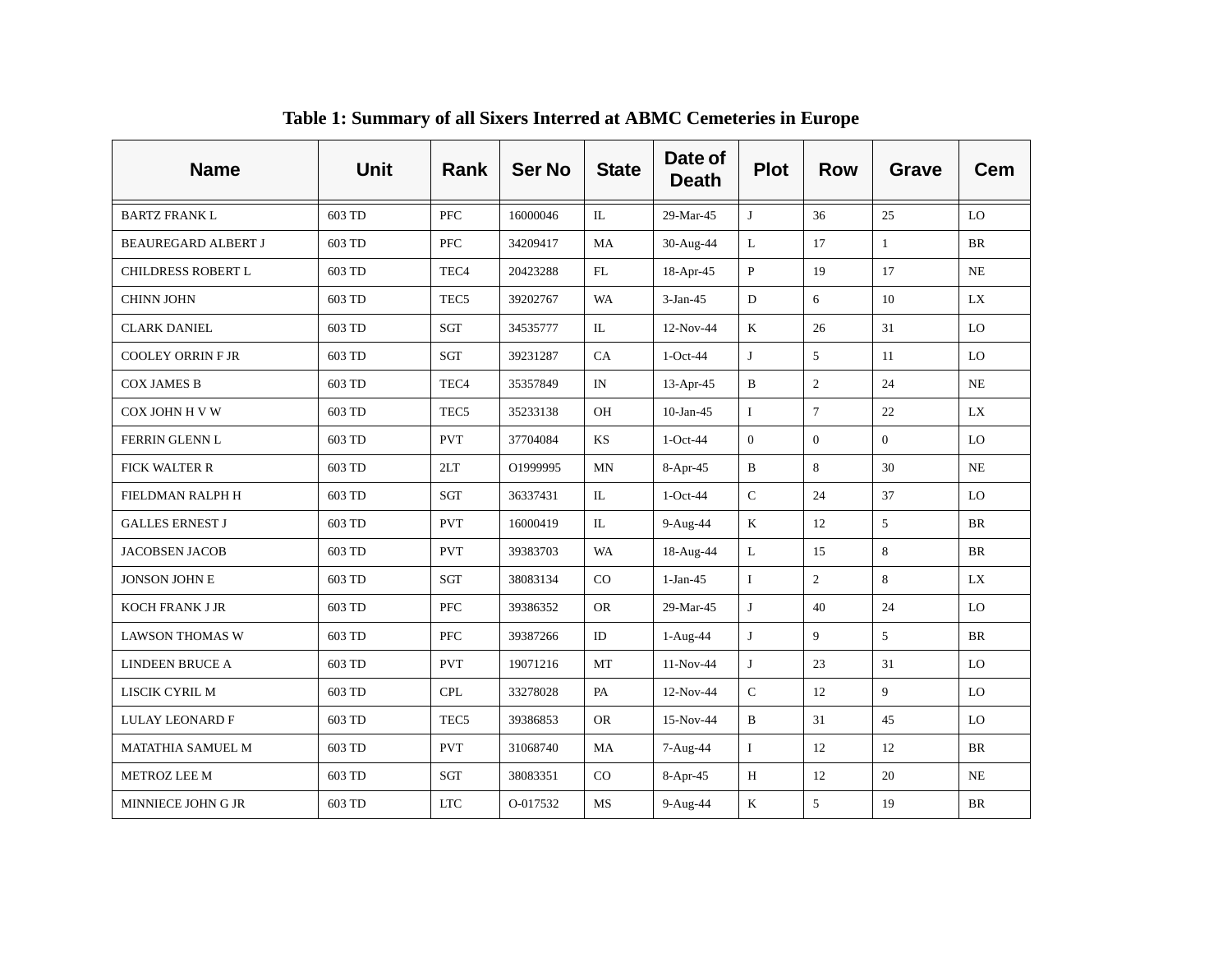| <b>Name</b>                 | Unit            | <b>Rank</b>      | <b>Ser No</b> | <b>State</b> | Date of<br><b>Death</b> | <b>Plot</b>    | <b>Row</b>     | Grave          | Cem            |
|-----------------------------|-----------------|------------------|---------------|--------------|-------------------------|----------------|----------------|----------------|----------------|
| NEUSTADT HARRY C            | 603 TD          | <b>CPL</b>       | 39844559      | CA           | $11-Nov-44$             | K              | 9              | $\tau$         | LO             |
| NEWMAN FREEMAN M            | 603 TD          | <b>PVT</b>       | 36634133      | IN           | $15-Apr-45$             | $\, {\bf P}$   | 13             | $\overline{c}$ | <b>NE</b>      |
| <b>NORIAN GEORGE E</b>      | 603 TD          | <b>PVT</b>       | 42002831      | NJ           | $1-Oct-44$              | $\mathsf{C}$   | 3              | 63             | LO             |
| <b>RAINS GARLAN W</b>       | 603 TD          | <b>CPL</b>       | 19000661      | CA           | 6-Aug-44                | $\mathbf E$    | 18             | 8              | <b>BR</b>      |
| <b>SNYDER EDWARD</b>        | 603 TD          | 1LT              | O1822324      | PA           | 27-Mar-45               | $\mathsf C$    | 8              | 84             | LO             |
| <b>WALLER JOE W</b>         | 603 TD          | <b>PVT</b>       | 37067691      | AR           | 7-Aug-44                | $\mathbf K$    | 15             | 13             | <b>BR</b>      |
| <b>WEIS CLYDE F</b>         | 603 TD          | SGT              | 19050639      | CA           | 10-Nov-44               | J              | 32             | 32             | LO             |
| WILKINS JOE J               | 603 TD          | <b>PVT</b>       | 19018654      | MT           | 12-Nov-44               | $\overline{0}$ | $\overline{0}$ | $\Omega$       | LO             |
| <b>WOOD REGINALD V</b>      | 603 TD          | <b>CPL</b>       | 6832878       | MI           | 25-Nov-44               | J              | 21             | 20             | LO             |
| 3398 QM TRUCK:*             |                 |                  |               |              |                         |                |                |                |                |
| <b>BOYD ROCHESTER SR</b>    | 3398 QM TRUCK   | TEC <sub>5</sub> | 34785996      | FL           | $1-Aug-44$              | B              | 11             | 14             | N <sub>O</sub> |
| <b>TONEY ERNEST</b>         | 3398 QM TRUCK   | <b>PVT</b>       | 33591462      | PA           | 16-Aug-45               | A              | 27             | 47             | EP             |
| <b>642 QM TRANS:*</b>       |                 |                  |               |              |                         |                |                |                |                |
| <b>AMBROSE WENDELL P JR</b> | 642 OM TRANS    | TEC <sub>5</sub> | 36796259      | IL           | $7-Jan-45$              | $\rm F$        | 10             | 26             | LX             |
| 83 FA BN:**                 |                 |                  |               |              |                         |                |                |                |                |
| <b>FERRERA JAMES A</b>      | <b>83 FA BN</b> | <b>CPL</b>       | 31059755      | MA           | $21-Nov-44$             | A              | 19             | 23             | <b>NE</b>      |
| ROXBURY EDWARD J            | 83 FA BN        | <b>LTC</b>       | O-011377      | VA           | 25-Aug-44               | G              | $\overline{4}$ | $\mathbf{1}$   | BR             |
| 253 FA BN:**                |                 |                  |               |              |                         |                |                |                |                |
| DURHAM ROBERT K             | 253 FA BN       | <b>CPL</b>       | 35693254      | KY           | $17-Jan-45$             | $\, {\rm H}$   | 11             | 51             | <b>LX</b>      |
| MCKINNEY WALTER P J         | 253 FA BN       | TEC <sub>5</sub> | 35646122      | WV           | 19-Aug-44               | $\mathsf{C}$   | 6              | 26             | NO.            |
| <b>MORRISON DARRELL E</b>   | 253 FA BN       | <b>PVT</b>       | 35721896      | IN           | 10-Oct-44               | J              | 34             | 11             | LO             |

**Table 1: Summary of all Sixers Interred at ABMC Cemeteries in Europe**